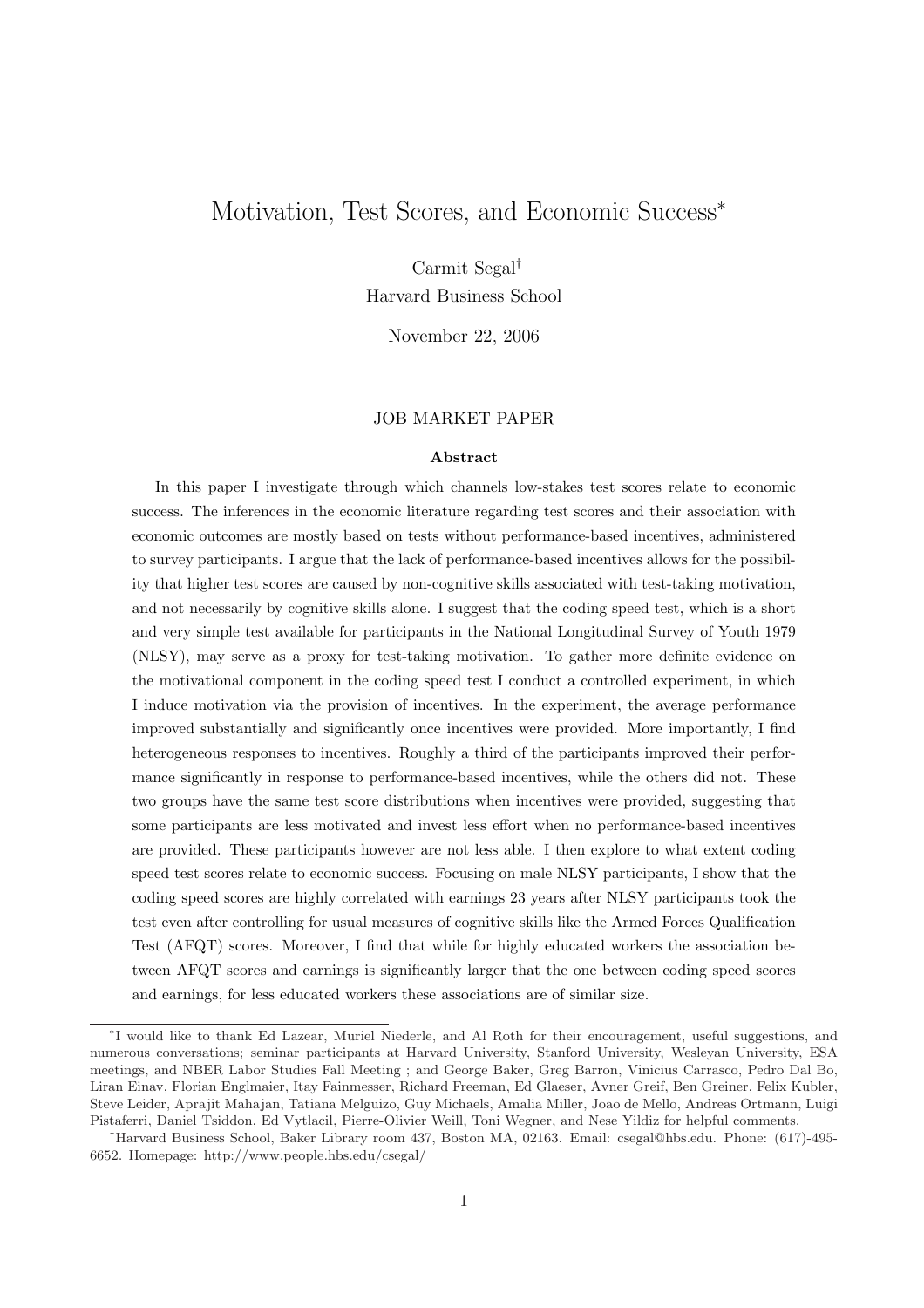# 1 Introduction

The inferences regarding standardized test scores and their association with economic outcomes, race, and gender, are mostly based on tests administered to survey participants. Usually, no performancebased incentives are supplied in these surveys, and thus there is no a priori reason to believe that survey participants try their best to solve the test. As a result, the issue of effort, or motivation, might be crucial to the interpretation of the empirical findings. In particular, if individuals differ not only in their cognitive ability but also in their test-taking motivation, then when no performance-based incentives are supplied, higher test scores do not necessarily imply higher cognitive ability. Instead, higher test scores may be caused by higher test-taking motivation, or by differences in personality traits associated with it, i.e., by non-cognitive skills. Therefore, it is possible that the associations between higher test scores and future economic success should be attributed, at least in part, to differences in non-cognitive skills, and not solely to differences in cognitive skills. In this paper I investigate the relations between test-taking behavior, test scores, and economic success. To do so, I explore the low-stakes test scores available for the participants in the National Longitudinal Survey of Youth 1979 (NLSY). I identify a test that may serve as a proxy for individuals' test-taking motivation. I use controlled experimental results to show that indeed this test does not measure pure ability, but also motivational components. I then explore its relations with other low-stakes test scores, which have been repeatedly used as a measure of cognitive skills across race/ethnicity, and with economic success.

Although the role of incentives has been emphasized in economic theory, there are surprisingly few empirical papers in economics dealing directly with the provision of incentives and their effect on performance (see for example Lazear 2000, Bandiera, Barankay, and Rasul 2005, 2006a and 2006b). In particular, there are few empirical studies investigating the relationship between motivation and test scores.<sup>1</sup> In experimental settings, however, there is clear evidence that performance on tests is related to incentives. Gneezy and Rustichini (2000) show that while the effect of monetary incentives can be non-monotonic, sufficiently high incentives lead to a significant increase in average test scores. Borghans, Meijers and ter Weel (2006) show that test scores on IQ tests respond to incentives when the time allotted to the test is sufficiently long. Kremer, Miguel, and Thornton (2005) show in a randomized experiment in Kenya that monetary incentives raise test scores on low-stakes tests in primary schools. Angrist and Lavy (2004) find in a randomized experiment that monetary incentives raise performance on high-stakes tests in Israel. Although the psychometric literature seems to work under the assumption that all test takers are well motivated, there is substantial evidence, dating back to the beginning of the last century, that motivation affects performance and that motivation may be related to personality traits (for an excellent summary see Revelle 1993). <sup>2</sup>

<sup>1</sup> Investigating Danish test scores results, McIntosh, Munk, and Chen, (2006) explicitly suggest that the lack of incentives may create problems in interpreting test scores.

<sup>&</sup>lt;sup>2</sup>Several fields in psychology have investigated the effects on intrinsic and extrinsic motivation on performance. Here the results are less consistent, in part probably due to different selection rules. For a summary on the effects of rewards on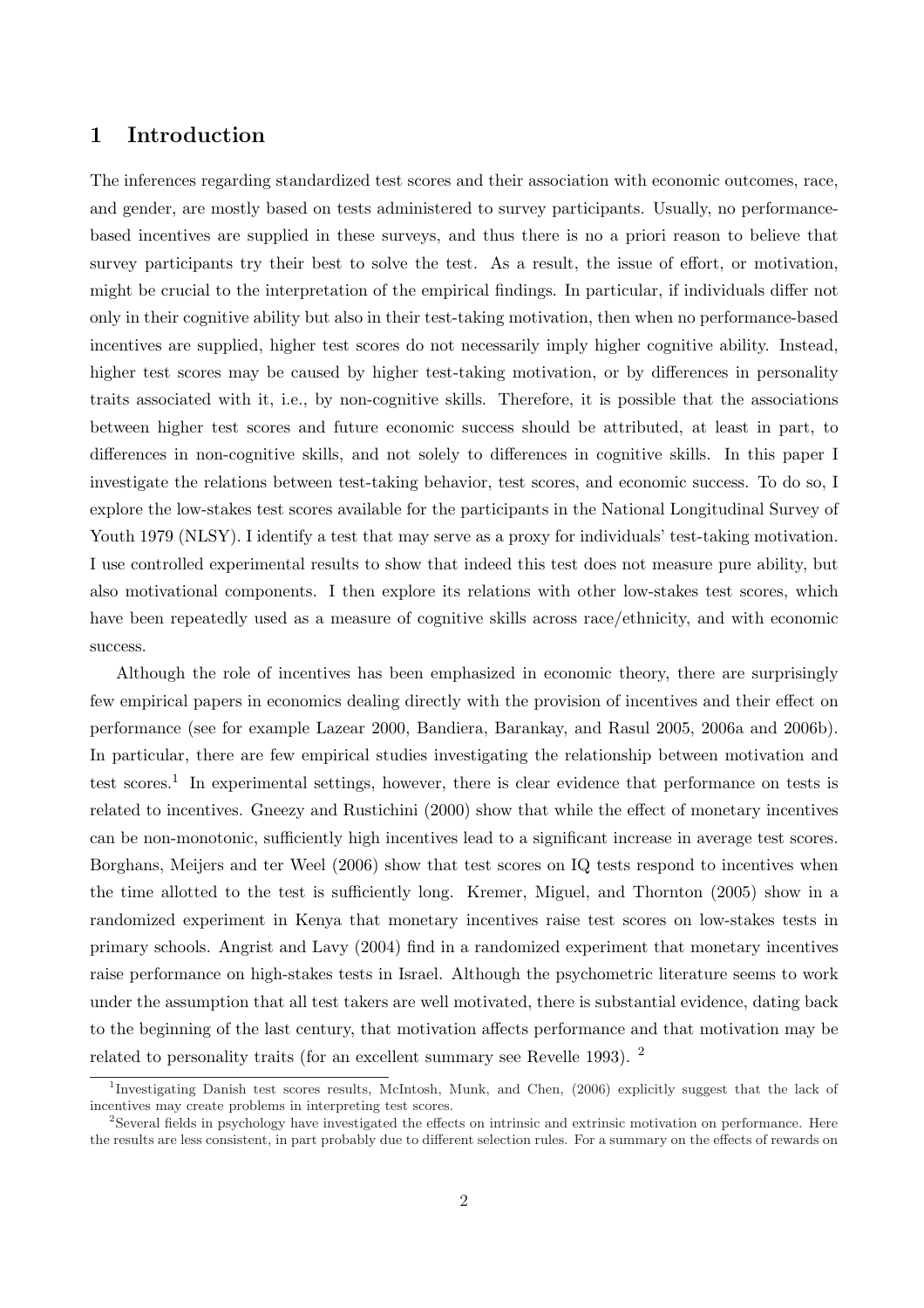While test scores may indeed measure cognitive skills when test takers are highly motivated to take the test (as would be the case when individuals take pre-employment tests that affect their chances to get a job or the SAT or ACT exams that affect their chances to be accepted to the university of their choice), it is not clear what the same test scores measure when test takers are not highly motivated. Economic theory implies that if costly effort is needed to solve a test, then when no performancebased incentives are supplied test takers invest the lowest level of effort possible to do it. However, survey participants' test scores are rarely equal to zero. A possible explanation is that individuals gain psychic benefits from higher test scores. If individuals with higher cognitive ability have lower costs of effort (or may even find higher test scores more rewarding), higher ability individuals will have higher test scores than lower ability individuals. As a result, even when no performance-based incentives are supplied survey participants' test scores would provide a correct ranking according to their ability. However, if the most able test-takers are not the ones that gain the highest psychic benefits form having higher tests scores, then test scores will not provide correct ranking according to the test takers' ability. In this case, low test scores do not necessarily imply that individuals or groups have low cognitive ability. Moreover, if test-taking motivation relates to personality traits, which are unrelated to cognitive ability, then cognitive ability may not necessarily be the sole cause of the associations between test scores and economic outcomes. One personality trait that seems to be a likely candidate to have an effect on both test-taking motivation and later labor market outcomes is conscientiousness.<sup>3</sup> Understanding what is being measured by low-stakes test scores may increase our knowledge of the mechanisms underlying economic success, and may even allow for better design of policies to help individuals and groups.

To investigate the relationships of motivation and low- and high-stakes test scores to outcomes, ideally one would like to have both low-stakes and high-stakes test scores for the same individuals and the same test. However, to the best of my knowledge, there exists no such data set.<sup>4</sup> Instead, I turn to the NLSY data set to search for a proxy for test-taking motivation and to investigate the relationship between low-stake tests and economic success. The NLSY contains information about a battery of ten tests, namely the Armed Service Vocational Aptitude Battery (ASVAB).<sup>5</sup> Participants in the NLSY were paid \$50 honorarium for completing the ASVAB test, but no direct performance-based incentives were provided. Thus, for these participants the ASVAB is a low-stakes test. As such, it is possible that the relationships found between scores on different ASVAB subtests and economic success could be, at least partially, attributed to test-taking motivation and thus to personality traits associated with it, and not to cognitive skills alone.

intrinsic motivation and performance see Eisenberger and Cameron (1996) and Cameron, Banko and Pierce (2001). See Arvey, Strickland, Drauden and Martin (1990), for a short summary of the literature on motivation and pre-employment testing.

<sup>3</sup>While conscientiousness has been repeatedly found to be positively correlated educational attainments (see for example Duckworth, Peterson, Matthews and Kelly 2006) and with labor market outcomes (see for example Judge, Higgins, Thoresen, and Barrick, 1999), it is found to be either uncorrelated to IQ (see for example Ackerman and Heggestad, 1997) or negatively correlated with it (see for Moutafi, Furnham, and Paltiel, 2005).

 ${}^{4}$ Even if data with SAT/ACT test scores were available one would face serious selection problems.

 ${\rm ^5The}$  ASVAB test consists of 10 subtests that are described in Table 1.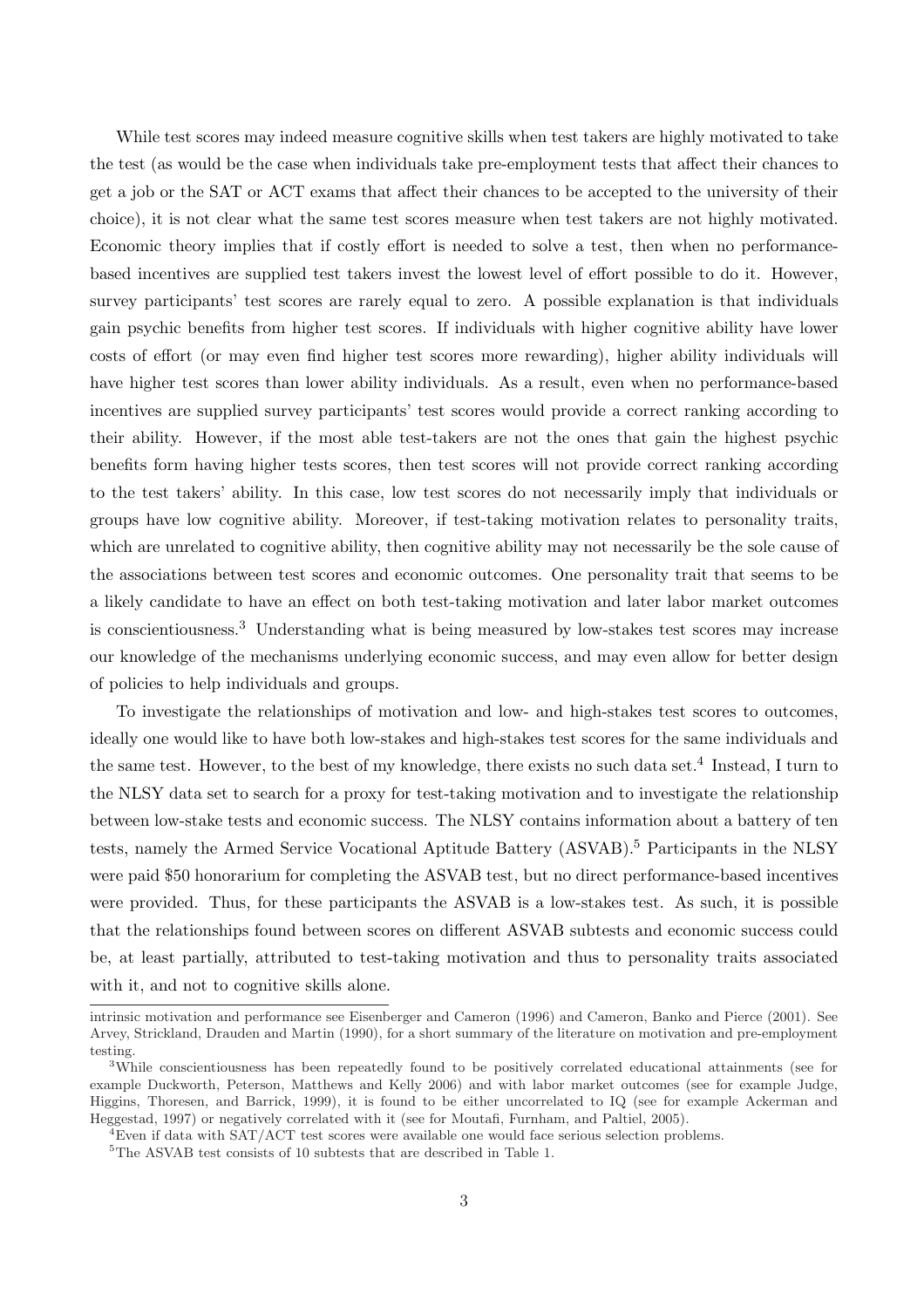While the scores on all ASVAB subtests should be affected by test-taking motivation, the effects may be more pronounced and therefore easier to detect in tests which seem to be very simple, and do not require specialized knowledge. A possible candidate is the coding speed test. The task in the coding speed test is to match words with four digit numbers (an example of the test is given in Table 2). To figure out which word matches to which number, test takers need to look at the key, in which the four digit number associated with each word is given. It seems likely that as long as one knows how to read, one possess the knowledge necessary to answer questions correctly on the coding speed test and that concentration and effort would be the main skills contributing to high scores. If this were the case, then when no performance-based incentives are provided the coding speed test scores would provide a perfect measure of individuals' test-taking motivation. Still, the time allotted to the coding speed test is very short (84 questions in 7 minutes), and thus it is possible that the coding speed test scores measure ability, maybe one which relates to speed.

The coding speed test scores have been utilized in the past. Using factor analysis Heckman (1996) and Cawley, Conneely, Heckman, and Vytlacil (1997) have shown that the two speeded tests in the ASVAB (i.e., the coding speed test and the numerical operation test, which includes very simple arithmetic computations) correspond to a different factor than the other subtests in the ASVAB. The authors suggest that the coding speed test scores (as well as the numerical operation test scores) measure "fluid intelligence or problem solving ability" (Heckman 1996, p. 1105). As was argued above, while it is possible that the coding speed test scores measure fluid intelligence when test takers are highly motivated, this is not necessarily the case when no performance-based incentives are supplied.

To gather more conclusive evidence on the nature of the coding speed test, I conducted a controlled experiment. The lab, where it is possible to control and induce motivation via the provision of incentives, is the natural place to investigate what the coding speed test scores measure. The experiment consisted of two parts. In the first part participants were asked to solve the coding speed test twice for a fixed payment. The first version was called "practice test" and the second was called "the test". If test scores differ between these two tests, the difference may be attributed to a change in intrinsic motivation. In the second part they solved a third version of the test for which they were paid according to their performance. As expected, participants' performance improved substantially and significantly between the three tests.<sup>6</sup> Thus, if we were interested in an absolute measure of participants' ability, the experimental results suggest that we are unable to estimate it correctly from tests in which no performance-based incentives were supplied.

If the coding speed test scores measure ability alone, then the provision of incentives may result in improvement in individuals' test scores, nevertheless their relative ranking should not be changing. However, if test taking motivation differs across individuals, then the relative ranking of individuals may change in response to the provision of incentives. In the experiment, I find that different participants respond differently to the change in incentives. Specifically, participants can be divided into two types. While the first type consists of individuals whose performance did not improve with monetary

 $\overline{6}$ There is very little evidence of learning by doing in the experiment, if at all, learning is restricted to practice test.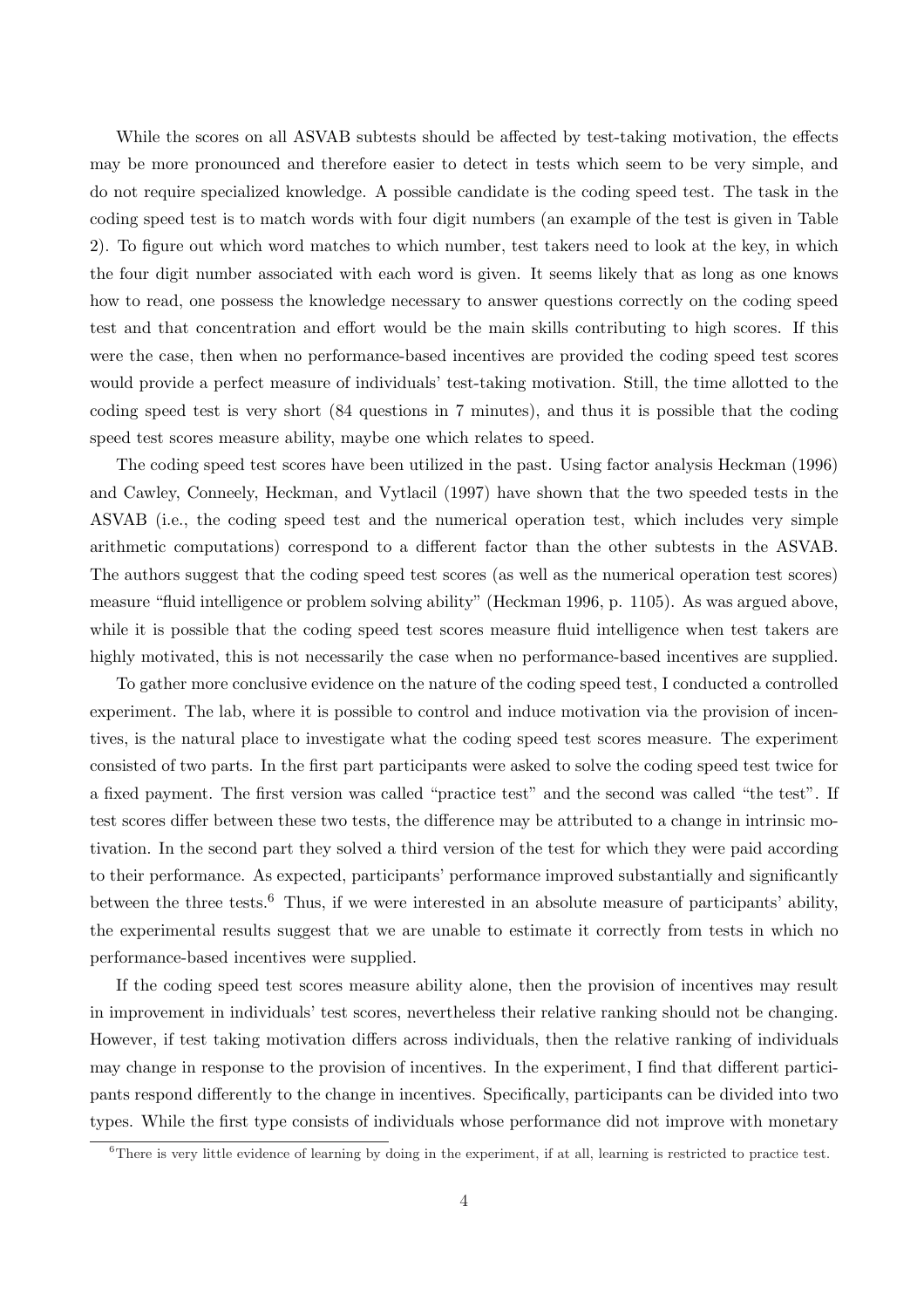incentives, the performance of all individuals of the second type improved significantly. It turns out that when no monetary incentives are provided the test score distributions of the two types differ, and the test scores of type one first order stochastically dominates the test scores distribution of type two. Thus, type two participants look less able. However, individuals of different types have the same test score distributions when performance-based monetary incentives are provided. Taken together these results suggest that those who perform worse when no monetary performance-based incentives were provided invest less effort and were less motivated.

Thus, the experiment serves as direct evidence that the coding speed test scores do not measure ability alone. Moreover, it shows that some individuals do not try their best when no performance based incentives are provided, though these individuals are not the less able ones. Through a psychological survey, administered in the end of the experiment, I find that male participants who only invest high levels of effort when monetary incentives are provided are less likely to be conscientious. Therefore, if this phenomenon does not depend on the particular test, then all low-takes test scores will measure motivation too. Confirming evidence can be found in an independent experimental study by Borghans et al. (2006), which corroborates that indeed these types exist, and correlates them to additional measures of personality traits and individuals' preferences.<sup>7</sup>

The ASVAB is administered to potential recruits to the armed forces, and serves as the entrance exam to the military as well as a sorting device to different military professions.<sup>8</sup> Therefore, it seems likely that potential recruits want to enlist and thus would be highly motivated when taking the ASVAB. Indeed, potential recruits to the armed forces have higher coding speed test scores than NLSY participants, in particular in the lower part of the test score distribution (see Maier and Sims, 1983, and Maier and Hiatt, 1986).<sup>9</sup> In contrast, potential recruits scored worse than the NLSY participants on all other ASVAB subtests (besides numerical operations). Maier and Hiatt (1986, p.2) suggest that the reason is "because the educational level of the 1980 Youth Population [i.e., participants in the NLSY] is higher than that of military applicants, the group is expected to have higher ASVAB scores". This finding certainly allows for the possibility that the coding speed test scores measure test taking motivation.

I use the NLSY data set to investigate the relationship between coding speed scores and earnings. To control for cognitive ability I use the Armed Forces Qualification Test (AFQT). The AFQT has been extensively used in the past as a measure of cognitive skills and it has been repeatedly found to be highly correlated with future income of NLSY participants (see for example Herrnstein and Murray 1994, Heckman 1996, Neal and Johnson 1996). My main empirical findings are as follows.<sup>10</sup>

<sup>7</sup>A closer look at appendix 2 in Gneezy and Rustichini (2000) seems to suggest that the effect of incentives in the standardized test environment was to move people away (when the incentives were high enough) and toward (when the incentives were low) zero scores on the test, where zero score could be interpreted as zero effort. This effect of incentives on the distributions was noted also by Rydval and Ortmann (2004).

<sup>&</sup>lt;sup>8</sup>The coding speed test was originally made part of the ASVAB to help sort recruits to clerical positions and to help detect cheating on the AFQT (see Maier and Sims, 1983, p. A10, and Maier and Hiatt, 1986, p. A3).

<sup>9</sup>This is also the case for the numerical operation test, which is the other speeded test on the ASVAB (Maier and Sims, 1983, and Maier and Hiatt, 1986).

<sup>&</sup>lt;sup>10</sup>The results reported below are for male NLSY participants of the three youngest school-cohorts (i.e., born between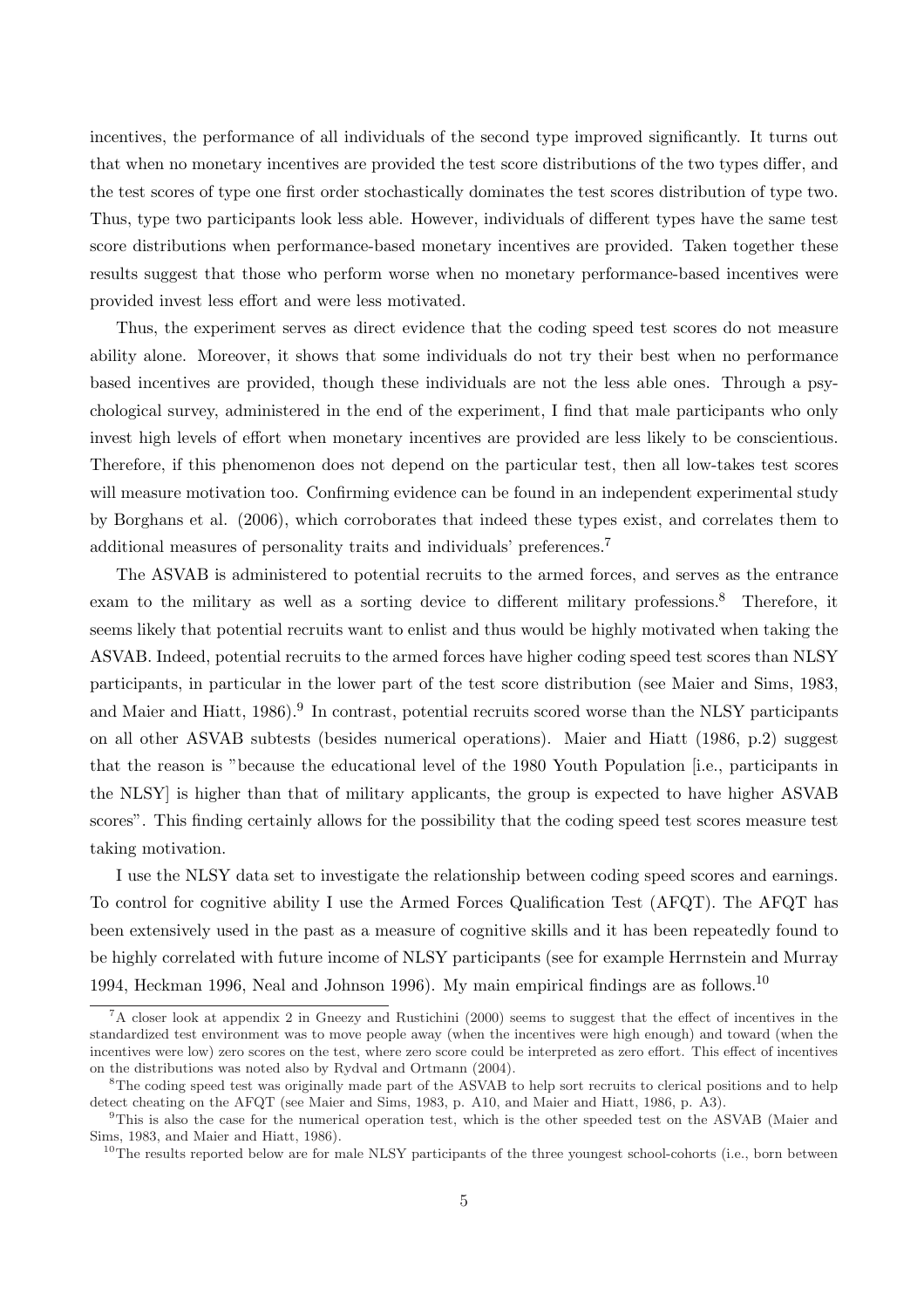The coding speed test scores are economically and statistically significantly associated with earnings, 23 years after NLSY participants took the coding speed test. After controlling for the AFQT scores, the coding speed scores are both economically and statistically associated with earnings.<sup>11</sup>

The coding speed test scores are important to earnings for workers of all education levels, while the AFQT scores are significantly more important to earnings of workers who at least graduated from college. However, the relative magnitudes suggest that for highly educated workers the AFQT scores plays a significantly larger role in their earnings.

The first set of findings indicates that the coding speed test scores measure skills positively valued in the market. However, these findings do not tell us whether the coding speed test scores measure test-taking motivation or another innate ability, possibly fluid intelligence. While the experimental results suggest that test-taking motivation is important for the coding speed scores, the variance across individuals is not zero even when monetary performance-based incentives are provided. Thus, there may be differences across individuals that may be attributed to speed or fluid intelligence. The second set of findings indicates that if the coding speed test scores measure fluid intelligence, then problem solving ability seems to be more important for low educated workers.

Is it possible that the motivation to take the ASVAB relates to earnings of NLSY participants 23 years after they took the ASVAB test? If the motivation to take the ASVAB relates to personality traits, and if these traits are valued in the market then we may observe the patterns above. Indeed, in the experiment, male participants who invested high effort in solving the test only when monetary performance-based incentives were supplied, were less likely to be conscientious.

In recent years several papers have demonstrated directly and indirectly the importance of noncognitive skills to economic success (Bowles, Gintis and Osborne 2001; Cawley, Heckman and Vytlacil 2001, Jacob 2002, Carneiro and Heckman 2003, Heckman and Rubinstein 2001, Persico, Postlewaite and Silverman 2004, Borghans, ter Weel and Weinberg 2005, Segal 2005, and Heckman, Stixrud and Urzua 2006). Using the National Educational Longitudinal Survey (NELS) data set I have shown in Segal (2005) almost identical findings. In particular, I used teacher evaluations of student behavior in the  $8<sup>th</sup>$  grade on five attributes (absenteeism, disruptiveness, inattentiveness, tardiness, and homework completion) to create a pre-market measure of misbehavior. I found that for young men, after controlling for  $8^{th}$  grade test scores, misbehavior in the  $8^{th}$  grade is associated with earnings. Moreover, misbehavior in the  $8<sup>th</sup>$  grade was associated with lower earnings for young men of all education levels, while  $8<sup>th</sup>$  grade test scores were associated with earnings only for young men with postsecondary degrees. While misbehavior in the  $8^{th}$  grade is unlikely to be related to fluid intelligence or to speed of reading, it seems very likely that it is associated with conscientiousness and the tendency to follow the rules. Thus, the results in Segal (2005) can serve as an independent indicator that indeed the coding speed test scores measures personality traits, and conscientiousness in particular.

October  $1^{st}$  1961 and September  $30^{th}$  1964). See Appendix B for details.

<sup>&</sup>lt;sup>11</sup>These results are consistent with the evidence in Heckman (1996) and Cawley et al. (1997) that provide evidence that the two speeded tests in the ASVAB are related to wages of NLSY participants even after controlling the AFQT scores.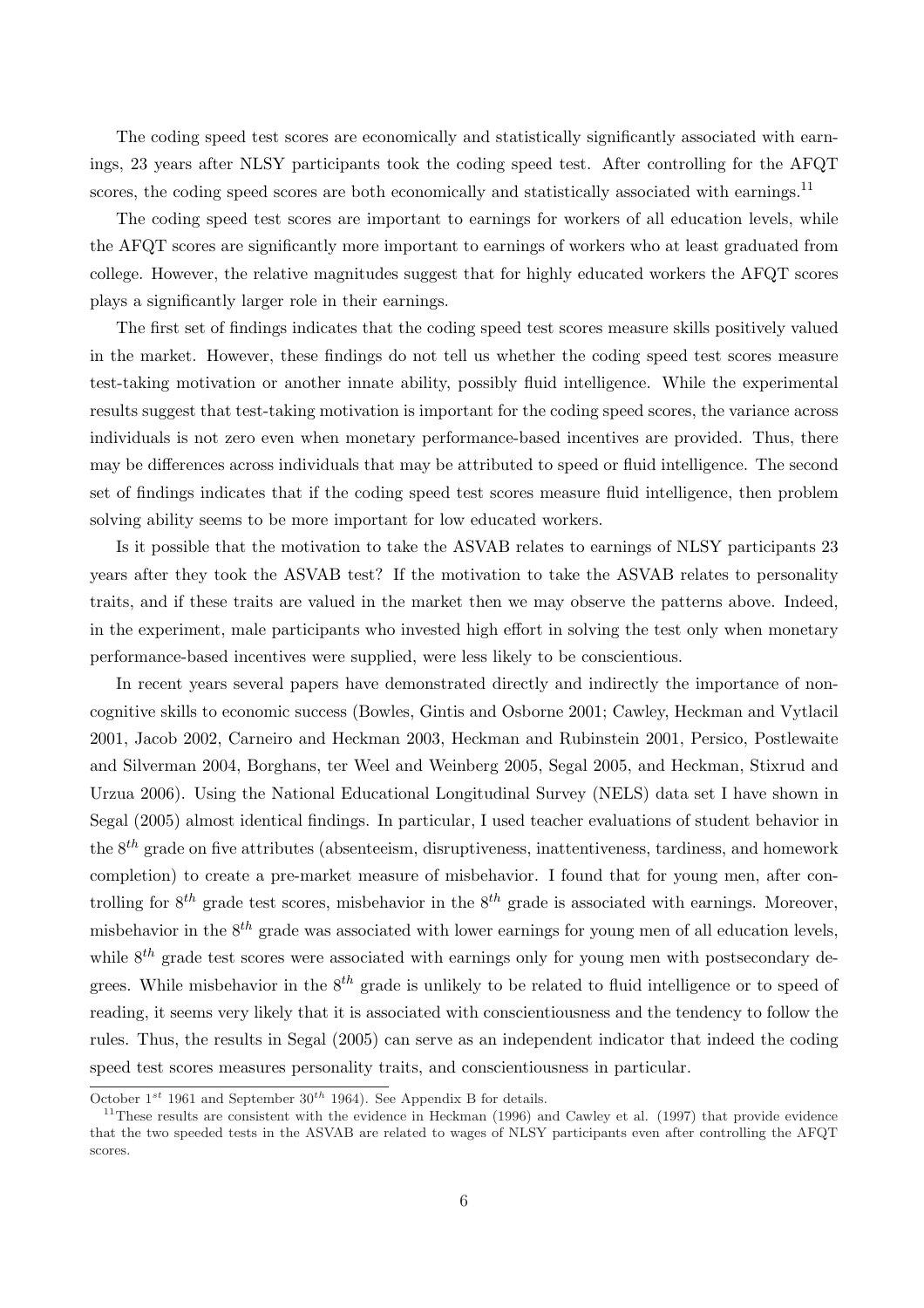Numerous studies have documented that African Americans (and to a lesser degree Hispanics) score lower than whites on standardized tests.<sup>12</sup> There is a substantial black-white AFQT gap.<sup>13</sup> The experimental results already caution us from trying to make inferences from test scores distributions to ability distributions unless all test takers are as motivated to take the test. As it turns out, in the NLSY both blacks and Hispanics have much lower coding speed test scores than whites, suggesting that they may have been less motivated than whites to take the ASVAB. In regressions, I find that by themselves the coding speed test scores can explain about one third of the variation in the AFQT scores. Moreover, I find that they can explain up to 40% of the black-white AFQT gaps. This effect is present even after controlling for family and characteristics.

There are several explanations in the literature that are consistent with minorities being less motivated than whites to take tests. In particular, if minorities believe that due to discrimination doing well on any exam will not affect their future prospects in life, then a rational reaction is to put little value on doing well on tests. In addition, the literature on stereotype threat (see Steele and Aronson, 1998) suggests that minorities, and blacks in particular, may do worse on tests that are supposed to measure their abilities. If indeed minorities are less motivated than whites to take tests, all inferences made from tests in which no performance based incentives are supplied regarding the relative abilities of minorities as opposed to whites are most likely to be wrong.

The paper proceeds as follows. Section 2 contains a model of test-taking motivation. Section 3 contains a description of the tests in the NLSY data set. Section 4 presents the indirect evidence from the armed forces. Section 5 presents the experimental results. Section 6 presents the detail analysis of the relations between coding speed test scores and outcomes. Section 7 concludes.

# 2 The Model

## 2.1 The Basic Model

In this section I present a model that describes the problem faced by the agents taking a low-stakes test and agents taking a high-stakes test. In this basic model agents differ from one another only by their endowment of skills the test is supposed to measure, denoted by, x. The random variable x has a density  $f(x)$ .

Test scores are being produced using two inputs: skill and effort, denoted by e. Hence,

$$
TS = TS(x, e)
$$

where test scores are increasing in skill, x and effort, i.e.  $TS_e > 0$ , and  $TS_x > 0$ . Assume further that  $TS_{ex} \geq 0$ , i.e. a given increase in effort would results in weakly higher test scores for individuals with higher skills.

 $12$ For the an excellent summary of the trends, in the black-white test score gap throughout the last four decades, and possible explanations, see Neal (2005).

<sup>&</sup>lt;sup>13</sup>This gap has been used by Herrnstein and Murray (1994) to argue that the reason blacks are doing worse than whites is that they have lower IQ.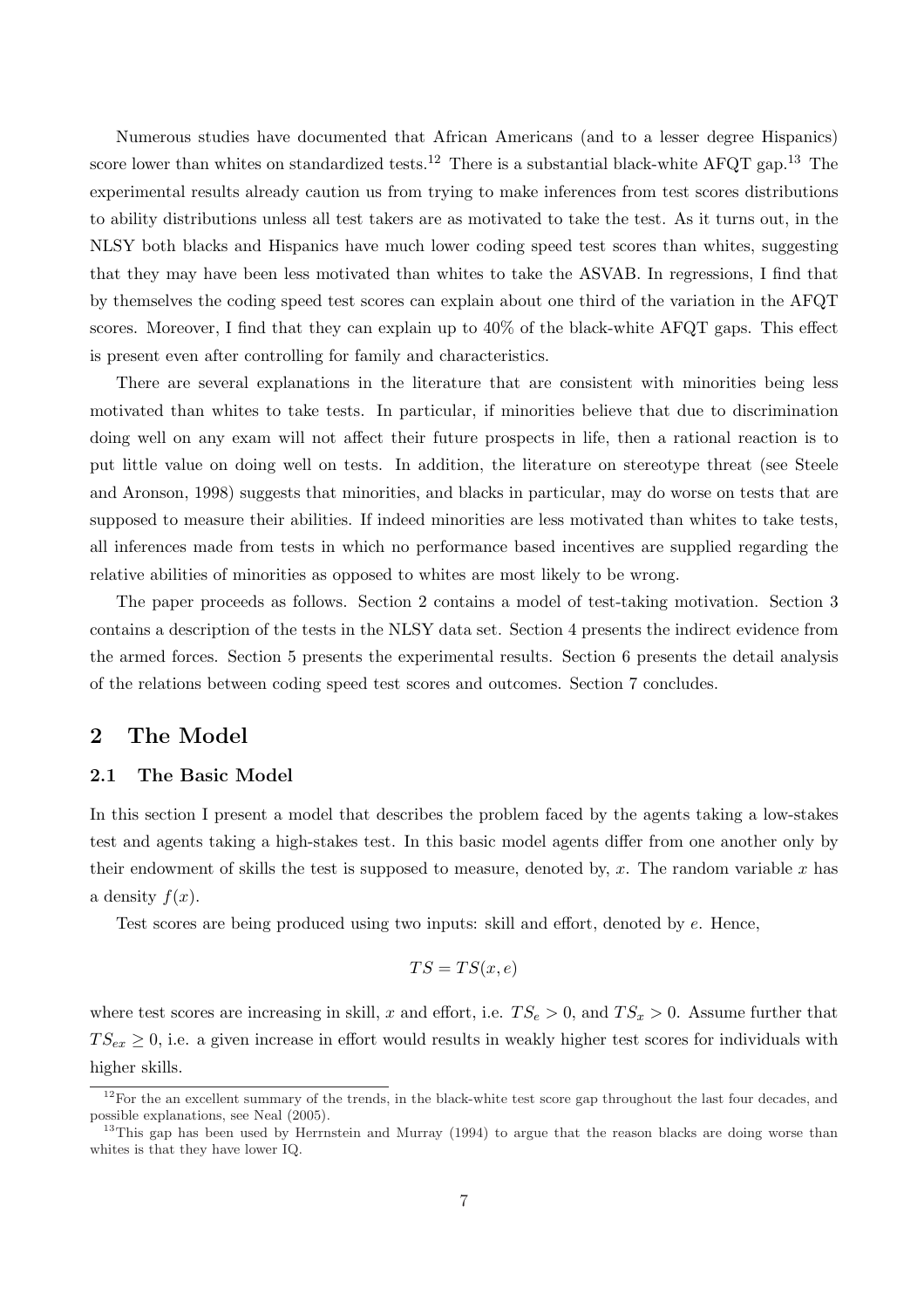There are costs associated with effort, and therefore the production of test scores is costly. The cost function is given by  $C(x, e)$ , where  $C_e > 0$ , and  $C_{ee} > 0$ . Thus, the costs associated with effort are increasing and convex. It is natural to assume that the costs are decreasing in skill, i.e.,  $C_x < 0$ , and that a given increase in effort is weakly less costly for agents with skill, i.e.  $C_{xe} \leq 0$ .

When agents take a low-stakes test the resulting test scores do not affect their future. Therefore, the benefits obtained from higher test scores in these conditions could only be psychic.

When agents take a high-stakes test their benefits from higher test scores are no longer psychic alone. Higher test scores have an effect on agents' future. Similarly, when monetary performance based incentives are provided (as is the case in the experiment) higher test scores lead to higher monetary compensation. Therefore, agents' utility function includes another component: their benefits from having higher test scores. In what follows I will concentrate on the provision of monetary incentives. <sup>14</sup> If monetary incentives are provided individuals monetary gains are given by  $M = A + \phi T S$ , where  $A \geq 0$  is a constant, and  $\phi > 0$  is the amount paid for each correct question. Individuals' utility function is given by  $U(TS, M)$  where utility is increasing in monetary incentives and in test scores, i.e.,  $U_{TS} > 0$  and  $U_M > 0$ . Moreover, utility is weakly concave in monetary incentives and test scores, i.e.,  $U_{TS,TS} \leq 0$  and  $U_{M,M} \leq 0$ . I assume further that agents' utility is weakly concave in test scores, i.e.,  $\frac{d^2U}{dTS^2}$  = ¡  $U_{T S, T S} + 2\phi U_{T S, M} + \phi^2 U_{M, M}$ )  $\leq 0.15$  Agents face the following problem:

$$
M_{e}ax \ U(e,x) - C(e,x).
$$

When no performance-based incentives are supplied to the agents, and if agents do not gain any psychic utility from higher test scores, since effort is costly agents will supply the minimal amount of effort. Given that it is always possible not to solve any question on the test, and that not all survey participants get test scores equal to zero, I will assume that for what follows that agents obtain psychic utility from higher test scores.

Proposition 1 If agents obtain psychic benefits from higher test scores and/or monetary performancebased incentive are provided to them, then the resulting test scores provide a correct ranking according to agents' skill levels. Moreover, if the marginal utility of money is increasing in  $\phi$  then an increase in the intensity of incentives would result in higher test scores and higher effort. The Proof is given in Appendix A.

Proposition 1 indicates that when individuals differ only in their skill endowment test scores would provide correct relative ranking of individuals according to their skills.

One of the common usages of test scores is to compare skill distribution across populations. To allow for this possibility we need to introduce different population (or types) to the model. Assume that there are two types of agents in the model, called type 1 and type 2. The two types possibly differ by their skill levels. Denote the skill of type i by  $x_i$ , where  $x_i$  is a random variable with a density

<sup>&</sup>lt;sup>14</sup>The results can be easily extended to high-stakes tests situations in which test scores affect agents' future.

<sup>&</sup>lt;sup>15</sup>This condition is trivially fulfilled if agents' utility function is separable in money and test scores.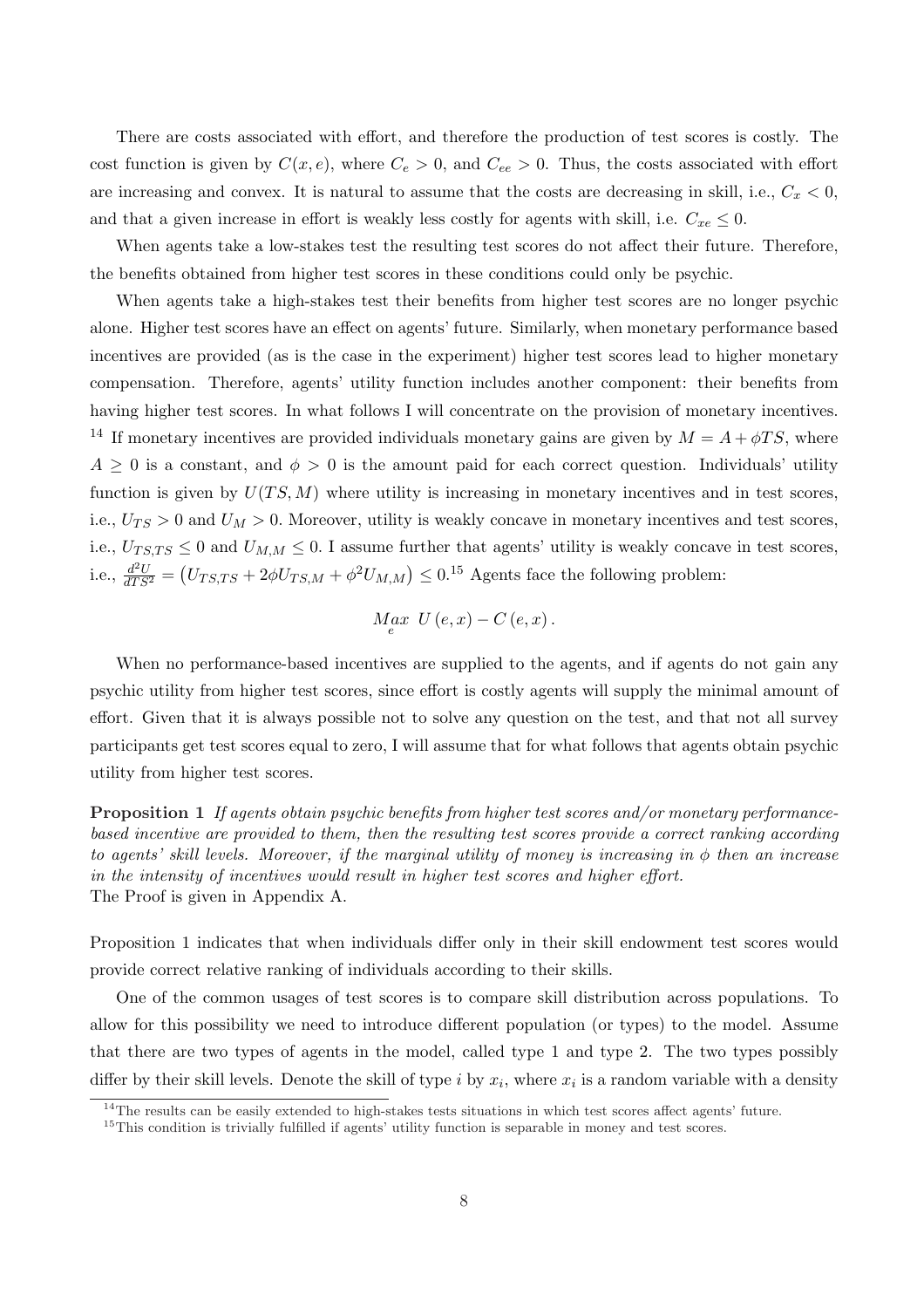function  $f(x_i)$ ,  $\underline{h}_i \leq x_i \leq \overline{h}_i$ , and  $i = 1, 2$ . Denote the test scores of type i by  $TS_i$ , where  $TS_i$  is a random variable with a density function  $\tilde{f}_i(TS_{i2}), T S_i \leq TS_i \leq \overline{TS}_i$ , and  $i = 1, 2$ .

**Proposition 2** If TS<sub>1</sub> first order stochastically dominates  $TS_2$ , then  $x_1$  first order stochastically dom $inates x_2$ .

The Proof is given in Appendix A.

Since test scores provide a correct ranking of individuals according to their skills, then we can make inferences about their skill distribution by looking at their test scores distribution. Thus, proposition 2 implies that if we can find two groups such that the test scores of one group first order stochastically dominates the other we can infer that this is the case for their respective skill distributions. This would be the case regardless of the incentives provided to the agents.

## 2.2 Types with Different Test-Taking Motivation

So far we have assumed that all agents value low-stakes test scores in the same way, i.e. all gain the same benefits from doing well on a low-stakes test. However, it is possible that not all individuals care about low-stakes test in the same manner. To capture the possibility that some individuals might gain less psychic utility than others from doing well on a test, I introduce types to the setting of the basic model described above. Individuals of different types value the test differently, or equivalently they differ in their test-taking motivation. The new setting is the following.

Agents are of different types, denoted by  $\theta$ . Agents with lower values of  $\theta$  gain less psychic benefits from test scores, i.e.,  $U_{TS,\theta} > 0$ . The type  $\theta$ , though, does not affect agents' utility from money, i.e.,  $U_{M,\theta} = 0$ . Assuming as before that agents' utility function is a function of test scores and money, we can write it  $U(TS, M; \theta)$ . As before, agents are endowed with skill, denoted by, x. The random variable x has a density which might depend on the type, denoted by  $f(x; \theta)$ .

The assumptions regarding the test score production function and the cost function associated with effort are the same as before. The production function of test scores is given by  $TS = TS(x, e)$ , where  $TS_e > 0$ ,  $TS_x > 0$ ,  $TS_{ee} \leq 0$ , T and  $TS_{ex} \geq 0$ . The cost function, as before, is given by  $C(x, e)$ , where  $C_e > 0$ ,  $C_{ee} > 0$ ,  $C_x < 0$ , and  $C_{xe} \le 0$ . Agents' problem is given by

$$
M_{e}ax \ U\left(e, x; \theta\right) - C\left(e, x\right).
$$

**Proposition 3** Conditional on  $\theta$ , test scores provide a true ranking according to agents' skill levels. If the marginal utility of money is increasing in  $\phi$  then an increase in the incentives would result in higher effort and higher test score for individuals with the same value of θ. Moreover, Agents with the same skill levels, but with higher values of  $\theta$  invest more effort, and have higher test scores. The Proof is given in Appendix A.

Proposing 3 suggests that If indeed it is the case that there are several types that value the test scores differently (or have different test-taking motivation), then generally test scores would not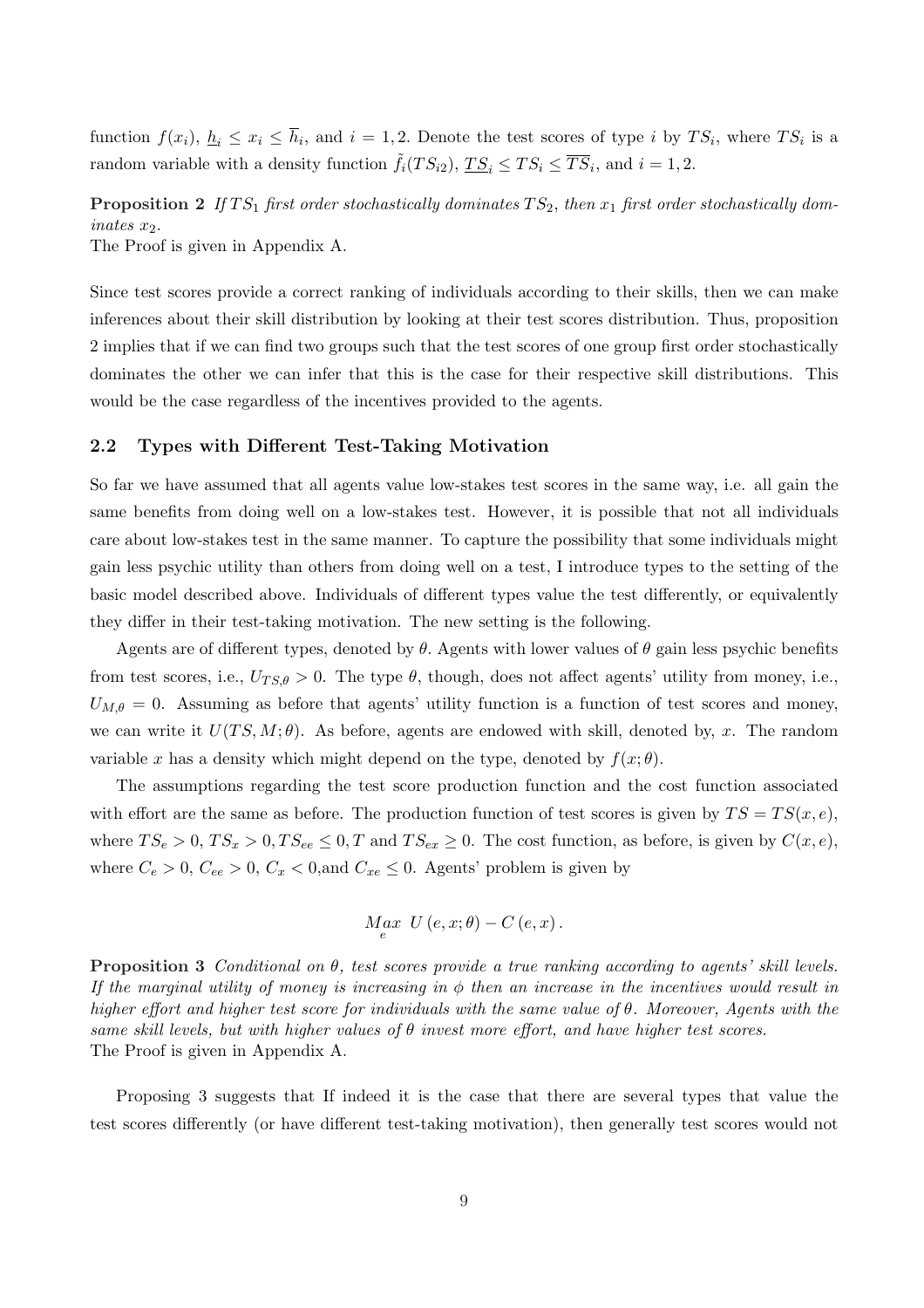provide correct ranking according to individuals' skills.<sup>16</sup> However, they do provide correct ranking according to agents' skill for the agents of the same type. The intuition for the first part is as follows. Types with lower values of  $\theta$  have lower marginal benefits from higher test scores, though they have the same marginal costs. Thus, for a given skill level, they would choose to invest less effort. Since test scores are produced using both skill and effort, and types with lower values of  $\theta$  systematically invest less effort, the comparison of test scores across types is uninformative with respect to their relative skills. Within the group of test takers having the same type the comparison of test scores is informative with respect to skill. In order to recover the ranking according to skill in the population as a whole, we would need to induce test takers to invest maximum effort levels. This might be achieved by providing incentives to test takers.

In the previous section we saw that when all individuals value a test in the same manner one could compare test scores across population in order to assess skill differences. As we will see next, this is no longer the case if the populations differ in their valuation of the test.

**Proposition 4** Denote the skill of type  $\theta_i$  by  $x(\theta_i)$ .  $x(\theta_i)$  is a random variable with a density function  $f(x; \theta_i)$ , and  $\underline{h}_i \leq x(\theta_i) \leq \overline{x}_i$ , where  $i = 1, 2$  and  $\theta_1 > \theta_2$ . Assume that  $TS(x, \phi, \theta_1)$  first order stochastically dominates  $TS(x, \phi, \theta_2)$ . This does not imply that  $x(\theta_1)$  first order stochastically dominates  $x(\theta_2)$ .

The Proof is given in Appendix A.

Proposition 4 implies that even if we find two groups of individuals such that the test scores distributions of one group first order stochastically dominates the test scores distribution of the second group in one incentives scheme, this is not necessarily the case under another incentives scheme if individuals differ in their test-taking motivation. In this case, it is feasible that the group with the low values of θ (i.e., low test-taking motivation), may have higher skill levels than the group with high values of θ.

The comparison between propositions 1 and 3 suggests how it would be possible to test whether individuals differ in their motivation to take a test. Proposition 1 implies that if all test takers have the same valuation of the test, then test scores would provide correct relative ranking of individuals according to their skills, regardless of the incentives provided to them. However, if individuals differ in their valuation of the test, then test scores provide correct relative ranking of individuals according to their skills only for individuals with the same test valuations (i.e., the same  $\theta$ ), but not for the population as a whole. Thus, the provision of incentives may change the relative ranking of individuals according to their test scores. Similarly, the comparison between propositions 2 and 4 suggests that first order stochastically domination of test scores of one group over the another may change with the provision of performance-based incentives. Thus, there are at least two ways to investigate whether the coding speed test, when administered without performance-based incentives, provides correct ranking according to participants' skills. The first is to directly investigate whether ranking are changing. Alternatively, try to identify two groups for which different test scores imply different relationships

 $16$ The test scores would provide a correct ranking according to skill only if there is no overlap between the test scores of the different types.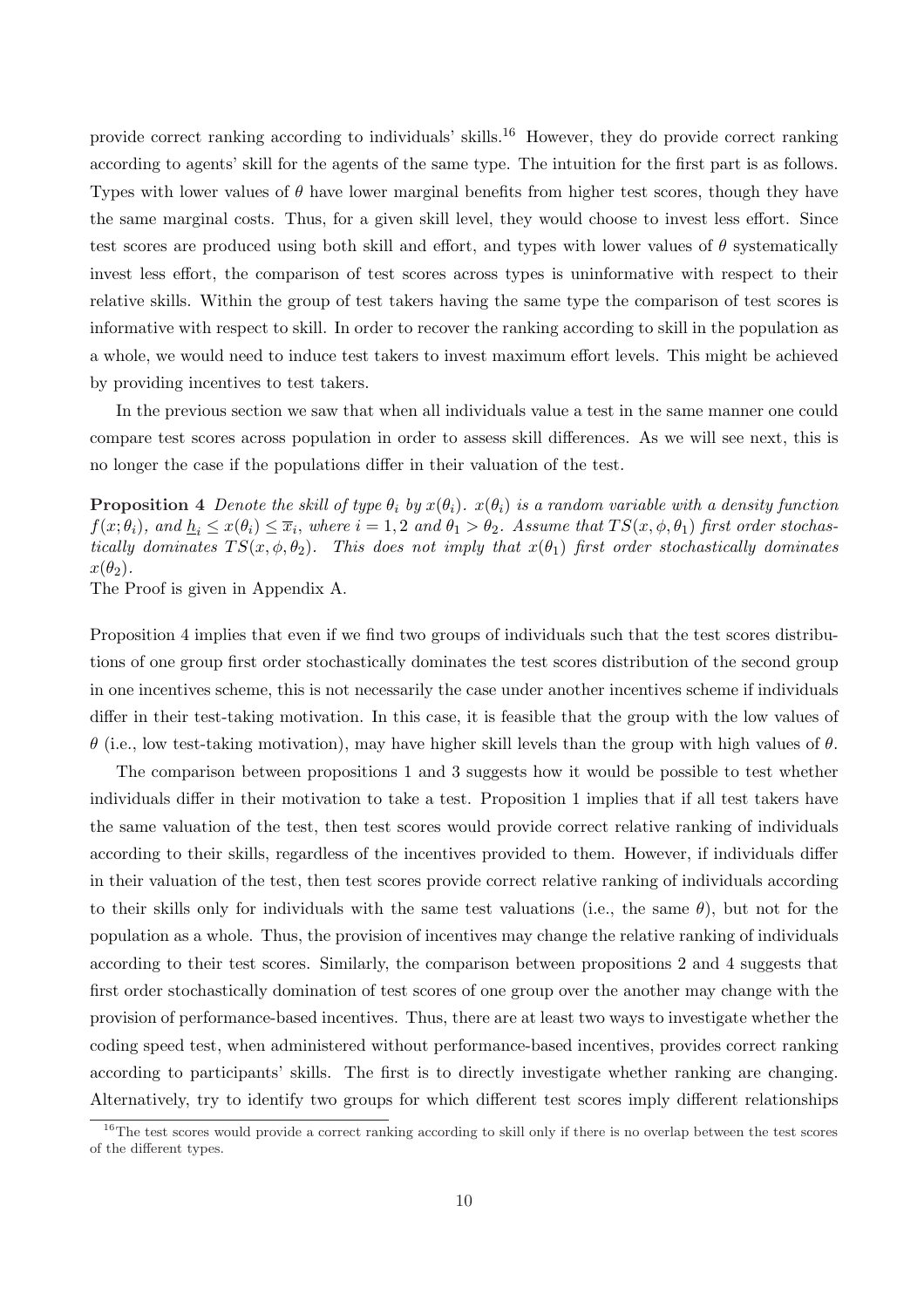between their respective abilities.

# 3 Data

The data set used in section 6 of the paper is the National Longitudinal Survey of Youth 1979 (NLSY). A nationally representative sample of over 12,000 individuals between the ages of 14 to 22 was first surveyed in 1979. The sampled has been re-surveyed annually until 1994, and then biannually. The NLSY includes questions on wide range of topics, including family background, education, work histories, and annual earnings. For present purposes, this source is unusual in combining detailed labor market data with a battery of standardized tests. Since the NLSY is a well-known survey, this section will focus on aspects particular to this paper. Specifically, I described in the detail tests given to the NLSY participants and the tests being used in the analysis. Details regarding the sample restrictions and variable construction can be found in Appendix C.

Throughout the analysis I look at several tests

The ASVAB - The NLSY contains information about the ASVAB. The ASVAB test was administered to the participants of the NLSY between June and October of 1980, as part of a large-scale social research project; The Profile of American Youth 80 (PAY80). The project was sponsored by the U.S. Department of Defense (DoD) with the cooperation of the U.S. Department of Labor (DoL). The purpose of this project was to assess the vocational aptitudes of contemporary American young people and to establish a national norm for the ASVAB, which is the exam prospective enlists need to take before they can be recruited to the armed forces. Participants in the NLSY were paid \$50 honorarium for completing the test.<sup>17</sup> However, no direct performance based incentives were given to participants.<sup>18</sup> Thus, for the NLSY participants the ASVAB is a low-stakes test.<sup>19</sup> The ASVAB test consists of 10 subtests that are described in Table 1. The NLSY data set contains the raw scores on all subtest of the ASVAB and these will be used in the analysis.<sup>20</sup>

The AFQT - The scores of four of ASVAB subsets (word knowledge, paragraph comprehension, arithmetic reasoning, and mathematics knowledge) are added to produce the Armed Forces Qualification Test (AFQT) scores. The AFQT scores are the most commonly used test scores in analysis utilizing the NLSY data set (see for example Herrnstein and Murray 1994; Heckman 1996, Neal and Johnson 1996, 1998).

The Coding Speed Test - Throughout the paper, I look at the coding speed subtest of the

<sup>&</sup>lt;sup>17"</sup>...The decision to pay an honorarium was based on the experience in similar studies, which indicated that an incentive would be needed to get young people to travel up to an hour to a testing center, spend three hours or more taking the test, and then travel home. The honorarium was set at \$50. It has been anticipated that the monetary incentive offered for participation in the aptitude profile study would counteract attrition of the NLS sample..." (Profile of American Youth: 1980 National Administration of the ASVAB, 1982, p. 12).

<sup>&</sup>lt;sup>18</sup>Some indirect incentives may have been provided by promising participants that in a future date they will get their own test scores, which may help them makes plans for their future.

<sup>&</sup>lt;sup>19</sup>However, for individuals wanting to enlist the AFQT serves as the entrance exam for the armed forces, and thus for these individuals it is a high-stakes test.

 $^{20}$ For each subtest the NLSY data set contains also a set of standardized test scores. These are the raw test scores in which low test scores are bunched together and then normalized.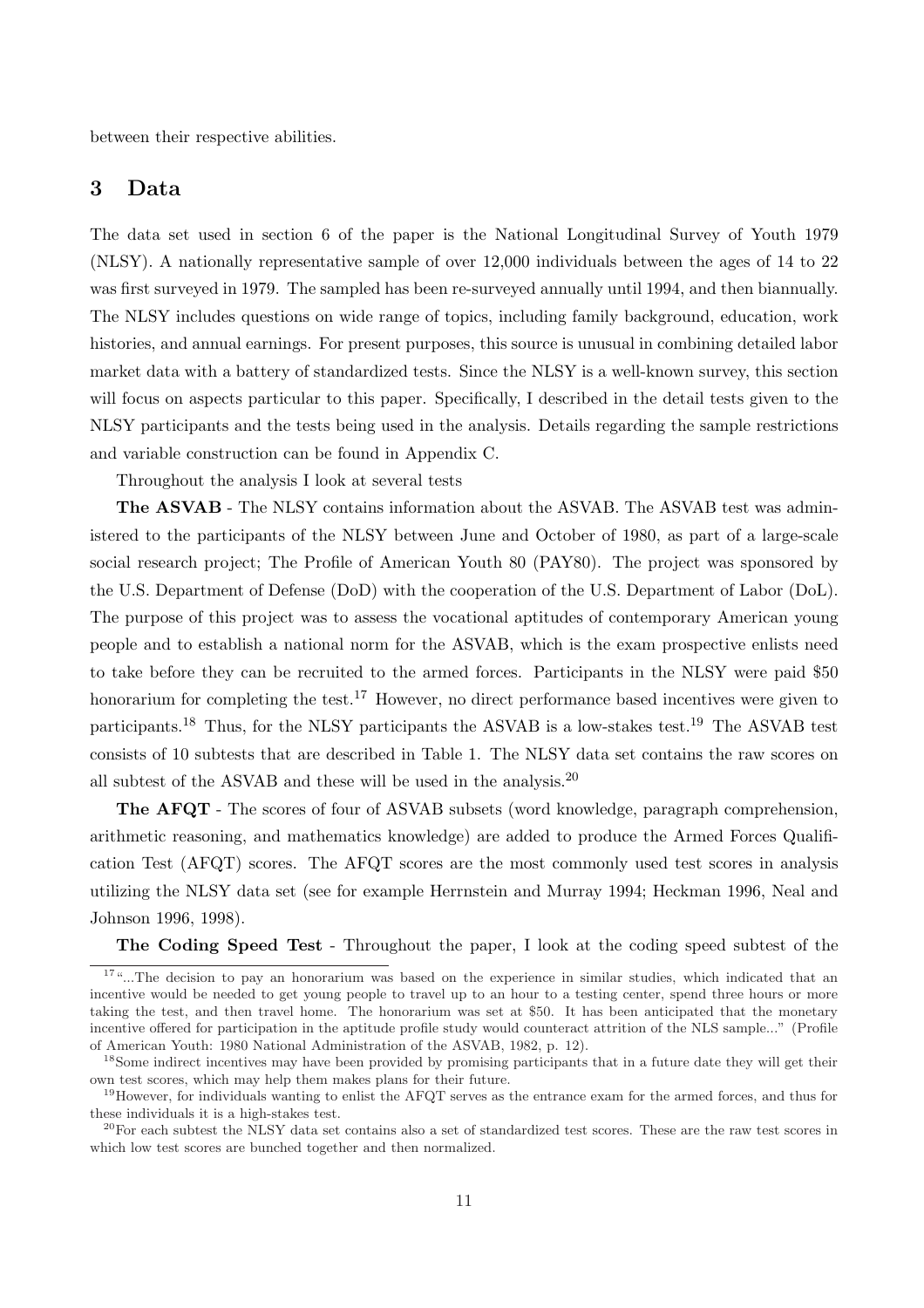ASVAB to find direct and indirect evidence to the relationship between test-taking motivation and test scores. In the coding speed test participants are given a key, which consists of four-digit numerical codes that correspond to different words. Each key includes 10 words and their respective codes, the questions associated with a specific key consist of 7 words taken from the key. In each of the questions, test-takers are asked to find the correct code for a given word from five possible codes. The instructions and an example of the questions asked in the coding speed test are given in Figure 1. NLSY participants took the paper and pencil version of the coding speed test, in which the test lasts for 7 minutes and consists of 84 questions.

The model suggests that individuals with higher ability may invest higher levels of effort trying to solve any test, holding all else constant. In addition, if individuals differ in their test-taking motivation, regardless of their ability, they will invest different levels of effort in solving the test. Thus, a test for which all individuals have the knowledge necessary to correctly answer all questions would serve as a cleaner measure of differences across individuals in test-taking motivation.

It seems likely that everyone that knows how to read has the knowledge to correctly answer questions on the coding speed test. Therefore, the coding speed test scores may serve as a good measure of test taking motivation. However, given that the time allotted to the coding speed test is short, it may be the case that not everyone will be able to achieve a perfect score. Thus, the coding speed test may also measure ability related to speed. This ability may be different than the one that is being measured by the AFQT (for example Heckman (1996) suggests that the coding speed and numerical operation tests measure fluid intelligence or problem solving ability. It is important to note that even though the name coding speed may suggest some complicated reasoning task, test takers do not need to infer the relationships between the words and the numbers, the relationships are given in the key. Thus, this test is not similar to IQ tests in which test takers need to infer relationships between letters/symbols and numbers.

The ASVAB contains another speeded test that may seem a priori appropriate to use as a proxy for motivation – the Numerical Operation test. The numerical operation test includes 50 very simple algebraic questions (i.e.,  $2+2=$ ?,  $16/8=$ ?, etc.) and lasts for 3 minutes. However, it is possible, though unlikely, that some individuals may not have the knowledge necessary to correctly solve the test questions. The more serious concern is that individuals with high mathematical skills will try harder to solve the Numerical Operations test than individuals with low mathematical skills. Thus, the numerical operation test scores may include a larger component of knowledge than the content of its questions may suggest. In addition, about 16% of NLSY participants correctly solved at least 90% of questions on the numerical operation test. In contrast, only 1% of NLSY participants correctly solved at least 90% of the coding speed test questions. Thus, the coding speed test may serve as a better measure since its range is unrestricted. Psychologists investigating motivation (or the lack of it) suggest that its effects are more pronounce the longer the task lasts (see Revelle, 1993). The coding speed test lasts more than twice as much as the numerical operation test, suggesting that if there are effects for test-taking motivation they may be more pronounced when using the coding speed test.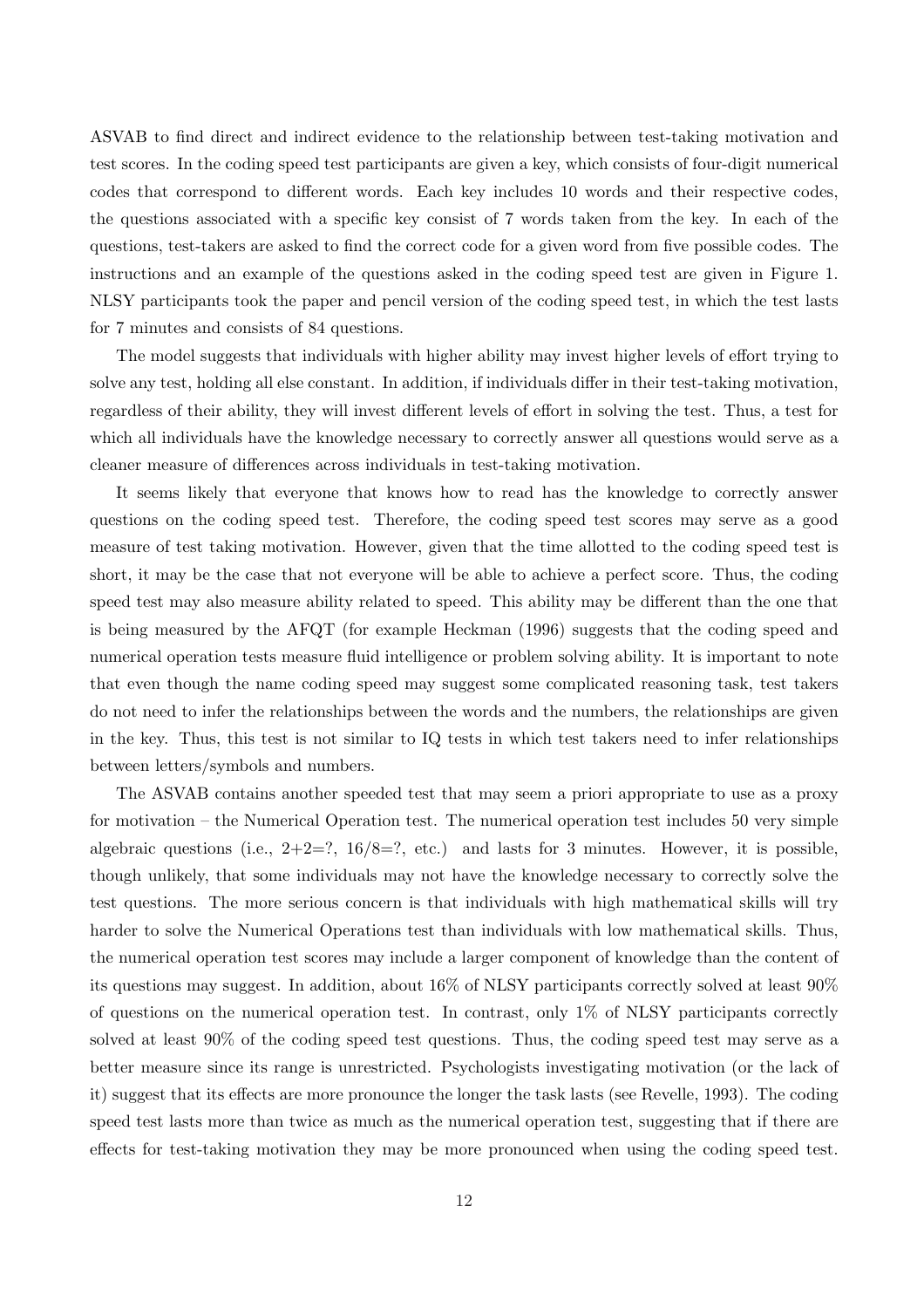Since the AFQT is composed of 4 tests that together last for 83 minutes, it seems likely that the longer the test is, the more similar test-taking motivation effects will be to the ones in the AFQT.

# 4 Indirect Evidence from the Armed Forces

If the lack of performance-based incentives results in lower test scores when tests are administered to survey participants, then higher test scores are expected when the same tests are administered to highly motivated population, everything else equal. Moreover, if the coding speed test is a good measure for test-taking motivation the effect should be more pronounce for this test. I take advantage of the fact that the ASVAB is the screening exam for individuals who want to enlist. Unlike the NLSY participants that were not provided with performance-based incentives, applicants to the armed forces have, at least in principal, the incentives to do well on the ASVAB exam. This is far from being a perfect measure, because the two populations are not identical on all dimension besides motivation. In particular, there may be differences in terms of educational attainments and racial composition between the two populations. Nevertheless, the comparison between the NLSY participants and armed forces applicants may serve as an indication whether the effect exists.

As it turns out, there have been substantial problems in comparing the test scores on the coding speed test (and the test scores on the numerical operation test) between the NLSY participants and potential recruits to the armed forces. Specifically, potential recruits had scored higher on the coding speed test (and the numerical operation test) than the NLSY participants. These problems were first discovered and documented by Maier and Sims (1983) when establishing the national score scale for the ASVAB.<sup>21</sup> The authors show that while potential recruits for the armed forces score higher on the speeded test (i.e., coding speed and numerical operations tests) than the NLSY participants who were born before  $1/1/1962$ , they did worse on any other test. The latter part is to be expected since the NLSY participants were more educated than the population of applicants for enlistment (Maier and Hiatt,  $1986$ ).<sup>22</sup> The former part was not.<sup>23</sup>

 $21$ The reason the speeded tests attracted so much attention in the military was that the numerical operation test was part of the AFQT that serves as the "entrance exam" to armed forces.

 $^{22}$ It is not clear however whether the participants NLSY were scoring as high as could expected given their education level.

<sup>&</sup>lt;sup>23</sup>However, by 1985 the problem was considered solved by the military (Maier and Sims, 1986). The differences in the scores between the NLSY youth population and potential recruits was attributed to differences in the shape of the answer space (the NLSY participants had to fill a "bubble sheet" while the potential recruits needed to fill "slim rectangles") and in the layout of the answer sheet (the ASVAB answer sheet used by the military corresponded exactly with the layout of the questions). Wegner and Ree (1990) have shown in a large-scale experiment that potential recruits do worse on "NLSY answer sheet" than on the military one. Comparing the two groups of potential enlists Wegner and Ree (1990) have found that the gaps in test scores between the "NLSY answer sheet" and the military one increase with GT test scores (the sum of arithmetic reasoning, word knowledge and paragraph comprehension standardized test scores). This makes sense if one thinks that people with higher GT test scores work faster on average, then their speeded test scores would suffer the most if it takes them longer to record their answers. However, Maier and Sims (1983) have shown that gaps in test scores on the speeded test between the NLSY youth and potential recruits actually decrease with GT. Moreover, the way the experiment was conducted potential recruits did not have incentives to do well on the speeded tests used in the research. Participants in the research were asked to take the coding speed and the numerical operations tests relating to the research before taking the whole ASVAB (including these two subtests). In addition, all individuals that displayed significant change in speeded test scores between the research part and the ASVAB part were deleted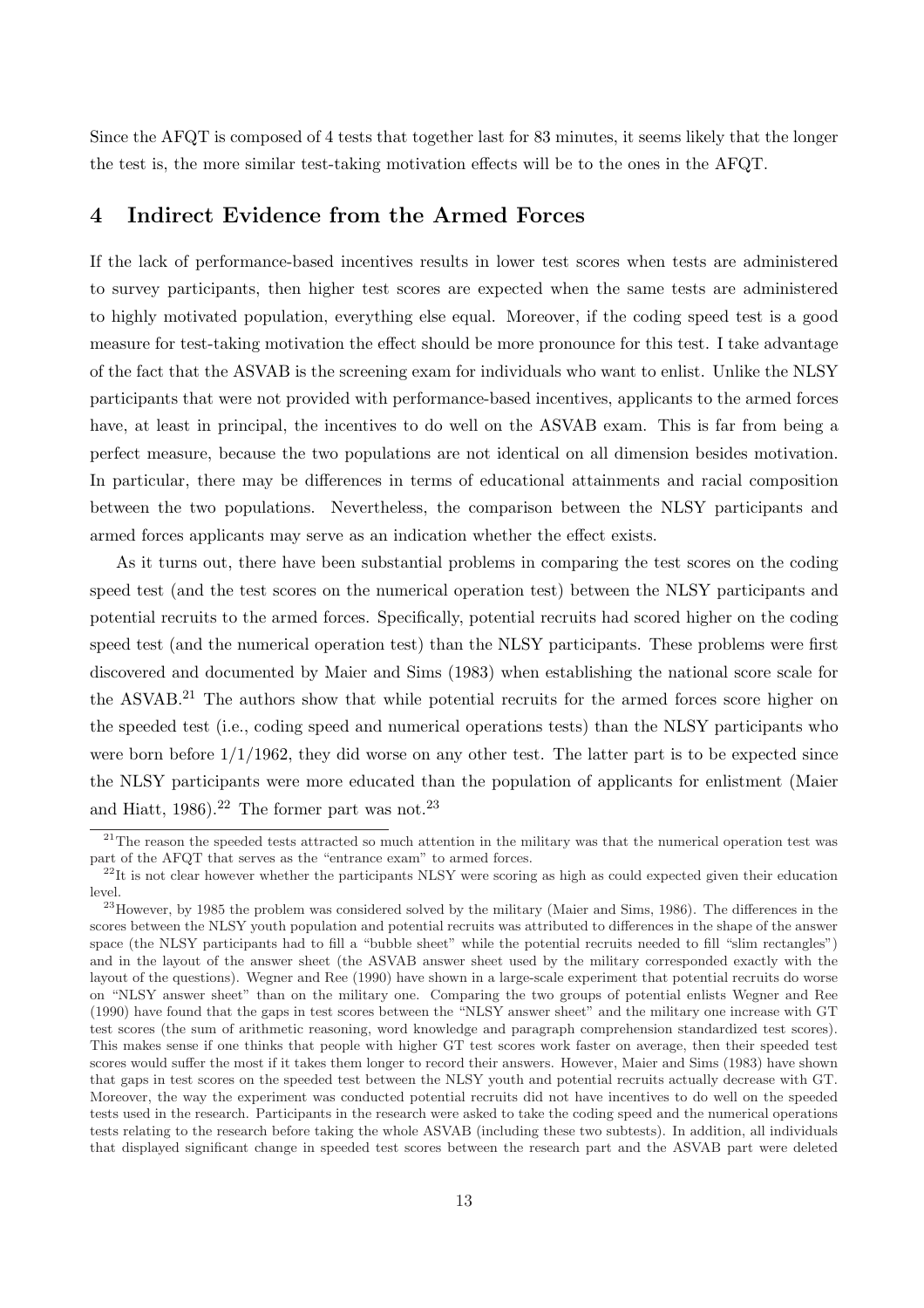Infact, in 1984, with the introduction of new ASVAB forms, the old problems with the speeded tests got even worse (Maier and Hiatt, 1986), and resulted in the recommendation that the numerical operation subtest would be taken out of the AFQT.<sup>24</sup> Maier and Hiatt (1986) suggest that the gaps on the speeded tests are the results of "test taking strategies" among which they count: "work as fast as possible" and "keep your attention focused on the problem" (Maier and Hiatt, 1986, p.5). They add: ". . . The extent to which all applicants use the same test-taking strategies in not known. What is known is that the 1980 Youth Population generally did not know or follow these strategies. . . " (Maier and Hiatt, 1986, pp. 5-6). It seems unlikely that NLSY participants did not know these test taking strategies, however, they may not care enough to follow them.

Maier and Hiatt (1986) provide a conversion between the 1980 Youth Population (i.e., all NLSY participants who were born before  $1/1/1963$  coding speed test scores<sup>25</sup> and the 1984 applicants for enlistment.<sup>26</sup> The conversion was done by setting the raw scores that had the same cumulative frequency, conditional on measure of ability, equal to one another. The ability measure used was the HST composite scores, which is the sum of arithmetic reasoning, word knowledge and paragraph comprehension and mechanical comprehension standardized test scores (Maier and Hiatt, 1986, Appendix A, pp. A1-A10). Figure 2 presents the coding speed test scores by HTS category for 3 groups of males: NLSY civilian sample born before 1/1/1963, NLSY military sample, and the 1984 military applicant sample. The test scores for the 1984 military sample were calculated using the 1980 Youth Population (civilian and military samples) weights with the coding speed tests scores implied by the conversions presented in Table A-4, Appendix A, pp. A9-A10 in Maier and Hiatt, 1986.<sup>27,28</sup> Figure 2 clearly displays that for every single interval of the HST scores potential recruits have higher test scores than the participants in NLSY civilian sample.<sup>29</sup> Moreover, this is also true for the distributions. Figure 3 presents the cumulative coding speed test scores for the 3 groups (i.e., the NLSY civilian sample born before  $1/1/1963$ , the NLSY military sample and the 1984 military sample).<sup>30</sup> Again, it is clear from the figure that the NLSY civilian population has the lowest test scores, in particular for the lower 80%

from the data (Wegner and Ree, 1990 reported less than 2%).

<sup>24</sup>Indeed in 1989 it was taken out of the AFQT.

<sup>25</sup>Maier and Hiatt (1986) also provide the similar conversion for the numerical operations test scores.

<sup>&</sup>lt;sup>26</sup>This group is known as the Initial Operational Test and Evaluation 1984 (IOT&E 1984), was tested in October and November of 1984 when the new forms of the ASVAB (forms 11, 12, and 13) were introduced.

 $^{27}$ Unfortunately, Maier and Hiatt (1986) do not provide the test score distributions for the military sample they have been using. However, given that they provide the conversion between the test scores of the two populations it is possible to reconstruct the military test scores. Even if their conversion has problems, it should still give the correct means for the military IOT&E 1984 sample conditional on the HST intervals they have been using.

<sup>&</sup>lt;sup>28</sup>There were two decisions to be made while reconstructing the IOT&E 1984 coding speed test scores. The first Maier and Hiatt (1986) do not provide an equivalent to the test scores of zero, however there were 12 NLSY participants that had this test score. Given that we are interested to see whether the potential recruits have higher coding speed test scores I have set the equivalent test score to zero. The second, Maier and Hiatt (1986) report a range for coding speed test score of two (2-10), in the constructing the military coding speed I have again taken the lowest value (2).

 $^{29}$ This is also the case when looking at the all male NLSY participants who were born before  $1/1/1963$  (i.e., the ones belonging to either the military or the civilian NLSY samples).

 $30T<sub>o</sub>$  construct the cumulative distribution of the coding speed test scores I have used the same procedure reported above. To construct the correct relations between the different HST intervals, I used Panel A in Table A1 in Maier and Hiatt (1986), which reports the relative weights for each of the HST intervals for the IOT&E 1984 and the 1980 Youth Population.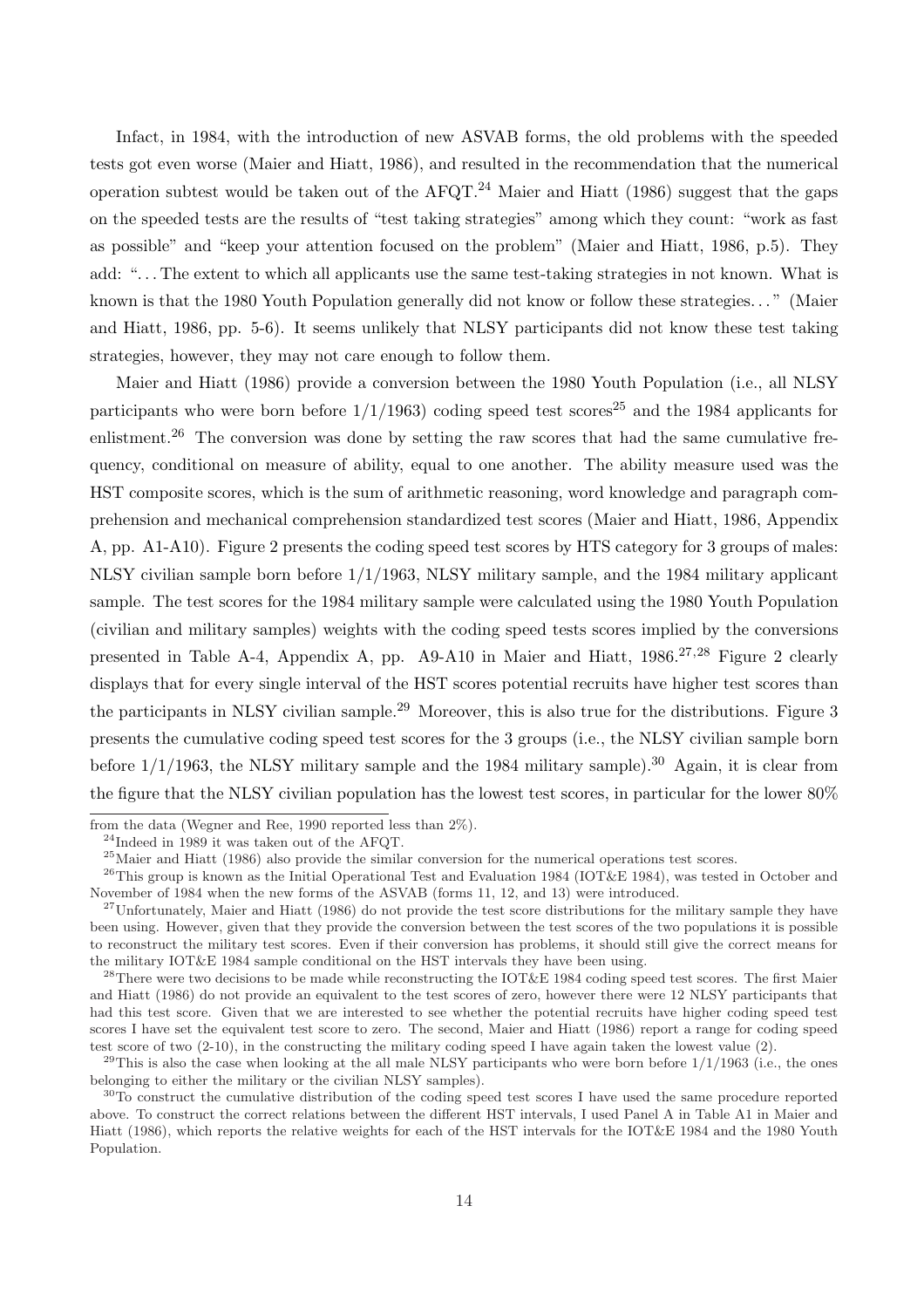of the test scores distribution.<sup>31</sup> If indeed the coding speed test scores measure effort this is exactly what we would have expected if the potential recruits are highly motivated to take the ASVAB while (not all) the NLSY participants may be.

Thus, the comparison between potential recruits to the armed forces and the NLSY participants provides us with the first indication that the coding speed test scores may measure motivation to take the ASVAB test. However, there may be other possible explanations to account for the differences between the NLSY participants and potential recruits (one of which is obviously selection). Therefore, in order to gather direct evidence that indeed motivation plays an important role in determining the coding speed test scores I turn to the results from the controlled experiment.

# 5 Experimental Evidence

The model implies that to test whether individuals vary in their test-taking motivation one needs to investigate whether there is a change in the relative ranking of individuals according to their test scores under different incentives schemes. Improvement between tests and even narrowing of gaps between groups is feasible even of all individuals have the exact test-taking motivation but differ in their ability. However, relative rank changing is only possible if individuals have different test-taking motivation. In order to look for change relative rank one needs to look at test scores for the same individuals under different incentives schemes. This is easily and naturally done in the lab. In the next section I describe the experiment I conducted to investigate this question and its results.

## 5.1 Experimental Design

I conducted an experiment in which participants solved a computerized version of the coding speed test. There are 2 treatments in the experiment: main and control. In each of the treatments participants solved three versions of the coding speed test. Each test lasted 10 minutes and included 140 questions.<sup>32</sup>

The experiment was conducted at Harvard using the CLER subject pool and standard recruiting procedures. Overall there were 127 participants in the two treatments: 99 in six sessions for the main treatment (50 men and 49 women) and 28 (14 men and 14 women) in the control.

Each participant received a \$10 show-up fee, and an additional \$5 for completing the experiment. Participants were told in advance how many parts the experiment will include (two in the main treatment and three in the control), and that one of these parts will be randomly chosen for payment at the end of the experiment. Participants were informed of the tasks they need to perform in each

 $31$ Unfortunately, Maier and Hiatt (1986) do not provide any summary statistics on the IOT&E 1984 sample, so it is impossible to test whether the two distributions are equal.

 $32$ The tests were constructed in the following manner. For each test, 200 hundred words were randomly chosen from a list of 240 words, and were then randomly ordered to construct the 20 keys. For each word in the keys a random number between 1000 and 9999 was drawn. Of the 10 words in each key 7 were randomly chosen to be the questions. The possible answers for each question were then randomly drawn (without replacement and excluding the correct answer) from the 9 remaining possible numbers in the key. Then the placement of the correct answer (1-5) was drawn, and the correct code was inserted in this place. All participants saw the same tests, and there is not reason to believe given the construction process describes above that any of them was harder.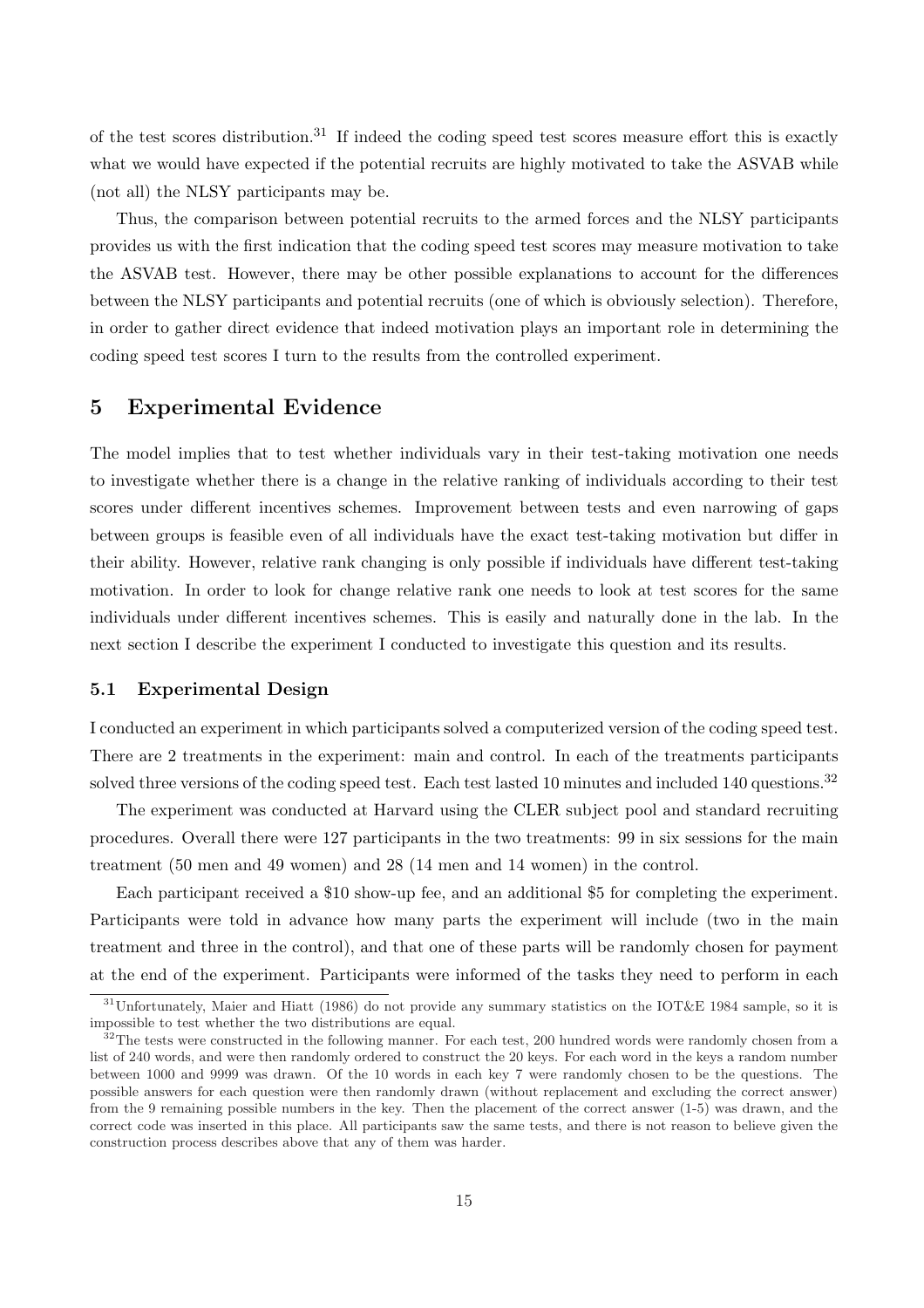part only immediately before performing the task. The specific compensations and order of tasks were as follows. The instructions for the two treatments are given in Section C1 in Appendix C.

#### Main Treatment

Part 1 – Fixed Payment: Participants were told that their task would be to solve the coding speed test. If task 1 is randomly selected for payment, they receive \$10. They were told that first a practice test will be given.

There are two reasons to have the practice test. The first is as a control for learning. If learning occurs, and it is fast, then it will be contained for the duration of the practice test. In addition, if it turns out that learning is not an issue, then the practice test can serve as another measure of test scores for a test in which subjects may have been less intrinsically motivated than in the \$10 test. In the analysis that follows I refer to these two tests as practice test and \$10 test.

Part 2 – Piece Rate Compensation: Participants were told that they would solve another version of the coding speed test. Below, I refer to this test as the incentives test. They were given a choice between payment based on their performance on the \$10 test and a payment based on their future performance on the incentives test. If task 2 is randomly selected for payment, then their payment is the following. If they choose to be paid according to their past performance (i.e., on the \$10 test) they receive \$10\*(the fraction of \$10 test questions solved correctly). If they choose to be paid according to their future performance (i.e., on the incentives test) they receive \$30\*(the fraction of incentive test questions solved correctly).

The main purpose of the experiment is to figure out whether the coding speed serves as measure of effort or motivation. If participants are choosing the piece rate, then it can serve as a indication that the incentives scheme is desirable, at least to some degree. If even after choosing the piece rate scheme some participants do not improve their performance, then this may indicate that they invested high levels of effort even without performance based incentives.

## Control Treatment

All the parts in the experiment were identical. In each, participants were told that their task would be to solve the coding speed test. There were told that if the current part is randomly selected for payment, they receive \$10.

Survey: After participants finished the two parts they were ask to answer a demographic survey, and a personality survey, designed to detect the "big 5" constructs.<sup>33</sup> The Personality survey and its instructions are given in Section C2 in Appendix C.

#### The Testing Program

It is worthwhile in this stage to discuss the some features of the testing program that would come handy in the analysis of the experimental data. Figure C1 in Appendix C depicts a typical screen of the test. The key and the answers are on the left hand side of the screen, while the answer sheet (an electronic version of a "bubble sheet") is on the right hand side of the screen. To answer a question participants need to press the on one of the radio buttons associated with this question. The test

 $33$ I discuss the "big  $5$ " constructs in detail below.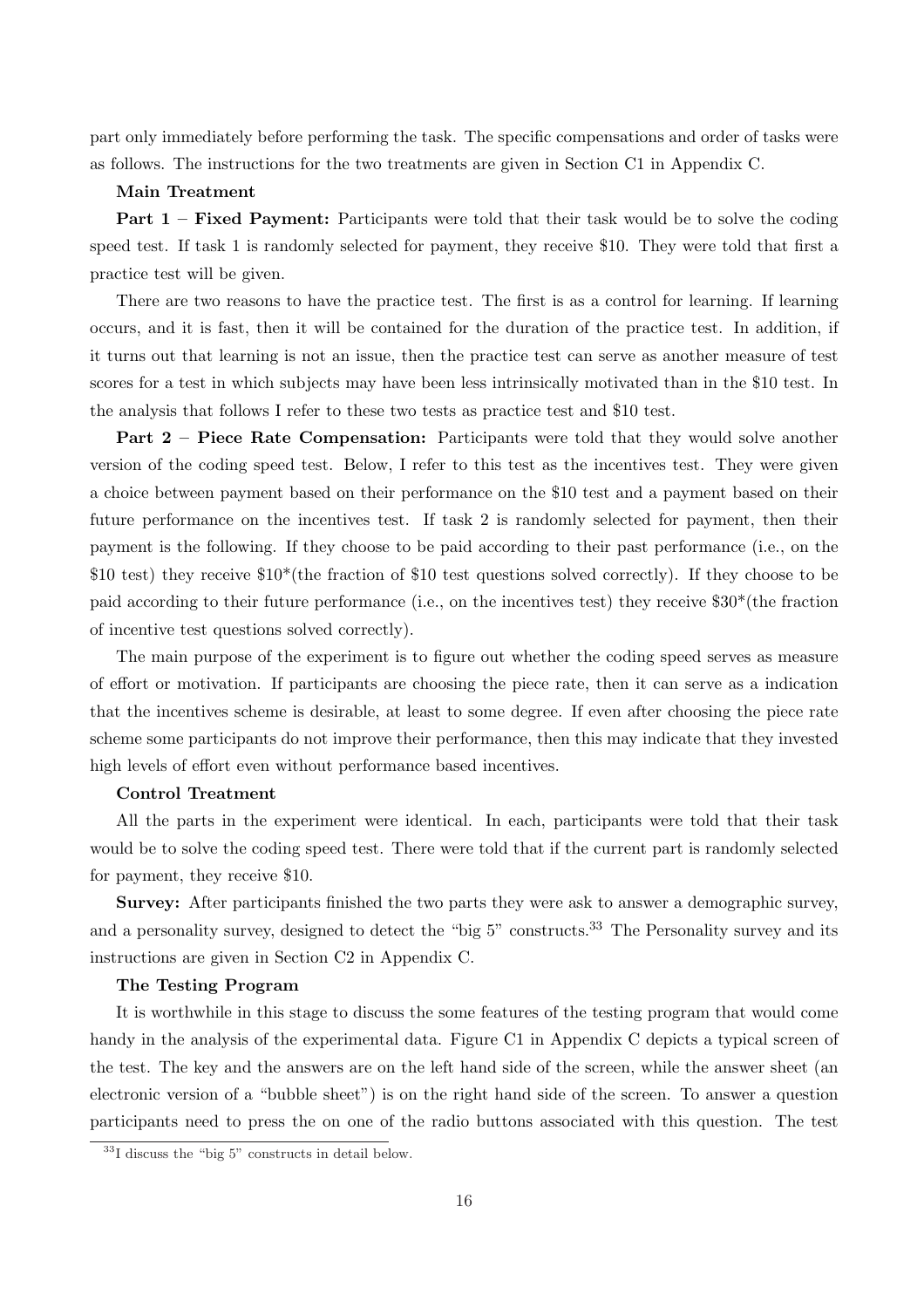was design to match as closely as possible the paper and pencil version of the coding speed test. Thus, participants were able to freely move between different sets of keys and answers. Specifically, in order to see the next key and the answers associated with that key, participants need to press the "Continue" button. Similarly, they can see previous sets of keys and answers by pressing the "Go Back" button. Moreover, participants were able to freely move between all the answers on the answer sheet by pressing the "Next" and "Previous" buttons. The program records all the answers given when any of these buttons has been pressed. This design of the testing programs makes it possible to detect guessing. Specifically, if participants provided answers to questions that they did not yet see, they have to be guessing. In addition the program records all answers given in a 30-second interval. Thus, if participants were guessing, it is possible to identify the 30-second intervals in which they have been doing so. Moreover, for each participant it is possible to know how many questions they have answered correctly in up to twenty 30-second periods.<sup>34</sup>

#### 5.2 Basic Experimental Results

All the 99 participants in the experiment chose the piece rate compensation scheme in part 2 of the experiment. Thus, the results reported below include all participants. Table 2 reports the means and the standard deviations of performance for the three tests. In the first 3 columns, performance is measured by the number of total correct answers on the test. In the last 3 columns, the measure of performance is the number of correct answers per 30-second period in the periods before the first guess.<sup>35</sup> Participants' performance have improved significantly between the tests. Between the practice and \$10 tests participants correctly solved on average 13.8 more questions, which is a significant improvement in performance (a one-sided t-test allowing for different variances yields  $p < 0.001$ ). The improvement between the practice and \$10 tests is also seen in the number of correct answers in the 30-second periods before the first guess. Between the first two tests participants improved significantly by 0.82 correct answers per 30 second (a one-sided t-test allowing for different variances yields p < 0.001). Between the \$10 and incentives tests participants improved even further, and correctly solved on average 8.2 more questions. Again, this is a significant improvement in performance; a one-sided t-test allowing for different variances yields  $p = 0.003$ . Participants also correctly solve significantly more questions per 30-second in the incentives test than in the \$10 test. On average, between the two tests participants improved by 0.32 correct answers per 30 second (a t-test allowing for different variances yields  $p < 0.001$ ).

In addition, when looking at the total number of correct answers participants provided in each test we see a pattern emerging for the variance. The variance in test scores is the largest for the \$10 test. It increases by 77% in comparison to the incentives test and by 54% in comparison to the practice test (a two-sided F-test yields  $p = 0.033$  for equality of variances between the \$10 and incentives tests

 $34$ Not all individuals chose to guess in the last periods. See Table C1 in Appendix C for details.

<sup>&</sup>lt;sup>35</sup>The periods after guessing provide a very noisy measure of participants' performance. In particular, it is impossible to figure out how many questions one answered correctly in these periods since some of the questions were already guessed correctly. Therefore, only the periods before guessing are used.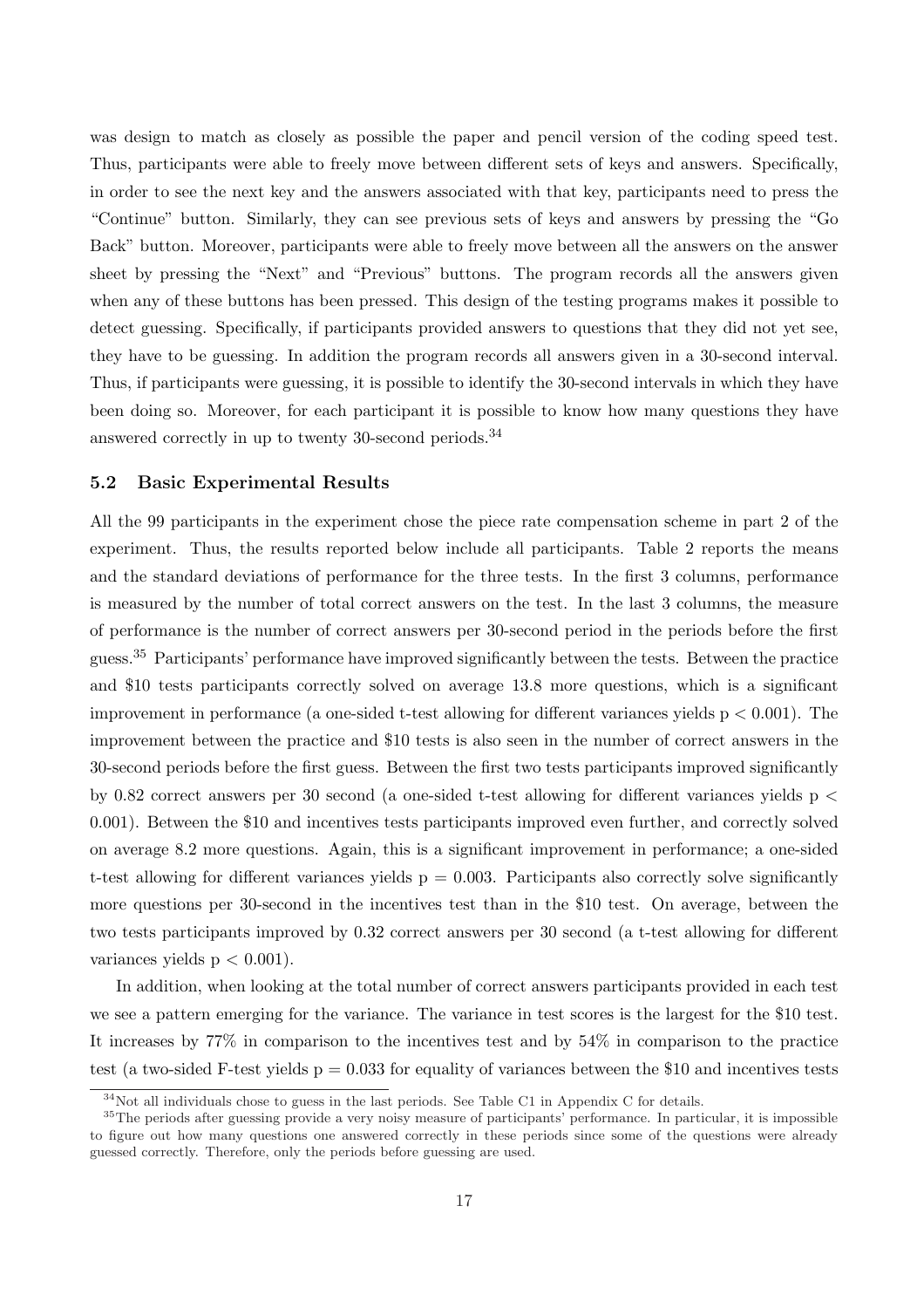and  $p = 0.005$  for equality of variances between the \$10 and the practice tests).

Figure 4 presents the cumulative distributions of the total test scores for the three tests and Figure 5 reports the corresponding cumulative distributions of the number of correct answers in the 30-second periods before participants started guessing. The patterns seen for the means are also present for the distributions. In particular, there is an improvement in the distributions from the practice test to the \$10 test. A matched sign rank test yields  $p < 0.001$  for the test scores as a whole, and a Mann-Whitney for the number of correct answers per 30-second period yields  $p < 0.001$ . Similarly, there is an improvement in the distributions from the \$10 test to the incentives test (a matched sign rank test yields p < 0.001 for the total test scores, and a Mann-Whitney test for the number of correct answers per 30-second period yields  $p < 0.001$ .

The improvement in performance may be in response to the incentives scheme. However, it is possible that there is something in the nature of coding speed test that necessitates improvement when individuals takes the test repeatedly. The most obvious possibility is learning. To investigate whether learning by doing, i.e., whether participants become more efficient in solving the coding speed test as they solve more questions, can explain the improvement between the tests we are interested only in periods in which participants tried to solve the test, i.e., they were not guessing.<sup>36</sup> Thus, we look at the 30-second periods before the first guess.

Table 3 presents the coefficients from regressions of the number of correct answers in each test in the 30-second periods before guessing on period number and period number squared controlling for individual fix effects.<sup>37</sup> Evidence for learning exists only for the practice test, and there the relation between the number of correct answers and time is concave; after about 7 minutes, the number of correct answers is decreasing with time. Thus, the largest increase in test scores per 30-seconds is 0.35 per 30-seconds. In comparison, the average increase in performance between the practice and \$10 tests is 0.82 per 30-seconds. Thus, learning may account for less than half of this increase. In both the \$10 and incentives tests there is a decrease in the number of correct answers per 30-second period, and no indication of improvement at all.<sup>38</sup> These results suggest that learning within the tests is not a real problem, and in particular in the \$10 and incentives tests. Participants do not seem to experience improvement within the tests instead they seem to improve between the tests.

The improvement between the three tests may happen every time participants take the coding speed test repeatedly. It may be attributed to learning by assimilation, i.e., participants come up with better strategies to solve the test, which would occur whenever participants take the test repeatedly.<sup>39</sup>

<sup>36</sup>Guessing could certainly contribute to one's total test scores. However, the possible increase in test scores resulting from guessing does not indicate that one learned how to do the task better. On the contrary, even without understanding the task one can always guess. Thus, the decision to guess is treated here as another strategy to get higher scores on the test and not as part of learning by doing.

 $37$ The error term in these regressions is the result of the measurement error introduced by the 30-second intervals.

<sup>&</sup>lt;sup>38</sup>This decrease in the number of correct answers is common finding in the psychological literature (see for example Revelle, 1993).

<sup>&</sup>lt;sup>39</sup>The testing program allowed participants to contemplate on possible strategies to solve the test by allowing each participant to start the test whenever he or she felt ready to do so. Nevertheless, it is possible that one needs to experienced the test first hand.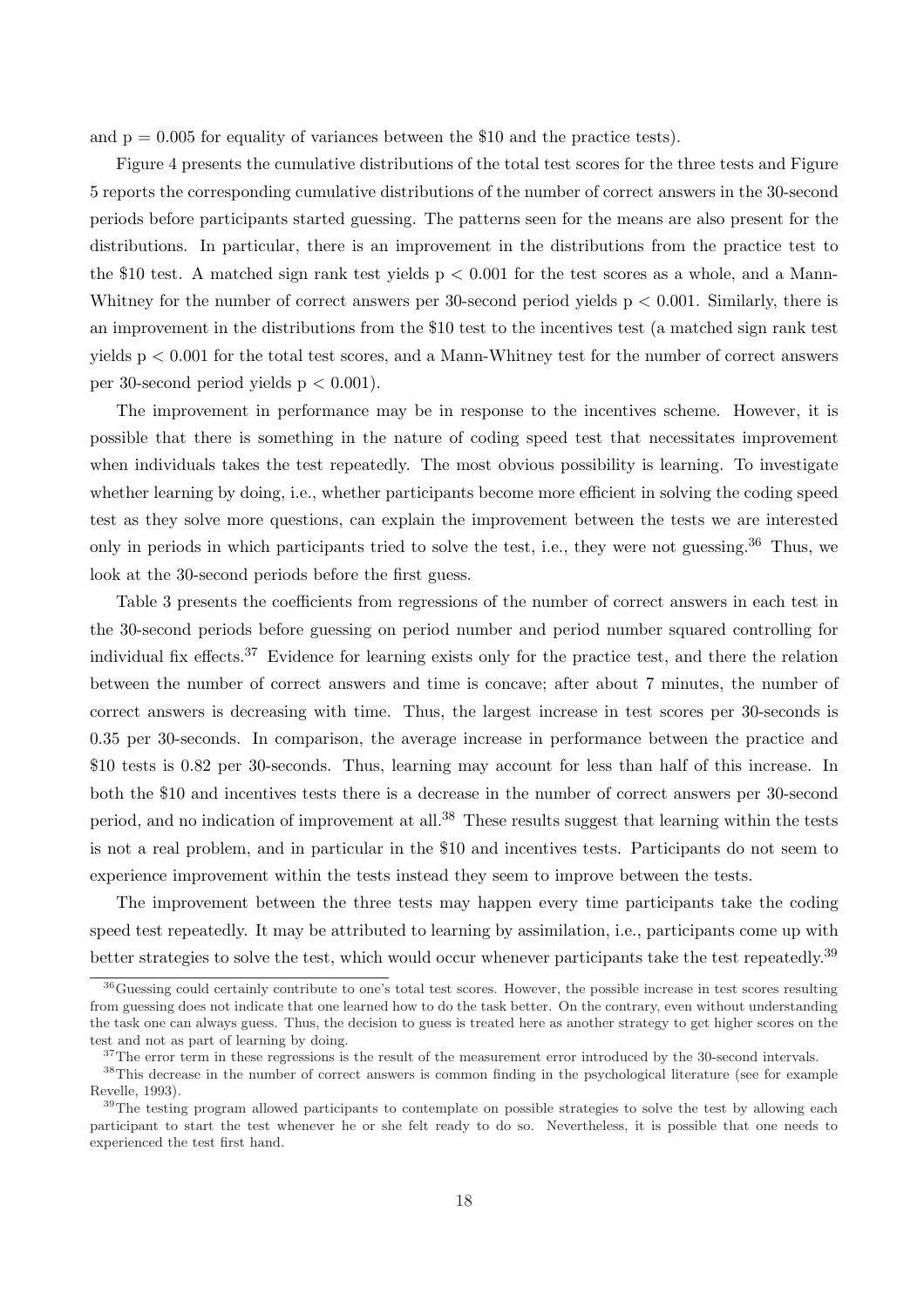To investigate this question I have run the control treatment, in which participants solved the coding speed test three times for a fixed payment. The results of the control treatment are different than the ones in the main treatment. Specifically, in the mean performances (standard deviations) were 90.3 (21.1), 93.64 (26.5), and 88.5 (31.7) for the first, second and third test, respectively. Thus, participants have actually experienced an insignificant decrease of 5.1 correct answers on average between the second and the third time they took the test (a one-sided t-test allowing for different variances yields  $p = 0.26$ ) instead of a significant increase of 8.2 in the main treatment. Moreover, between the first two tests there was an insignificant improvement of 3.3 correct answers on average (a one-sided t-test allowing for different variances yields  $p = 0.3$ ) instead of a significant increase of 14 correct answers on average in the main treatment.<sup>40</sup> In addition, while the distribution of test scores is the same in the first test for two treatments (Mann-Whitney test yields  $p = 0.90$ ), it differs for the last two tests (Mann-Whitney test yield  $p = 0.04$  for the second test and  $p < 0.001$  for the third test). Thus, I conclude that improvement between the tests should be attributed to the effect of incentives.

## 5.3 Change in Relative Ranking

We have seen that participants significantly improved their performance between the three tests in response to the incentives provided to them. This improvement in performance indicates that when no incentives are supplied, we underestimate individuals' capabilities. If we would like to know how many coding speed questions individuals can correctly answer in 10 minutes, the test scores in both the practice and the \$10 tests underestimate this number. The reason is that on average participants invest less than the maximum effort in trying to solve tests when no incentives are supplied. Even if we cannot get a correct measure of individuals' capabilities, it still possible that the coding speed test scores provide a correct ranking of individuals according to these capabilities. The improvement in performance documented above does not indicate itself that the coding speed test scores do not provide a correct ranking of individuals according to their ability when no performance-based incentives are supplied to participants. Nor does it indicate that the coding speed test measures test-taking motivation, regardless of participants' abilities. In order to investigate these questions we need to look at the ranking of individuals.

If indeed individuals do not differ in their test-taking motivation, regardless of their ability, and test scores are produced using effort and ability, then the provision of incentives will not change the relative ranking of individuals. Equivalently, two participants that had the same test scores in one test will have the same test scores in another test. Thus, there are at least two ways to investigate whether the coding speed test, when administered without performance-based incentives, provides

 $^{40}$ In addition I ran a simulation using the total test scores participants got in the main experiment. I randomly drawn, with replacement, a group of 14 men and 14 women and calculated the mean improvement in their test scores between every two consecutive tests. The exercise was repeated a 1,000,000 times. The probability that participants in the main experiment would experience on average an increase between the practice and the \$10 tests smaller than 4 is 0.0002. The probability that they would experience on average a decrease in tests cores between the \$10 and incentives test of 5 or more is less than 0.0001. This serves as another indication that the improvement in the main experiment is due to the provision of incentives and not to learning occurring between tests.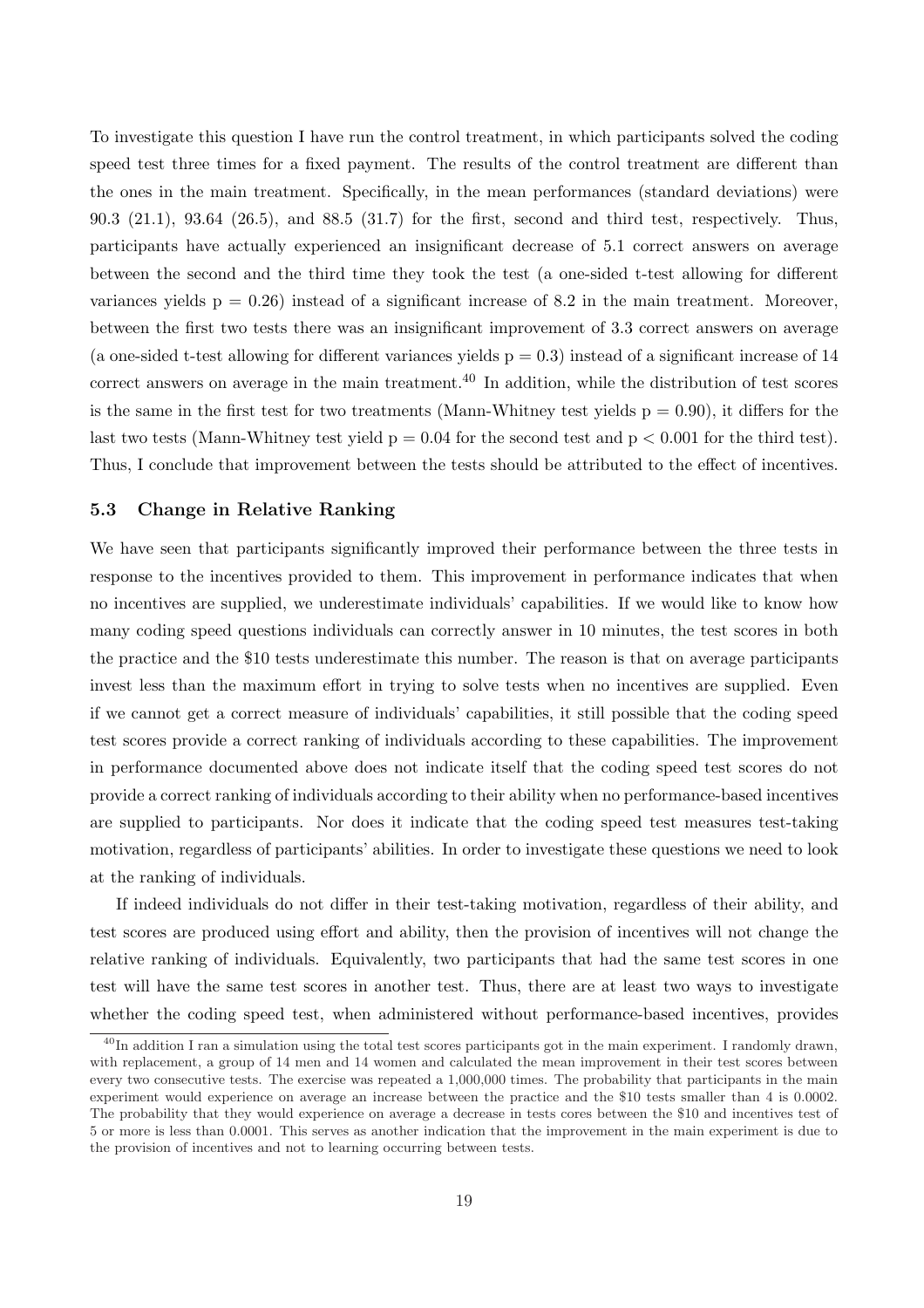correct ranking according to participants' ability.

#### 5.3.1 Do Different Tests Allow for Comparison Between Participants' Ability?

If coding speed test scores would have provided a correct ranking of individuals according to their ability then two individuals who had the same test scores on a given test have the same ability. Thus, they should have the same test scores on any other test, regardless of the incentives. This measure does not capture all the change in rankings. In particular, if two individuals did not look the same in one test, it is possible that the relative ranking had changed but they still do not look the same on another test. Pairs like this would not be capture by this measure, and therefore it serves as a lower bound for the amount of rank changing.

To construct this measure, we face the problem of what does it mean to have the same test scores. Do total test scores separated by one correct answer different or not? Here the performance on the 30 second periods before participants start guessing is more natural, as we can use a statistical definition to determine whether two mean performance are the same or not.<sup>41</sup> The criterion adopted was the following. For all possible pairs of participants  $(4656)^{42}$  I use a t-test allowing for differences variances to test whether their mean performance is different in the 5% significant level in any two tests. I then count number of pairs for which the mean performance is significantly different in one test but not in the other. Of the 4656 possible participants' pairs 56.7% (2642 pairs) have performance which is not significantly different in either the \$10 or the incentives tests or both. Of those 2642 pairs, 51.1% (1349 pairs) have significantly different performance on the \$10 test but not on the incentives test and vice verse. Similarly, of the 4656 possible participants' pairs 60.6% (2823 pairs) have performance which is not significantly different in either the practice or the \$10 tests or both. Of those 2823 pairs, 53.7% (1517 pairs) have significantly different performance on the \$10 test but not on the practice test and vice verse. <sup>43</sup>

Given that the 5% significant level has been used we would have expected at most 10% of all participants that have the same mean performance in one test to have different mean performance in another. I find that at least 51% participants to have the same mean performance in one test but not in another, i.e., five times as much. Therefore, we have the first indication that the coding speed test does not provide the correct ranking according to participants' ability. Even in a very restrictive measure of rank changes, for a non-negligent fraction of participants the coding speed test scores do not provide correct indication regarding their relative abilities.

<sup>&</sup>lt;sup>41</sup>Without adopting a criterion for test scores differences, it is impossible to use the total test scores to answer this question.

 $42$ For two participants, one in the \$10 test and one in the incentives test, who have started guessing in the first and the second periods respectively, it is impossible to construct this measure of performance.

<sup>&</sup>lt;sup>43</sup>Of the 4656 possible participants' pairs  $62.5\%$  (2909 pairs) have performance which is not significantly different in either the practice or the incentives tests or both. Of those 2909 pairs, 54.1% (1574 pairs) have significantly different performance on the practice test but not on the incentives test and vice verse.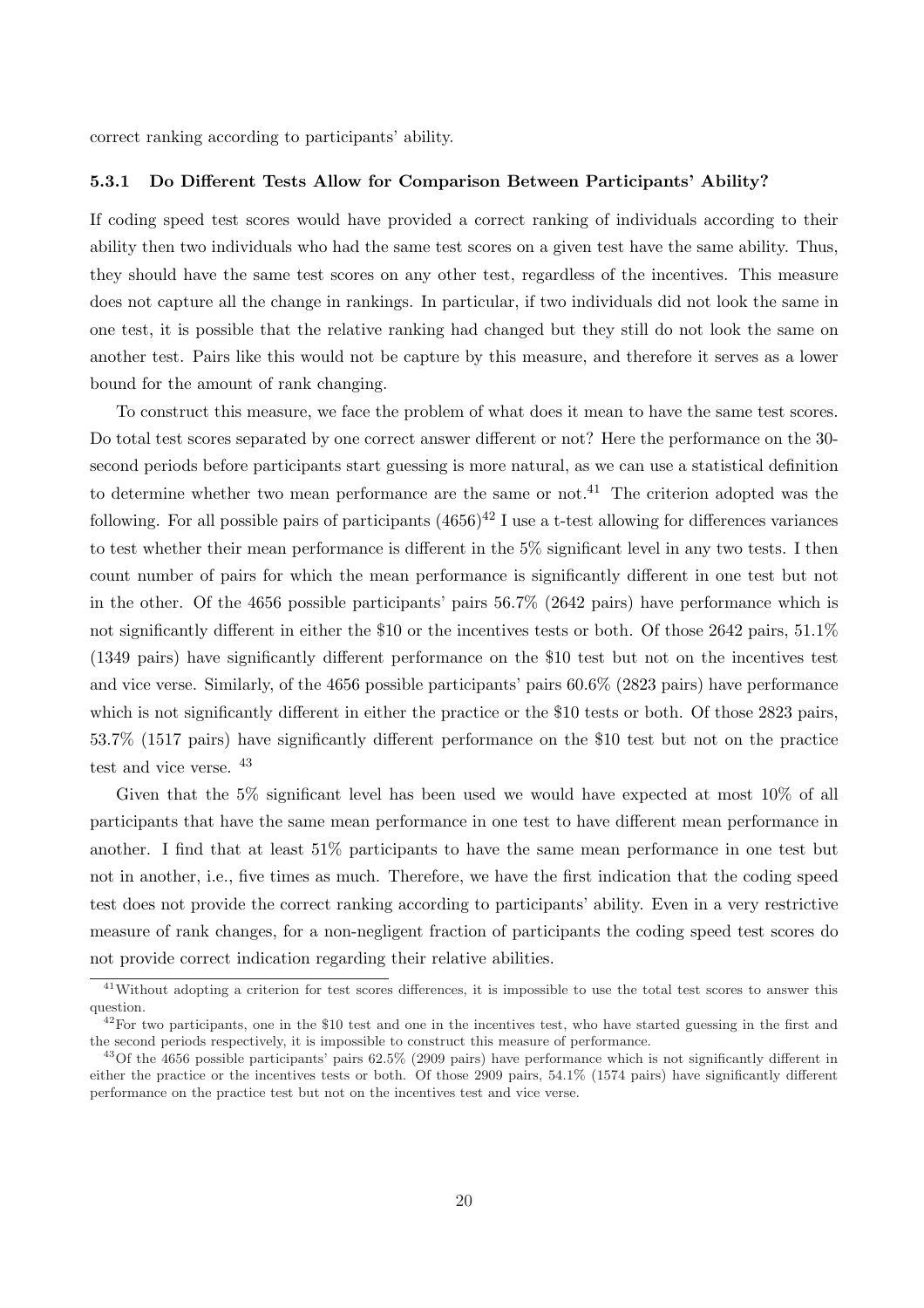#### 5.3.2 Does the Relative Ranking Change?

To further provide evidence on the change in ranking, I examine the change in ranking according to total test scores. To do so, I assign within each test a higher rank to participants with lower test scores. Thus, all the participants with the highest test scores are assigned the rank 1, all the participants with the second to highest test scores are assigned the rank 2, and so on and so forth. This is a very conservative measure of relative rank change. In particular, if a participant improved her test scores between any two tests and now she is one of the participants with the highest test scores, only her rank will be changing. The maximum rank varied across the tests. The maximum rank is 56 in the \$10 test, 51 in the practice test and 49 in the incentives test. It is now possible to ask whether the relative ranking is changing between the tests. There are several possible ways to investigate relative rank changes. The first is just to look at the percentage of participants who have changed their relative rank. However, it is not clear whether small differences in test scores actually indicate to real differences in ability. Thus, we may want to look at the percentage of participants who have changed their ranking above a certain threshold. In addition, it is possible to look at the distributions of the absolute rank change to get a sense for how big the relative changes in ranking are.

Table 4a reports the percentage of participants who experienced an absolute change in relative ranking bigger than 4, i.e., a change that move them outside a decile of ranks centered around their own ranking, the mean of the absolute change in relative rank, and the maximum absolute change in ranks. As can be clearly seen in the table, substantial fraction of participants changed their relative ranking between the tests. In particular, at least 53% of participants changed their relative ranking by more than 4 ranks or less than -4 ranks. In addition, the average participant experience an absolute change her relative ranking by more than 6 ranks between any two tests.

Are there other any other factors that may create the change in relative ranking? There are three obvious sources that may create noise that in turn may create rank changes. The first has to do with having a good/bad day, the second has to do with the test-questions themselves, and the third is guessing. Since the whole experiment lasted for about an hour, it seems that participants that were having a good or a bad day would have had it for the duration of the experiment. Therefore, having a good/bad day cannot generate the observed change in relative ranks. Usually in tests that measure knowledge a possible source of noise is the specific questions asked. In particular, test-takers may get higher test scores in one test and not in another since some questions on a test may relate to a specific firsthand knowledge that they may have (for example, if a test taker spent the summer in England, she may know that London is its capital, even though she cannot answer any other question about capitals of other countries). However, this is not the case for the coding speed test, as all the questions require identical knowledge (recognize words and numbers).

Participants being lucky or unlucky in their guesses may cause some of the changes in relative ranking. To investigate this possibility I look at participants' performance in the 30-second periods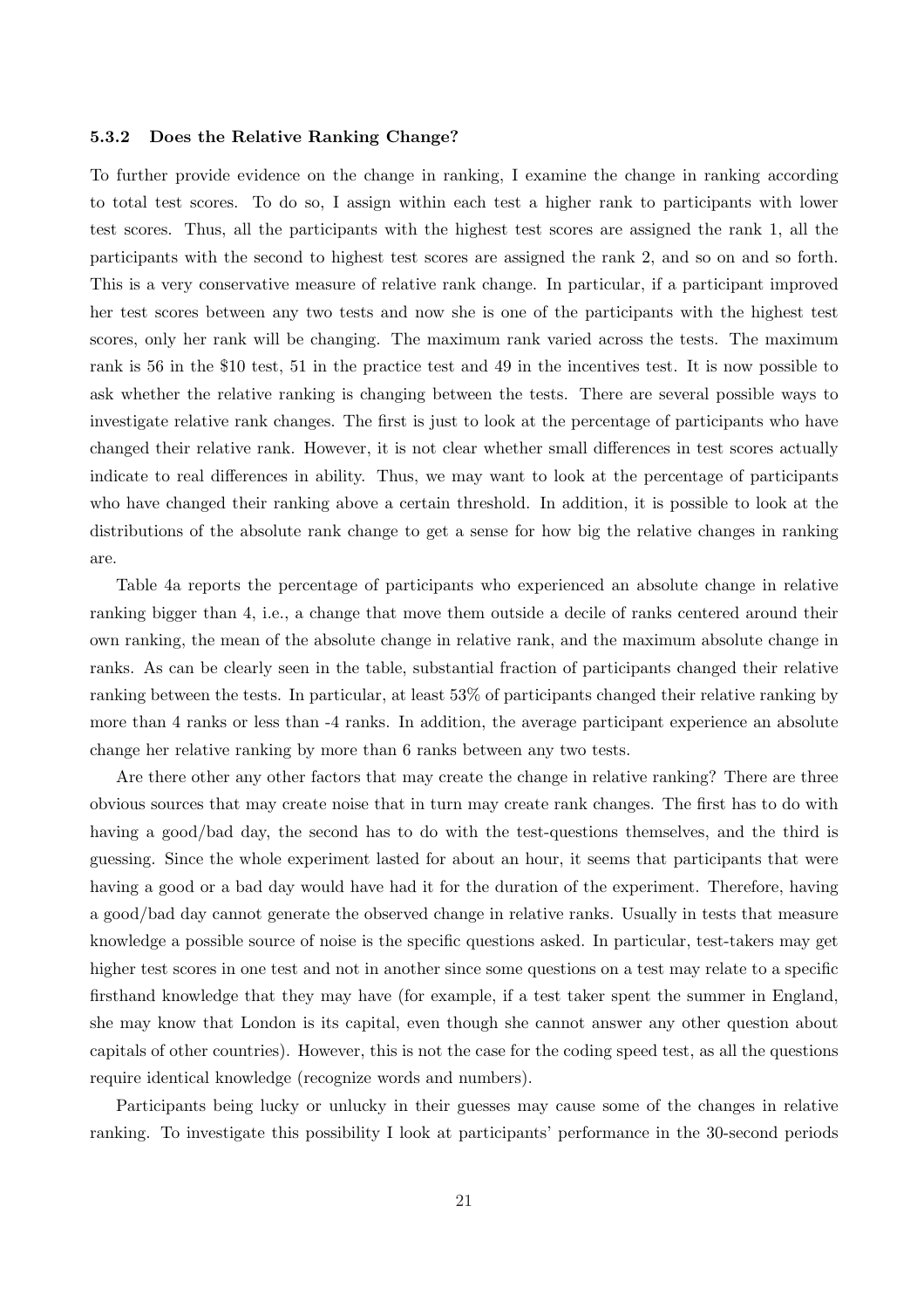before they started guessing. However, participants guessing behavior varies. Specifically, both the period in which they started guessing (if at all) and the length of time spent guessing vary. Thus, it is impossible just to compare participants test scores by just excluding the periods in which they have been guessing. Therefore, in order to compare participants' performance taking away the random component introduced by guessing I use the average number of questions correctly solved in the 30 second periods before they started guessing.<sup>44</sup> To make the ranking comparable to one reported in Table 4a, I then assume that participants would have had this average performance for the duration of the test, i.e., for 10 minutes or for twenty 30-second periods had they not started guessing. This is a very strong assumption. In terms of test-taking motivation, it means that test-taking motivation has no effect on participants' boredom and fatigue as the test progresses. However, psychologists investigating motivation claim that lack of motivation causes boredom and fatigue that increase in the length of the task (Revelle, 1993). To further make the resulting test scores comparable to the original ones, I then truncate the test scores at 140, and I allow the test scores to take only integer values.<sup>45</sup> Ranks are assigned given this the new set of test scores. As before, all the participants with the highest test scores are assigned the rank 1, all the participants with the second to highest test scores are assigned the rank 2, and so on and so forth. The maximum rank is 53 in the \$10 test, 46 in the practice test and 49 in the incentives test.

Table 4b reports the percentage of participants who experienced an absolute change in relative ranking bigger than 4, the mean of the absolute change in relative rank, and the maximum absolute change in ranks. Even once the guesses are taken out of the test scores, substantial fraction of participants changed their relative ranking between the tests. In particular, at least 48.5% of participants changed their relative ranking by more than 4 ranks or less than -4 ranks. In addition, the average participant experience an absolute change her relative ranking by more than 5 ranks between any two tests. Even though the numbers are somewhat different neither the percentage participants experiencing an absolute rank change bigger than 4 nor the mean of the absolute rank change are different across the two ways defining performance. In addition, the distributions of the absolute change in ranks are not statistically different (Mann-Whitney tests yield  $p = 0.33$  for the absolute rank change between the \$10 and incentives tests,  $p = 0.97$  for the absolute rank change between the practice and  $$10$  tests, and  $p = 0.53$  for the absolute rank change between the practice and incentives tests). Thus, the change in ranking between the different tests does stem from random error associated with the guessing.

It is possible to use the 30-second periods before participants start guessing to investigate whether the rank changing reported above stem from another source of noise. Specifically, it possible to resample from the 30-seconds periods before participants started guessing to create potential test

<sup>44</sup>As was mentioned above, for two participants it is impossible to construct this measure of performance.

<sup>&</sup>lt;sup>45</sup>The magnitudes of the absolute rank changes as well as the percentage of participants who experienced an absolute rank change bigger than 4 is much larger than the numbers reported in Table 4a when the ranking is being determined by participants average performance in the 30-second periods before they started guessing. This is the results of the fact that the average performance provides a finer partition of participants to different ranks as it is not the case that multiplying it by 20 gives an integer less than, or equal to, 140.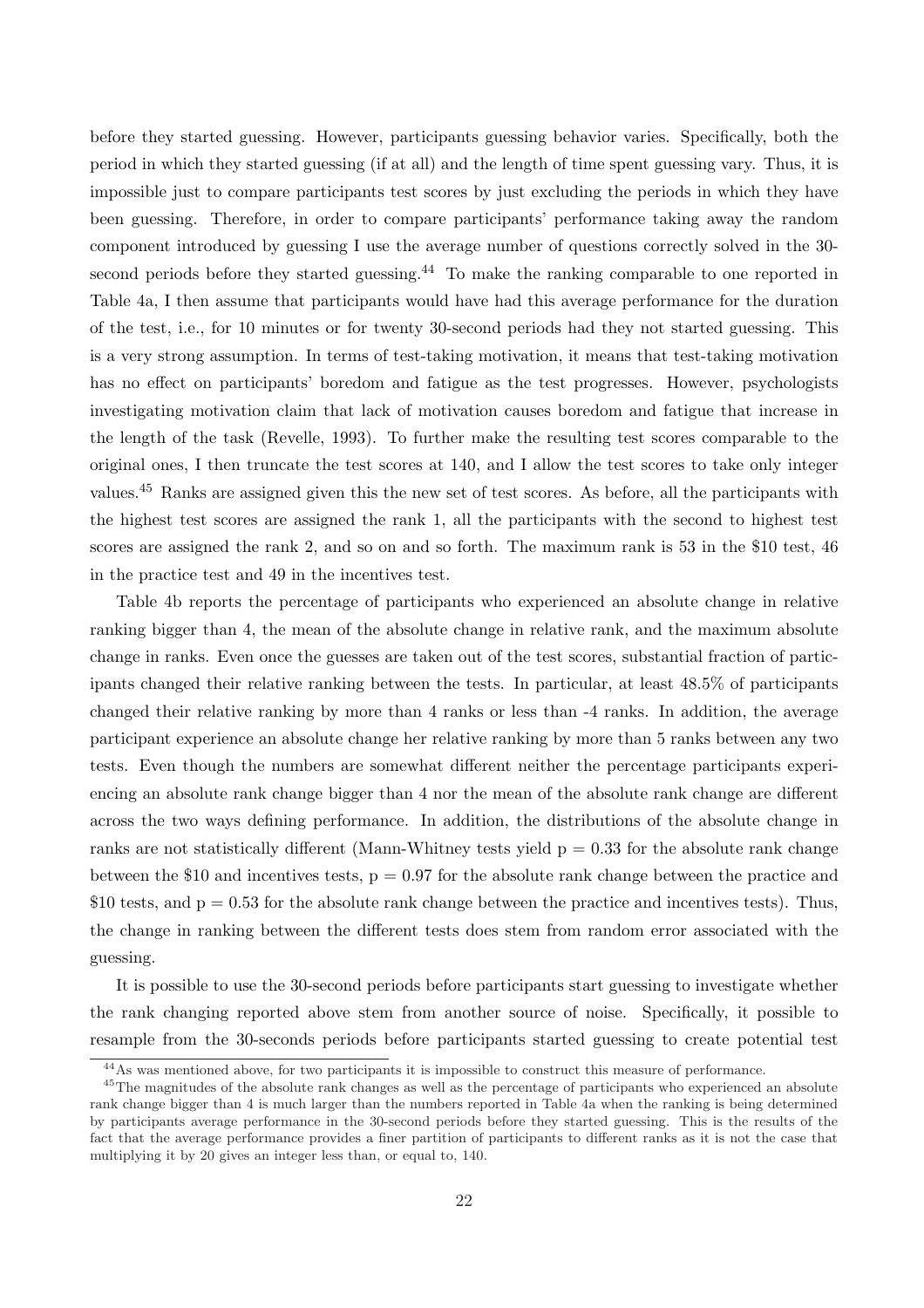scores in a given test, and hence potential relative ranking, and see whether noise can explain the change in relative ranking between the tests. Doing this we implicitly assume that the noise is being drawn from some distribution in every period. Here some cautious is warranted. First, the division of the test to 30-second periods itself creates measurement error. Even if all participants solve the test in a constant pace, this pace does not necessarily coincide with the 30-second periods. Therefore, in order to reduce this measurement error, I look at 1-minute periods and 2-minute periods. Second, we want to distinguish possible noise from lack of test-taking motivation. The latter may explain rank changing within the first two tests, in particular if its effects are more pronounced in different point in time during the test. However, lack of motivation should not explain rank changing for the incentives test.<sup>46</sup> Therefore, I look at rank changing implied by what individuals did in the incentives test to test whether the rank changing reported above could stem from this particular noise. As long as the noise generating process is the same in all the tests (or that the noise is the most detrimental to test scores in the incentives test) this could serve as a good bound for the effects of noise.

To simulate the rank changing within the incentives test for each participants, I resample twice from the periods before she started guessing. To reduce the measurement error I re-sample either ten 1-minute periods or five 2-minutes periods. I add the number of correct answers in each period to construct two sets of test scores for each participant. I then construct for all participants two sets of relative ranking, where the highest test scores are ranked 1, the second highest test scores are ranked 2, and so on, and compute the absolute rank changes between the two sets of scores. To compare to the rank change between the practice and \$10 tests, and the \$10 and incentives tests, I repeat the process above now drawing also from the practice and the \$10 tests. I then repeat the whole procedure 10,000. Figure 6 depicts the CDF's of absolute rank change obtained from simulations using the 1-minute and the 2-minute periods. It is clear from the figures that the amount of rank changes between the tests is much higher than the amount of rank changes within the tests. In particular, we can ask what fraction of absolute rank changes is bigger than x, where  $x = 1, 2, \ldots$ , for each rank change simulation, and in what percentage of the simulations this fraction was bigger within the incentives test than between two tests. For the 1-minute periods simulations, in at most 6% of the simulations the fraction of absolute rank changes bigger than one is bigger within the incentives test than between the tests. The percentage is reduced to less than 1% when looking at fraction of absolute rank changes bigger than three. For the 2-minute periods simulations, this fraction is less than 1% already when looking at absolute rank changes bigger or equal to one. While there are some rank changes implied by the simulations within the incentives test, the magnitudes are significantly smaller than the rank changes between the \$10 and incentives tests and between the practice and \$10 tests. Therefore it seems likely that the rank changing between the tests cannot be attributed noise.

The last two sections provide evidence that the coding speed test does not provide the correct ranking according to participants' ability. If it were, there should have been no rank changes between

 $^{46}$ Although, one needs to keep in mind that if participants started guessing after periods in which they their pace fell, not all time periods are interchangeable, which may create additional rank changing.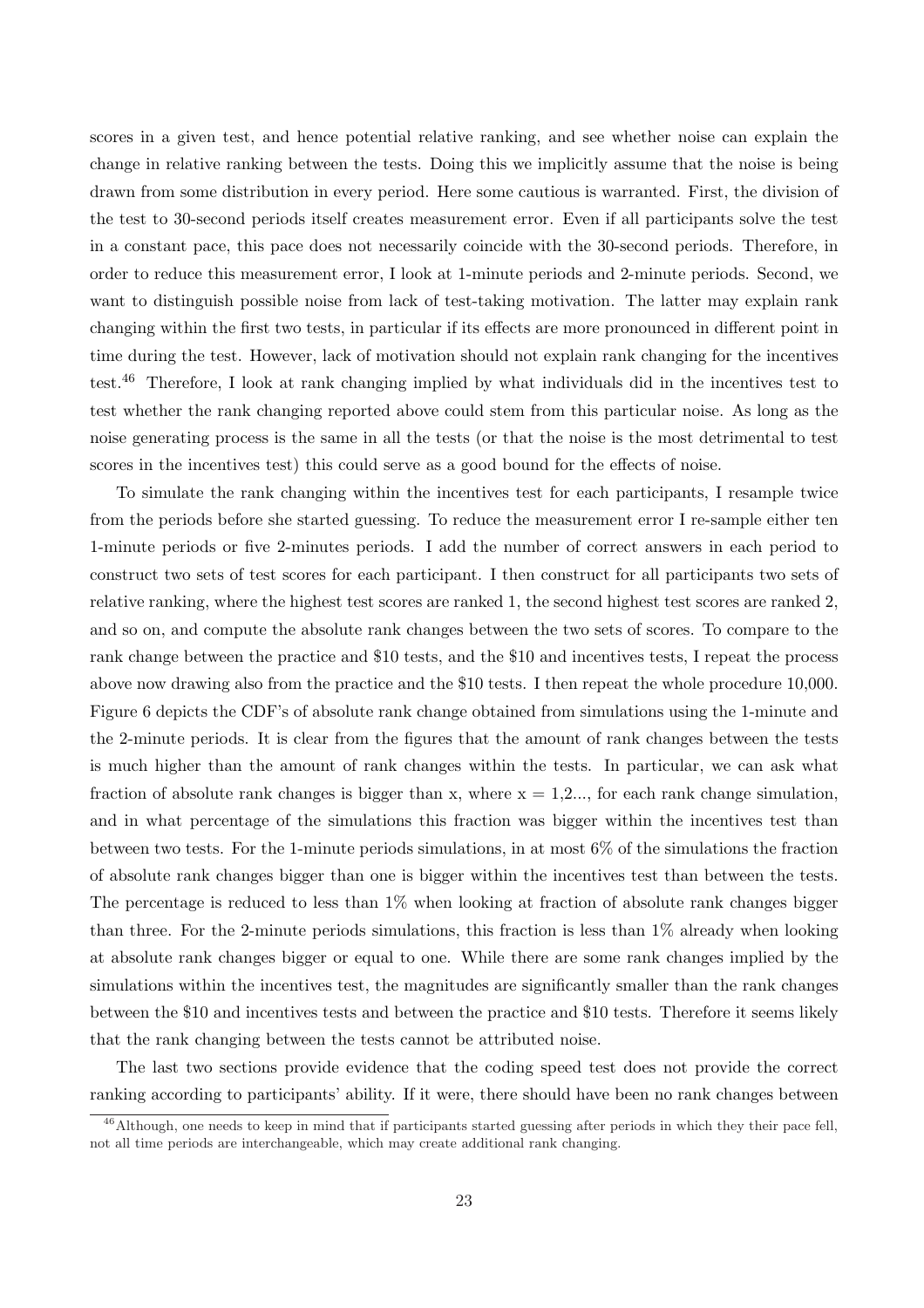the different tests (outside of noise). Moreover, the change in ranking between the practice and the \$10 tests suggests that the change in ranking cannot only stem from individual differences in the valuation of money. In particular, in terms of monetary incentives nothing has been changing between the practice and \$10 tests. In both cases monetary incentives were flat. However, participants did change their behavior. We have seen that just repeating the test three times or learning within the tests cannot account for the increase in test scores between these two tests. Instead, some participants may be trying harder when the test is called "The Test" while others do not. Thus, it has to be the case that some participants value the test scores higher in the \$10 test than in the practice test. This by itself implies that the test scores are correlated with an increase in effort unrelated to participants' ability (which is the same in both tests).

#### 5.4 Do Different People React Differently to Incentives?

In the last sections we have seen that the relative ranking of individuals changes between the tests. This suggests that individuals differ in their test-taking motivation. In particular, it implies that less motivated individuals respond the most to performance-based monetary incentives. To investigate this question, I investigate individuals' performance in the different tests . The measure of performance I use is the mean number of correct answers in the 30-second periods before participants started guessing in each test.<sup>47</sup> Between the \$10 and the incentives tests 37 participants out of 99 significantly improved their own performance,  $48$  while the other 62 participants did not (of these 62 participants only two experienced a significant decline in their performance). I divide participants into two groups according to whether or not their own performance significantly improved between the \$10 and the incentives tests.<sup>49</sup> This is a measure of individual performance across the tests. While we know that individuals in one group significantly improved their performance, the relations between the total test scores distributions of the two groups across the different tests cannot be defined theoretically.

Figure 7 presents the cumulative distribution of the total test scores of the two groups in the different tests. Panel A present the total test scores for the incentives test. The figure suggests that the once monetary incentives are supplied there is no difference between the two distributions of total test scores. To test for stochastic dominance I follow McFadden (1989). Neither the hypothesis that the tests scores distribution of the participants who significantly improved between the \$10 and incentives

<sup>&</sup>lt;sup>47</sup>Three individuals started guessing very early on in the \$10 and incentives tests. Thus looking at the periods before guessing is not informative to test whether they significantly improved between the tests. However, all 3 had multiple periods in the \$10 test in which they did not try to solve any question on the test (one guessed the whole test in the first 2 minutes and then ended the test). None of the three experienced in the incentives test, in the periods before they have started guessing, any period in which they did not try to answer questions on the test, or even a period in which they correctly answered no questions on the test. Thus, they all have been classified as experiencing an improvement between the \$10 and the incentives tests. The results reported below remain qualitatively and quantitatively the same if I exclude these individuals from the analysis.

<sup>&</sup>lt;sup>48</sup>The criterion used was significant level of 0.05 or less using one sided t-tests allowing for different variances. As a robustness check I used a significant level of 0.1, and the results reported below remain qualitatively the same.

<sup>&</sup>lt;sup>49</sup>The 2 participants whose test scores significantly decrease between the two tests are assigned to the group that did not significantly improved. However, the results reported below remain qualitatively and quantitatively the same if I exclude these individuals from the analysis or assign them to the other group.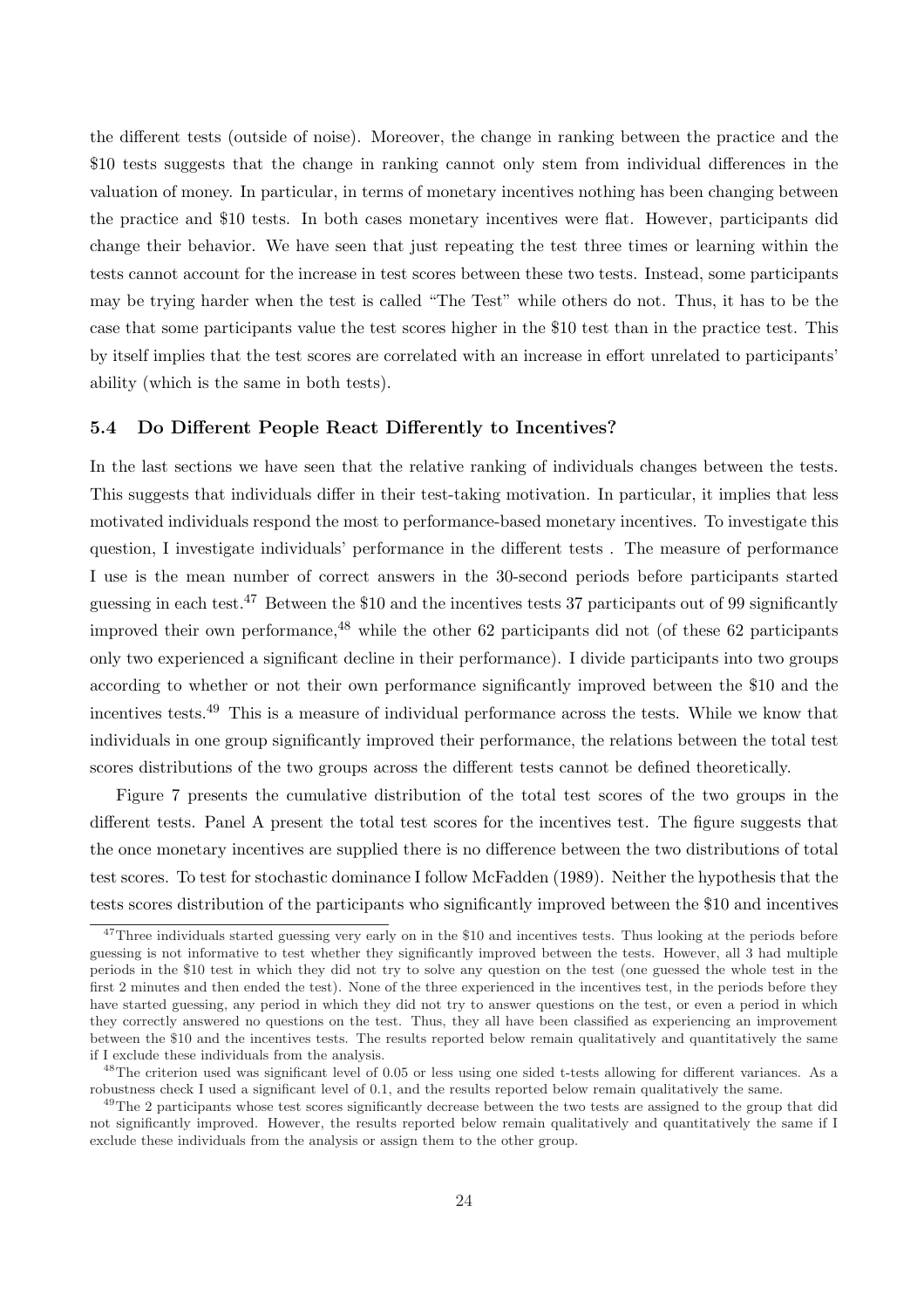tests first order stochastically dominates the distribution of the rest of participant can be rejected (p  $= 0.420$ ) nor the opposite one (p  $= 0.757$ ). Similar picture arises when we look at the maximum test scores each participant achieved in the experiment (Panel B), which are the best estimate we have of participants' ability. Again, there is no difference in the distributions test scores between those participants who significantly improved between the \$10 and incentives tests and the ones who did not. Neither the hypothesis that the tests scores distribution of the highly responsive participants first order stochastically dominates the distribution of the rest of participant can be rejected ( $p = 0.266$ ) nor the opposite one  $(p = 0.839)$ . Thus, the these two panels suggest that both groups have the same underlying ability. A different picture arises when looking at the the total test scores of participants in the practice and \$10 tests (Panels C and D, respectively). Given that the two groups do not differ in their test score distributions in the incentives test and the way participants were selected into the two groups, this result is to be expected. Nevertheless, in accordance with the rank changes we have seen before, we find evidence for rank changes here too. Specifically, The hypothesis that the test scores distribution of the participants who significantly improved between the \$10 and incentives tests first order stochastically dominates the test scores distributions of the rest of the participants can be rejected for both the practice test ( $p = 0.025$ ) and the \$10 tests ( $p = 0.002$ ). However, for both tests the opposite one cannot ( $p = 0.967$  and  $p = 1$  for the practice and the \$10 tests, respectively).

These results imply that the participants who significantly improved between the \$10 and incentives tests were not doing their best to solve the coding speed test when no performance-based monetary incentives were provided, while the other group of participants did. Moreover, once performance-based incentives were provided the two groups do not differ in their test scores. Taken together these results suggest that it is not the case that the more able individuals are the ones who are doing better when performance-based incentives are not provided. The differences in the mean performance on the \$10 test are striking. While the first group of participants correctly solved on average 93.4 questions, the second group correctly solved on average 110.6 questions (a t-test yields  $p < 0.001$ ). This difference is as big as the standard divination across participants in the incentives test. In contrast the difference between the groups in correct answers to the incentives test is 2 (111.1 for the first group and 113.2 for the second, a t-test yields  $p = 0.57$ .

Looking at the pattern of improvement between the practice and the \$10 test, each of the two groups of participants identified above can be further divided into two groups. Of the 62 participants who did not significantly improved between the \$10 and incentives tests, 42 (67.7%) have significantly improved between the practice and \$10 tests. Of the 37 participants who significantly improved between the \$10 and incentives tests, 17 (45.9%) have significantly improved between the practice and \$10 tests. A fisher exact test for the equality of the distributions yields  $p = 0.037$  (a chi-squared test for the equality of the distributions yields  $p = 0.033$ .<sup>50</sup> This suggest that while some participants

 $50$ In addition, between the practice and the \$10 tests 59 participants have significantly improved their performance, while between the \$10 and incentives tests only 37 participants did so. A fisher exact test for the equality of the distributions yields  $p = 0.002$  (a chi-squared test for the equality of the distributions yields  $p = 0.003$ ). This suggests that the improvement between the tests cannot be attributed to noise that is generated by the same process in all tests,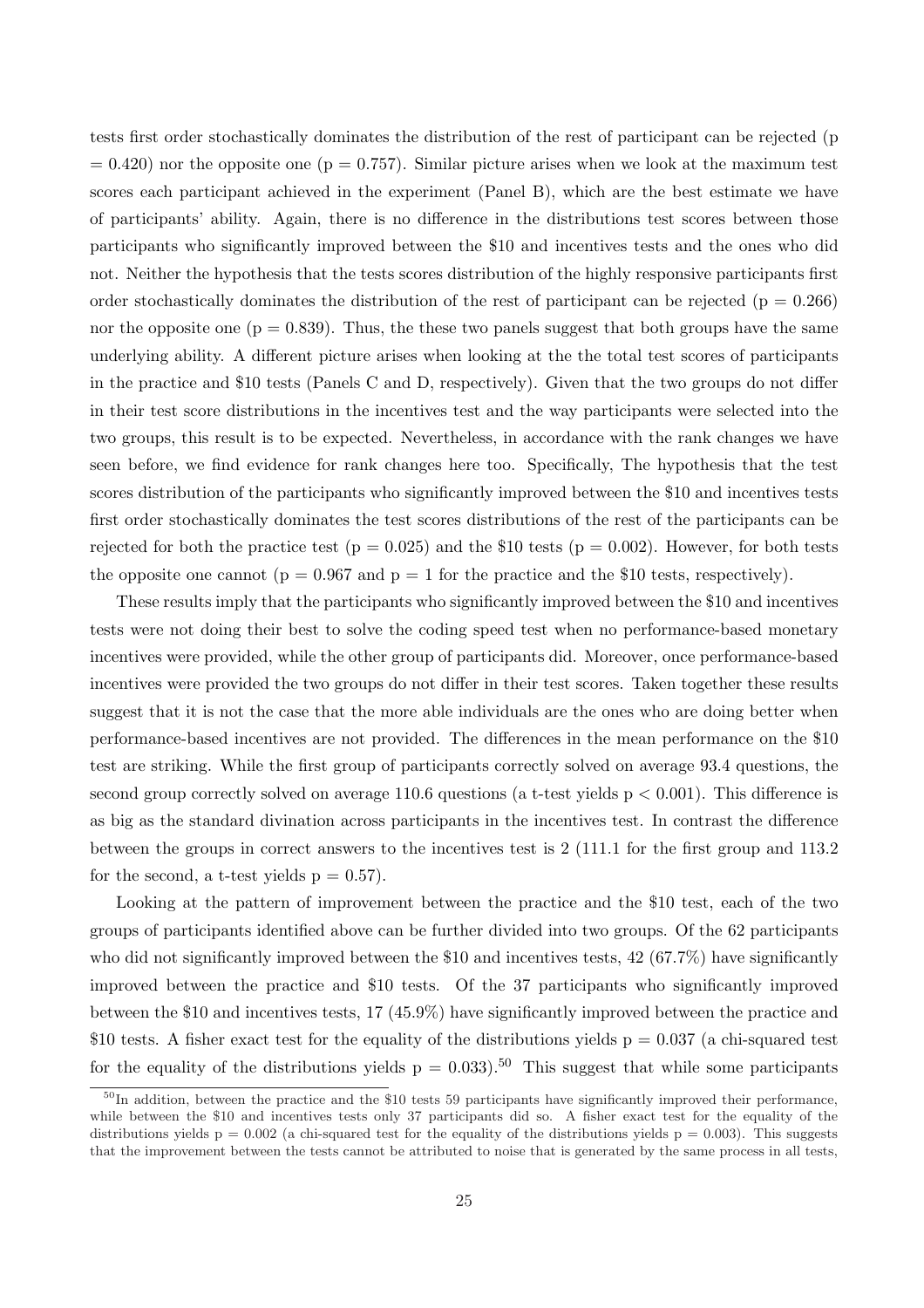tried their best already in the practice test (20 participants overall, their mean performance in the practice test is 96.25), others needed to to hear that the test is important (i.e., "The (\$10) test") in order to try their best (42 participants overall), and yet others needed performance-based monetary incentives  $(37$  participants) to try their best.<sup>51</sup>

The basic experimental results indicate that the variance of the test scores is the largest in the \$10 test. The results reported above can provide an explanation. While in the incentives test participants invest high levels of effort and in the practice test most participants invest little effort, in the \$10 test the difference in effort levels invested by participants are the largest. While some participants increase their effort levels substantially others did not. As a result the variance in test scores increases.

It seems that when no performance-based monetary incentives were provided there is a group of participants that have chosen to work lass hard than they could. Just looking at their test scores in the \$10 test or the practice tests one would label them at low ability individuals. However, once performance-based monetary incentives are supplied, it turns out that they have the same ability distribution as their fellow participants who choose to work hard in the first place. Therefore, we have another indication that the coding speed test scores also measure motivation.

#### 5.4.1 What Do the Coding Speed Test Scores Measure?

In the last section we saw that some participants chose to invest high levels of effort in trying to solve the coding speed test even without performance-based monetary incentives, while others did not. In this section I investigate what traits are correlated with effort choices participants made.

At the end of the experiment participants were asked to fill the "Big 5" questionnaire. The questionnaire includes 50 questions (10 for each of the constructs).<sup>52</sup>. To create the five constructs the answers to the "Big 5" questionnaire were added<sup>53</sup> and then normalized to have mean zero and standard deviation 1 among participants with valid data.<sup>54</sup> The normalization was done separately for men and women, since men and women significantly differ in their answers to the "Big 5" questionnaire. The instructions and the questions are given in Appendix C.<sup>55</sup>

The "Big 5" theory is part of research effort in psychology dating back to the 1930's trying to find the most important ways in which individuals differ from one another. In the last few decades a consensus has arisen among empirical psychologists that few dimensions are enough to describe most

as we would have expected that the fraction of individuals improving between any two tests would stay the same.

<sup>&</sup>lt;sup>51</sup>While 17 of the participants who significantly improved their performance between the \$10 and incentives tests also responded to the cue "The (\$10) test", they still only did their best when performance-based monetary incentives were supplied.

 $52$ The survey was taken from http://ipip.ori.org/newQform50b5.htm

<sup>&</sup>lt;sup>53</sup>When the question was phrased in a negative manner (for example, "Feel little concern for others") the answer were subtracted.

 $54$ Participants with valid data are participants who answered all 50 questions in the "Big 5" questionnaire (91 participants). In addition, participants reported their SAT scores (96 participants). Overall data is available for 88 participants, 42 men and 46 women.

<sup>&</sup>lt;sup>55</sup>The personality test was administered without incentives, mainly since it is unclear how to provide incentives for such a test. If participants just randomly chosen their answers then the resulting test scores would not be very informative about participants personalities.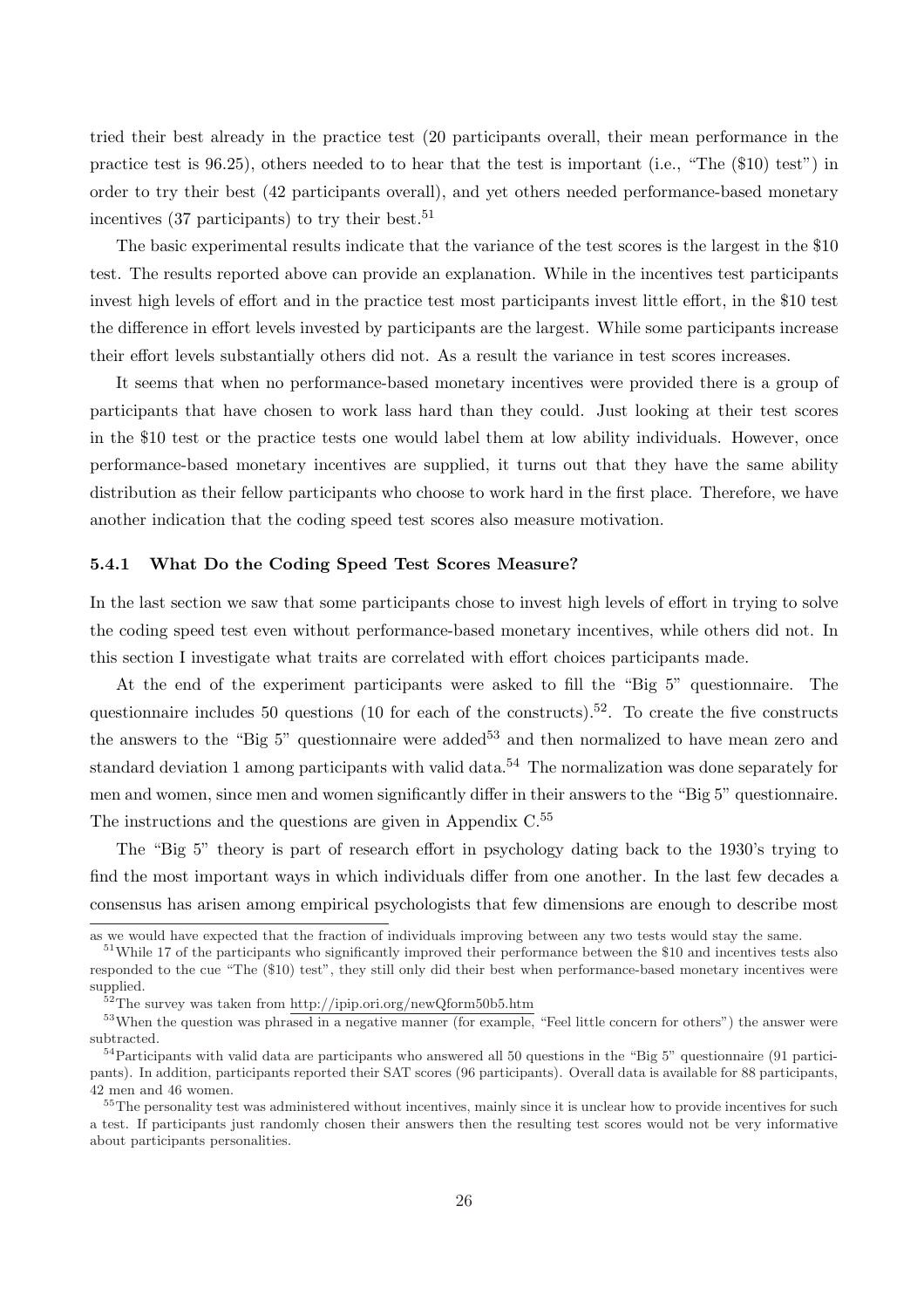personality traits. The common classification of personality traits is to five dimensions, which are referred to as the big five.<sup>56</sup> These five factors are usually referred to as Extraversion  $(E)$ , Agreeableness (A), Conscientiousness (C), Neuroticism (N), and Openness to experience (O). The definitions below follow Roberts, Robin, Caspi, and Trzeniewski (2003). Extroversion refers to the differences across individuals in the tendency to be social active, and assertive. Agreeableness refers to traits that reflect differences across individuals in the tendency to be trusting, modest, altruistic and warm. Conscientiousness reflects the tendency to be rule following, task- and goal-directed, planful, and self controlled. Neuroticism, or its converse emotional stability, contracts the experience of anxiety, worry, anger, and depression with even-temperedness. Openness to experience reflects individual differences in the tendency of individuals to be open to new ideas, complex, original, and creative. The literature regarding the big five relates these traits to various aspects of individuals' life. In particular interest is the relationship found between these constructs and various measures of economic success. As it turns out, conscientiousness is the trait that is most consistently relates to job performance, affective job seeking behavior, retention, and attendance at work (Judge, Higgins, Thoresen, and Barrick, 1999).

We have seen that some participants chose to invest high levels of effort in trying to solve the coding speed test even when no performance based incentives were supplied while others did not. Using participants' answers to the "Big 5" questionnaire it is possible to relate participants' decision to their personality traits. For male participants, the decision of whether or not to invest high effort in the tests without performance-based incentives can be related to their level of conscientiousness. Specifically, the average conscientiousness level of male participants who invested little effort in trying to solve the \$10 test (i.e., those who significantly improved their performance between the \$10 and incentives tests) is -0.32 while the average conscientiousness level of male participants who already invested high effort in trying to solve the \$10 test is 0.29 (a one sided t-test allowing for differences in variances between the two groups yields  $p = 0.023$ ). No other personality construct is related to individuals' type for either men or women. Moreover, the self reported SAT scores were not related to individuals' effort investment behavior either. The average SAT scores of male participants who invested little effort in trying to solve the \$10 test is 1,429 while the average conscientiousness level of male participants who already invested high effort in trying to solve the \$10 test is 1,457 (a one sided t-test allowing for differences in variances between the two groups yields  $p = 0.29$ ). Probit regressions in which the dependent variable is one's type (where 1 denote the individuals who invest high effort levels only when performance-based monetary incentives were supplied support this conclusion. The independent variables in this regression are the five "Big 5" constructs and the self reported SAT scores. For men participants, the only significant variable in the regression is conscientiousness level, and 1 standard deviation increase in conscientiousness is associated with a decrease of 17.2% (the  $p$ -value associated with this coefficient is 0.045) in the likelihood that a male participant, who has the mean level of personality traits and mean SAT scores, will only invest high effort in solving the coding

 $56$  For excellent summaries on the history of this research tradition in general, and on the big five theory in particular, see Digman (1990) and McCrae and John (1992).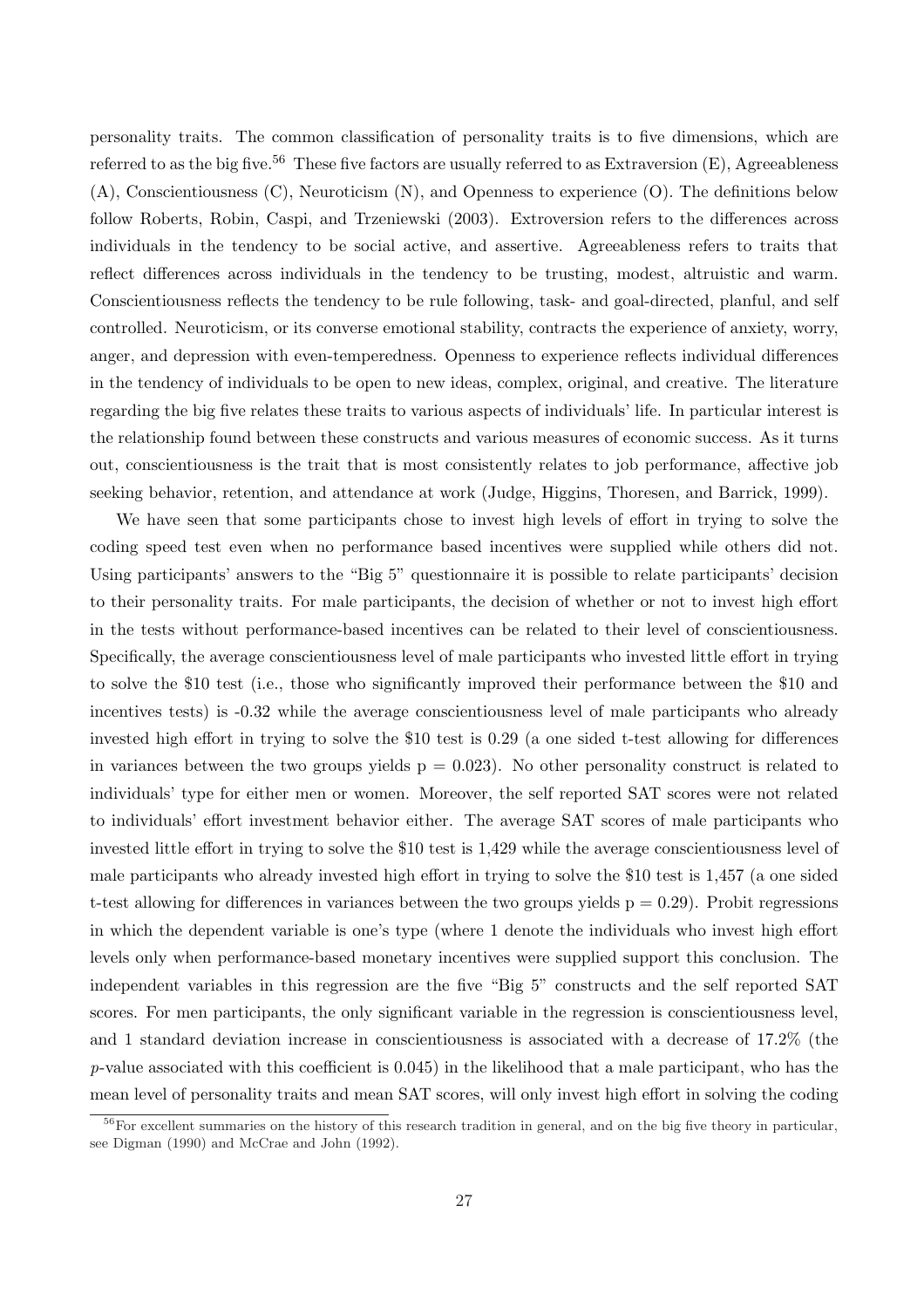speed test when monetary incentives are supplied. For women the decision of whether to invest high levels of effort cannot be explain by the either the "Big 5" constructs or the SAT scores.

While for women I found no personality trait that can predict whether they choose to invest effort in solving the test even without performance-based incentives, one's gender seems to predict this choice. Specifically, women are more likely to invest effort even without performance-based incentives. Of the 49 women participating in the experiment, only 14 (28.6%) improved their performance significantly between the \$10 and the incentives test. In contrast, out of the 50 men participating in the experiment 23 (46%) improved their performance significantly between the \$10 and the incentives test. A Chisquared test for the equality of the distributions yields  $p = 0.073$ .

Therefore, for male participants the decision of whether or not to invest effort in the \$10 test relates to their conscientiousness level, i.e., their tendency to follow the rules. Moreover, women seem to be more likely to choose to invest higher levels of effort in solving the even without performance-based incentives.

# 6 Outcomes

In the previous sections we have seen that while some individuals are highly motivated to take the coding speed test even when no performance-based incentive are supplied (i.e., they invest high levels of effort) others are not. Moreover, the experimental results indicate that the unmotivated individuals are not the less able. If it is always the case that some individuals invest high levels of effort in trying to solve a test, regardless of the incentives provided, while others only invest high levels of effort when performance based incentives are provided, then all low-stakes test scores would measure test taking motivation. Thus, whatever individuals differences a test measures when all test takers try their best to solve the test, when no performance-based incentive are supplied the resulting test scores no longer serve as a good measure of these differences. Instead, on average, low motivated test taker will have low test scores while high motivated test takers will have high test scores. However, if this is the case, then the associations between low-stakes test scores and economic success become puzzling. In particular, it is now possible that some of these associations should be attributed to differences in test taking-motivation, or to differences in personality traits associated with it (i.e., to non-cognitive skills), and not cognitive skills.

To be able to separate test-taking motivation from what a test is supposed to measure one need to know either individuals' test-taking motivation or their ability. Of course, the latter is what the test was supposed to measure to begin with. In light of the experimental results, it seems likely that the coding speed test scores can serve as a proxy individuals' test-taking motivation. However, even in the experiment it was still the case that the variance of test scores between individuals was not reduced to zero once performance-based monetary incentives were provided. Therefore, the experimental results cannot rule out the possibility that differences in coding speed test scores may be attributed to difference in speed or in problem solving ability. Nevertheless, investigating the relation between the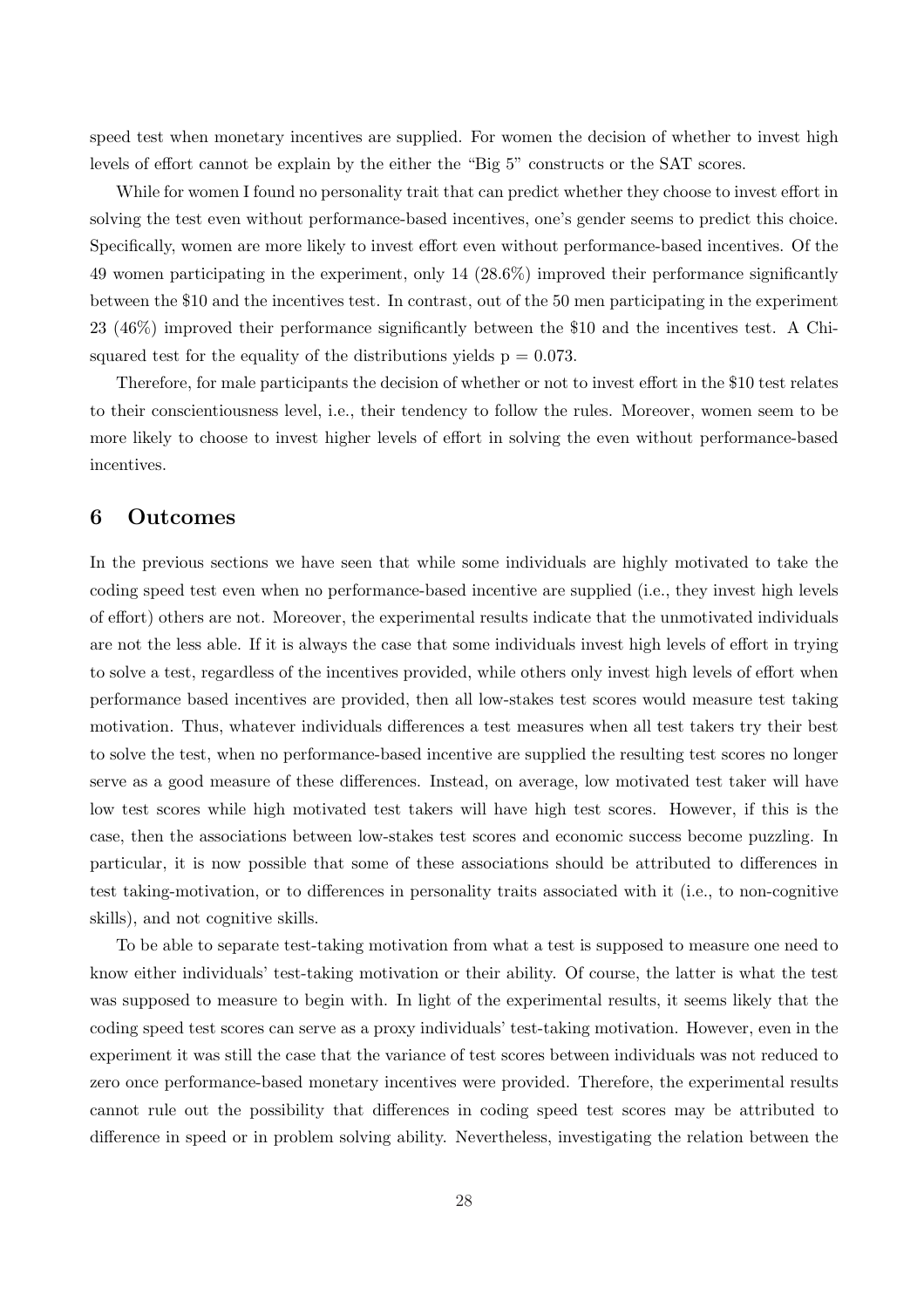coding speed test scores and outcome may provide us with suggestive evidence.

To shed light on the relations between low-stakes test scores and earnings I turn to the NLSY data set. The NLSY participants took the ASVAB test in the summer of 1980. As was mentioned above, no performance-based incentives were supplied to the participants, thus the ASVAB is a low-stakes test for these individuals.

In this section, I present evidence that the coding speed test scores have meaningful economic association with economic success. Here I will consider two outcomes, the scores on the AFQT and earnings. Tables 5a and 5b present the basic characteristics of the outcome variables to be used in this section for men and women respectively. Tables 5a and 5b present the means of the key variables, breaking them down by a coding speed dummy for men and women respectively.<sup>57</sup> The coding speed dummy is set to zero for all individuals whose coding speed test scores were lower than the mean, and is set to one otherwise.<sup>58</sup>

The story that will be told in more details below shows up in the simple means. For example those who had low coding speed test scores are more likely to be blacks or Hispanics, and they had low AFQT scores, as well. More than two decades after they took the ASVAB test, those who had low coding speed test scores have lower education and they are less likely to be employed in 2003. Moreover, conditional on being employed, those who had low coding speed test scores earn on average 35% less than those who had high coding speed test scores, and are working less. Those who work report working fewer weeks, but the same amount of total hours.

The coding speed test scores seem to be correlated with economic outcomes. However, the simple statistics presented above do not take other factors into account. In particular, one cannot, at this point, infer whether the coding speed test scores are associated with labor market outcomes once more conventional measures of cognitive ability and educational attainment are accounted for. In the following sections I investigate these questions in detail.

#### 6.1 Relationships between the Coding Speed Test Scores and Earnings

The experimental results indicate that while some individuals invest a lot of effort in solving a test even when no performance-based incentives are supplied others do not. Suggesting that low stakes test scores measure test-taking motivation and ability. However it is not necessary that test-taking motivation has by itself any effect on earnings. If indeed the coding speed test scores measure testtaking motivation, we may have the two following models in mind. In the first one, earnings are only a function of cognitive ability and maybe some other characteristics of the individual. To proxy for

<sup>57</sup>As was discussed in the data section, the AFQT and the coding speed scores have been adjusted for school-year cohort, where a school year-cohort includes all the individuals that were born between October  $1^{st}$  of one calendar year and September  $30^{th}$  of the next calendar year. The residuals from the regressions of AFQT and the coding speed scores on school-year cohort indicators were then normalized to have a weighted mean zero and standard deviation one, using the ASVAB sampling weights. In the regressions that follow the sample is restricted to include the three youngest cohorts, i.e., all individuals born between October  $1^{st}$  1961 and September 30<sup>th</sup> 1964.

<sup>&</sup>lt;sup>58</sup>The fraction of individuals with coding-speed test scores lower than the mean is  $47\%$  for men and  $45\%$  for women.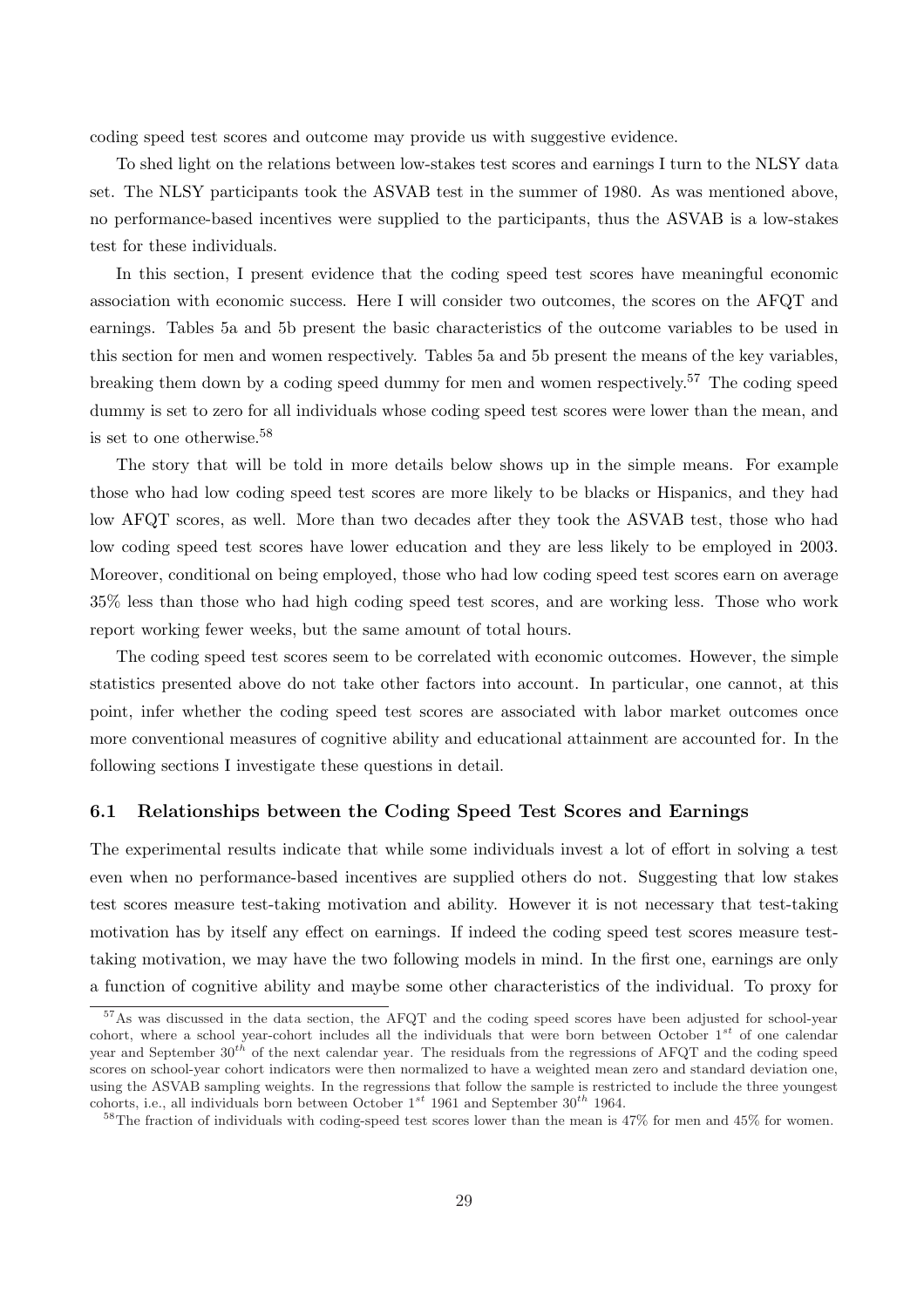cognitive ability I use the AFQT scores. <sup>59</sup> If the AFQT scores are a function of cognitive ability and test-taking motivation and if the true earnings model does not include test-taking motivation, controlling in earning regressions for the coding speed test scores should increase the estimated associations between AFQT scores and earnings. In addition, the coefficient on the coding speed test scores in the earnings regressions should be negative. The intuition is simple. By itself test-taking motivation actually masks the relation between the underlying cognitive skills that the AFQT is supposed to measure. To see that think about two individuals with the same AFQT scores that have different levels of motivation while taking the test. The one who is more motivated work harder, but only managed to correctly solve as many questions as her fellow participant who worked less hard. Thus, we should infer that the participant who worked less hard have higher cognitive ability.<sup>60</sup>

However, it is also possible that in the true earnings models not only cognitive ability affect earnings but also some personality traits (non-cognitive skills, like conscientiousness) are highly valued in the labor market. If test-taking motivation is related to these personality traits, then part of the relations between low-stakes test scores (the AFQT scores in our case) and earnings stem from the fact that lowstakes test scores also measure these non cognitive traits. In this case, if the coding speed test scores can serve as a proxy for these personality traits, then once they are controlled for, the association between the low-stakes test scores (i.e., the AFQT) and earnings decreases.  $61$ 

In this section I present the earnings regressions results for men only. Several papers had cautioned against inferences made from earning regressions of women to offered wages due to severe selection problems. Neal (2004) have shown that within women while non-working white women tend to be mothers who are support by their spouse, non-working black women tend to be single mother receiving government aid. Mulligan and Rubinstein (2005) have suggested that selection is important determinant in women wages. Thus, the problem of women earnings is beyond the scope if this paper. However, the results for women are very similar to the results for men, for completeness the basic regressions results for women are presented in Table D1 in Appendix D.

Tables 6 presents the basic earning regressions for men. The dependent variable is log of earnings in 2003 of civilian workers not enrolled in school. Column 1 presents the basic log earnings regressions controlling only for age and race dummies. Column 2 adds to the regressions the AFQT scores. In accordance with the literature (see for example Neal and Johnson 1996, 1998) the AFQT scores themselves are highly correlated with earning, suggesting that they measure a trait which is highly evaluated in the market. Column 3 adds to the basic regression in column 1 the coding speed test scores instead of the AFQT scores. The coding speed test scores are also highly correlated themselves with the earnings. Thus, a one standard deviation increase in the coding speed scores corresponds to an increase of about 27.8% in yearly income. Here we have the first indication that the coding speed

<sup>59</sup>This is a common use of the AFQT scores (see for example, Herrnstein and Murray 1994, Heckman 1996).

<sup>60</sup>A similar argument can be made if the coding speed test scores measure speed (in particular if one has in mind reading speed) if it were the case that the time allotted to the AFQT is not long enough to enable of individuals to try to solve all AFQT questions.

 $61$ Of course, if the coding speed test scores measure fluid intelligence, and if fluid intelligence is valued in the market. we would also expect to find that the coding speed test scores are significantly associated with earning.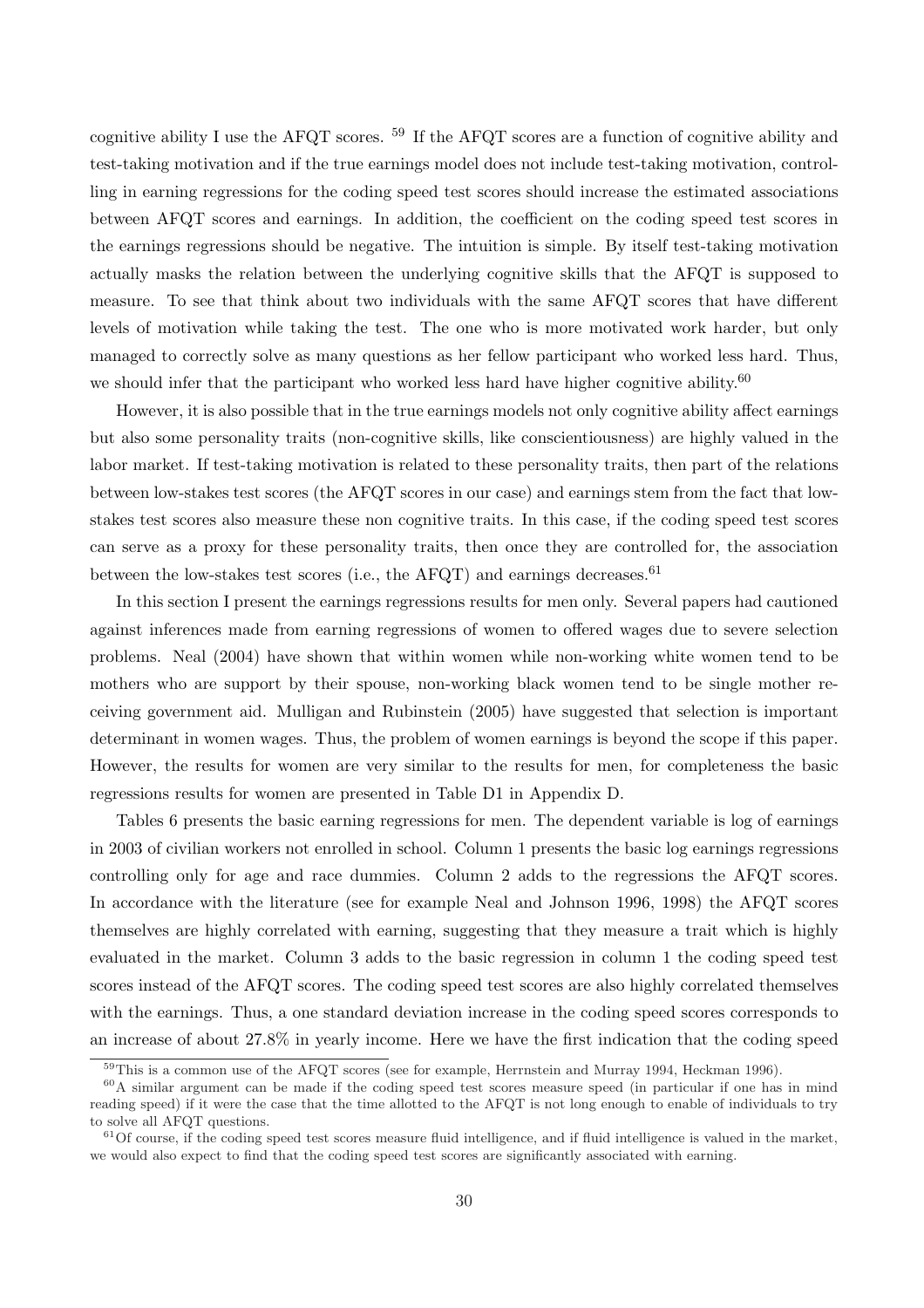test scores measure some trait that is positively priced in the labor market.

So far we have seen that both the coding speed and the AFQT scores measure some traits or skills positively evaluated in the labor market. However, the regressions results in columns 2 and 3 tells us nothing about these skills. It is possible that the correlation reported in column 3 between the coding speed test scores and earnings stem from the fact that the coding speed test scores measure a skill that is positively correlated with the skills measured by the AFQT scores. In this case once we control for the AFQT and the coding speed scores the effect of the latter should disappear.

Column 4 in Table 6 addresses this possibility. It is clear from the table that the coefficients on both the coding speed scores and the AFQT scores are positive and highly significant (the F-test whether the two are jointly equal to zero yields  $p < 0.0001$ ). After controlling for AFQT scores, one standard deviation in coding speed scores is associated with an increase 9.6% in earnings for men. Moreover, controlling for the coding speed scores decreases the association between the AFQT scores and earnings by 16.3%.

So far the specifications were very sparse, controlling only for a few variables. Of particular interest is whether the relationships between both test scores relate to educational attainments. Column 5 adds to the regression years of schooling completed by 2003. Once years of schooling completed are controlled for, the coefficient on the coding speed test scores are reduced by 30%. However, the association between the coding speed test scores and earnings are still economically and statistically significant; one standard deviation increase in coding speed test scores is associated with an increase of 6.6% in earnings. The association between the AFQT scores and earnings are reduced by even a larger amount - 66%. Nevertheless, the association between the AFQT scores and earnings are still economically and statistically significant. Moreover, even though the point estimates on the associations between AFQT scores and earnings are larger than the point estimate of the coding speed test scores and earnings, statistically they are not different than one another (F-test for the equality of the two coefficients yields  $p = 0.27$ . Indicating that once educational attainments are controlled for, the coding speed test scores are as important to earnings as the AFQT scores.

Therefore the coding speed test scores are significantly associated with earnings both economically and statistically. They are associated with earnings by themselves and even after controlling for conventional measures of cognitive skills like the AFQT scores and educational attainments. This suggests that the coding speed test scores measure skills which are positively priced in the labor market. Moreover, once the coding speed test scores are controlled for, the association between the AFQT scores and earnings is reduced. This implies that the AFQT scores contain a component which is also being measured by the coding speed scores. The experimental results suggest that since for the NLSY participants the AFQT scores are low-stakes test scores they would also measure test-taking motivation. Thus, test-taking motivation is the likely component to be measured by both the coding speed test scores and the AFQT scores.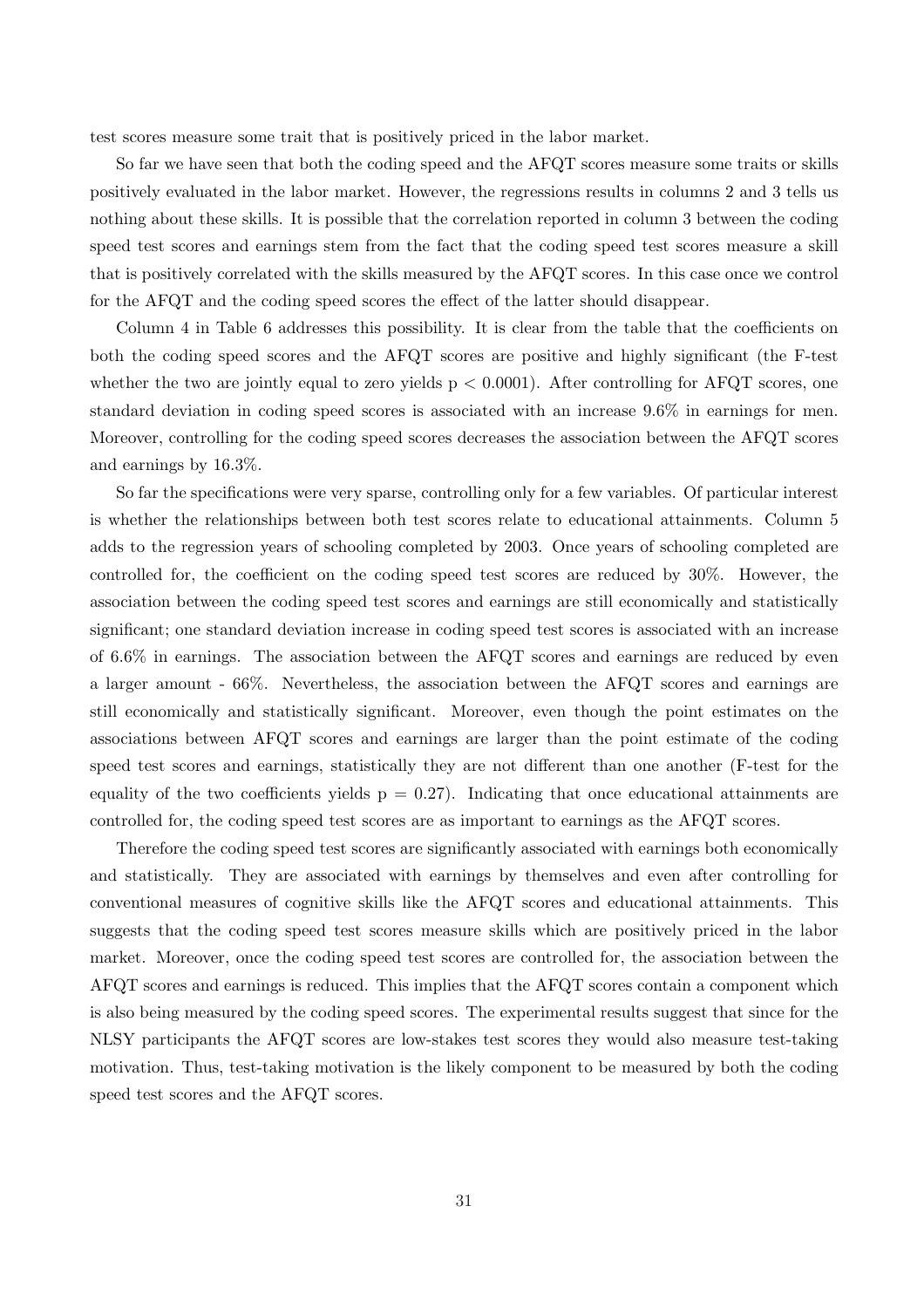#### 6.1.1 For Whom Do the Coding Speed Test Scores Matter the Most?

The question now remains: how it is possible that the motivation to take the ASVAB relates to earnings (and educational attainments) 23 years after individuals took the test? One possibility is that test-taking motivation relates to personality traits. When taking the ASVAB test people who were trying hard, regardless of their ability, may have done so since they have been told that this is what is expected out of them (after all this is what they have been paid to do). Therefore, the traits that come to mind have to do with doing one's work even without being regularly monitored or being conscientious.<sup>62</sup>

In this section I investigate the relations between the coding speed test scores and individuals characteristics. I start by looking at the relationships between income and AFQT and coding speed scores for individuals of different educational attainments and different occupations in the NLSY. These regressions may be informative in assessing what skills the coding speed scores may measure.

If the AFQT scores measure cognitive ability we may expect that these test scores will be more important for highly educated individuals. If the coding speed test scores measure problem solving ability, or fluid intelligence as was suggested by Heckman (1996) and Cawley et al. (1997) then it also seem likely that they would be more important for individuals who are highly educated, and thus most likely work in jobs that require these kind of skills. The last 2 columns of Table 6 investigate this issue. In column 6 I allow for the coefficients on the AFQT scores to vary between those who at least graduate from college and those who did not. The regression results are clear; the association between AFQT scores and earnings is much stronger for those individuals who got at least bachelor degree than for the ones who did not (F-test for the equality of the two coefficients yields  $p = 0.026$ ). This is not a result of controlling for the coding scores, as can clearly be seen in column 7.<sup>63</sup> In contrast, the coding speed test scores are related to earnings for individuals of all education levels. In parallel specification in which the coefficients on coding speed test scores were allowed to vary between those who at least graduate from college and those who did not, the two coefficients on the coding speed test scores were practically identical (F-test for the equality of the two coefficients yielded  $p =$ 0.998). Thus, for individuals of all education levels, one standard deviation in the coding speed scores is associated with 7.1% increase in earnings.

Though the coding speed test scores seem to measure a trait which is important to all workers, the relative magnitudes are quite different across education groups. For individuals who at least graduated from college, the AFQT scores are almost 4 times as important to earnings as are the coding speed scores (F-test for the equality of the coefficient yields  $p = 0.011$ ). In contrast, for individuals with lower educational levels, the AFQT and the coding speed scores are as important to earnings (F-test for the equality of the coefficient yields  $p = 0.641$ . Comparing columns 6 and 7 we see that controlling for the coding speed test scores reduces the associations between the AFQT scores and earnings mainly

 $62$ In the experiment male participants worked hard without performance-based incentives if they were more conscientious.

<sup>&</sup>lt;sup>63</sup>F-test for the equality of the two coefficients yields  $p = 0.035$ .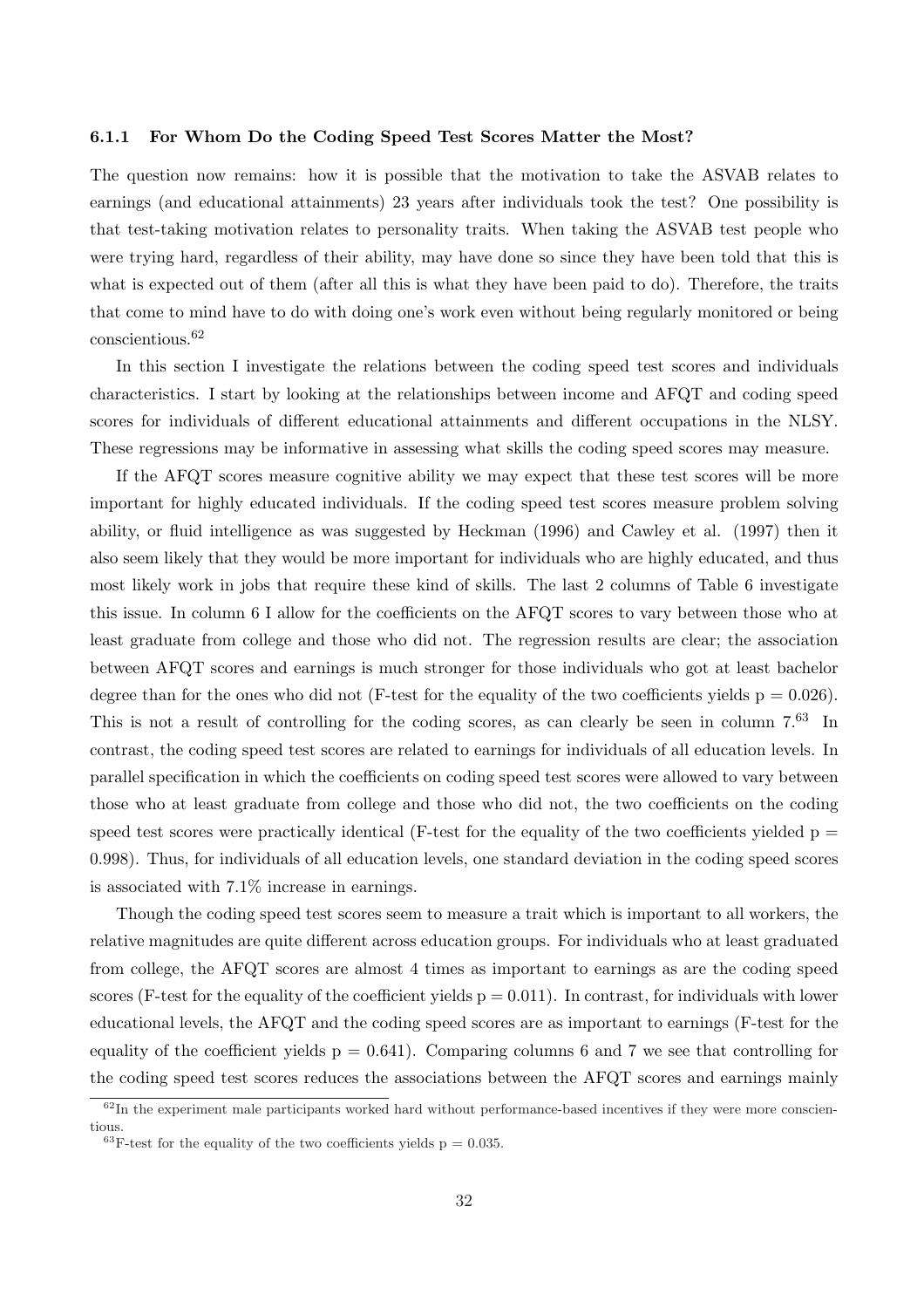for the less educated workers, for whom the association between the AFQT scores and earnings is reduced by 30%. This may suggest that the skills that are being measured by the coding speed test are relatively less important for earnings of highly educated people.

Another way to investigate the problem is to look at workers in different occupations. An estimation of an occupational choice model is beyond the scope of this paper. Instead, I look at wages of individuals of different occupation. Here I look at two extreme examples, production workers, working with machines, and managers and professional. Table 7 describe the results from regressions where the dependent variable in the log of wages in 2004 for the job the workers reported.<sup>64,65</sup> The first two columns depict the regressions results for production workers with at most high school diploma and the last 2 columns present the regressions results for mangers and professional with at least an Associate of Arts degree. As can be clearly seen in Table 7, for production workers coding speed scores are the only test scores that influence their earnings. In contrast, for managers and professional only the AFQT scores seem to influence their wages. It seems reasonable that assume that production workers are require to do what is mostly a repetitive job, which is usually not very mentally demanding. A production worker that can be trusted to do his job even without being constantly monitored, and that is dependable (i.e., come on time and is not frequently absent) may be more valuable than one that have great mental skills.

Is it possible that for managers and professionals the personality traits measured by the coding speed test scores do not matter? As far as the coding speed test scores measure docility it may be the case that this is not the most important trait for managers and professionals, maybe just the contrary. This however does not mean that personality traits are not important for managers. In particular, in the regressions for managers and professionals the explanatory power of the both the AFQT and coding speed test scores is very low, in particular in comparison to the respective regressions for production workers. This may suggest that at least for managers and professionals we are missing some crucial explanatory variables.

## 6.2 The Minorities-White AFQT Gap (The Bell-Curve Revisited)

The simple means presented in Tables 5a and 5b suggest that minorities are over represented among individuals with low coding speed test scores. The experimental results suggest that the coding speed scores relate to test-taking motivation and personality traits, conscientiousness in particular. Testtaking motivation may help explaining the minorities-white AFQT gap. In this section I investigate this option in detail.

The first column in Tables 8a and 8b present the coefficients from regressions of the cohort-adjusted AFQT scores on dummies for black and Hispanic for men and women respectively. I find black-white AFQT gaps of about 1.1 standard deviations, and somewhat smaller AFQT gaps between Hispanics

 $64$ Since the occupation is only reported for jobs held in 2004, I use here the respective wage in 2004 for job number 1. The sample was restricted to include all civilian workers reporting positive wages in 2004 on job number 1, for whom dada on schooling in 2004 is available and were not enrolled in school in 2004.

 $65$  For completion, the basic regression for ln(wage2004) results are reported in Table D2 in Appendix D.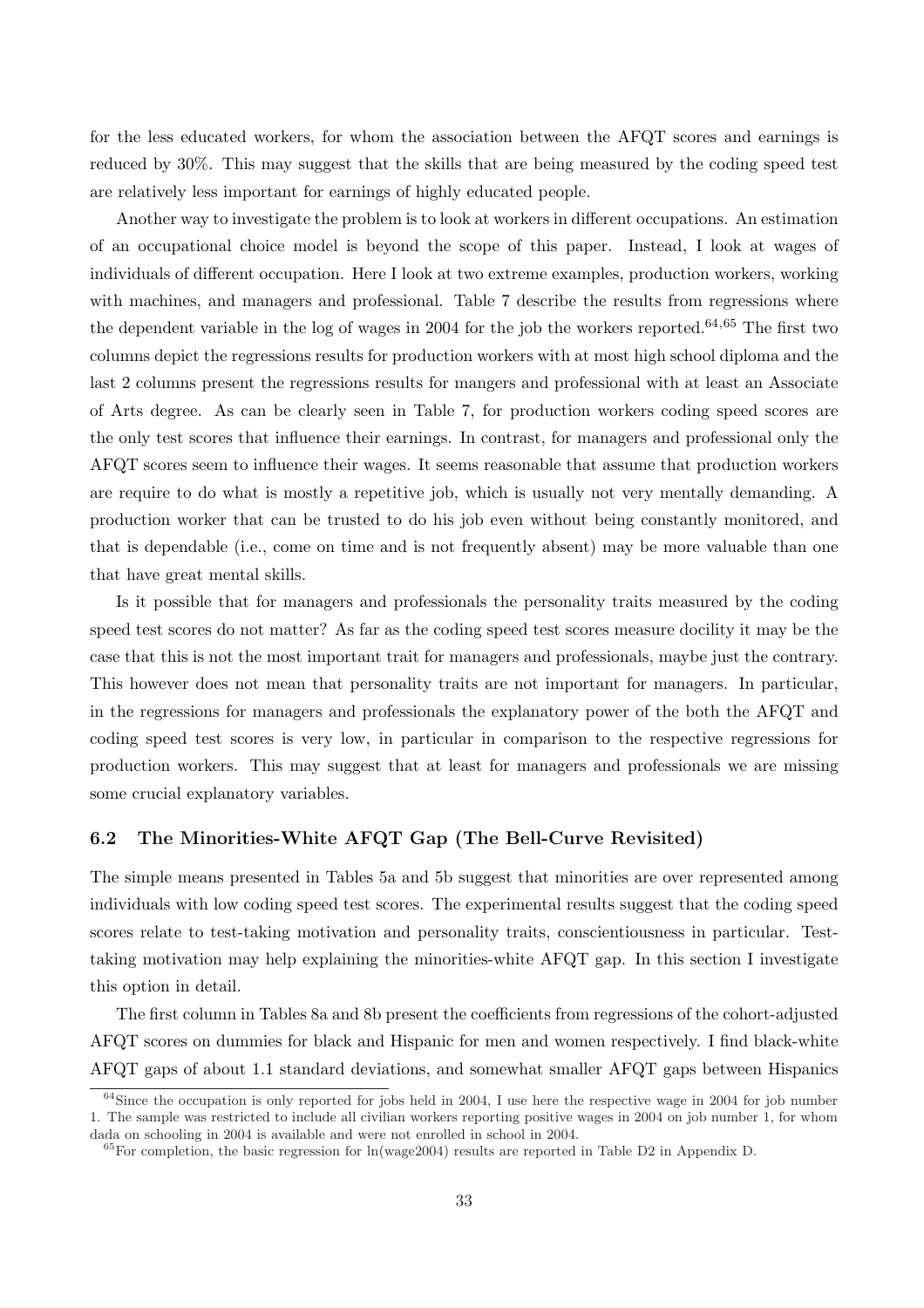and whites. In the second columns of Tables 8a and 8b the coding speed test scores are added to the regressions. The reduction in the minorities-white AFQT gaps is substantial. The black-white AFQT gap has decrease by 39% for men and by 34% for women. The Hispanic-white AFQT gap has decreased by 29% for men and by 24% for women. Moreover, by adding the coding speed test scores to the regressions it is possible to explain 45% in the variation in AFQT scores for men, and 36% of the variation in AFQT scores for women. In comparison, column 3 in Tables 8a and 8b add to the regressions in column 1 years of schooling completed by 1980 instead of the coding speed test scores. The difference in is notable. In comparison to column 1, the minorities-whites AFQT gap is almost intact. The AFQT gap between blacks and whites is reduced by at most 7% (for men), and the gaps between Hispanics and whites is reduced by at most 15% (again for men).

The coding speed test scores can explain as much as 40% of the minorities-white test score gap. The only other variables, mentioned in the literature (see for example Phillips, Brooks-Gunn, Duncan and Crane 1998), that can explain as much of the minorities-white test scores gaps are family background variables. It is possible then that the coding speed scores are just "a one variable" summary of family background characteristics, and there lies their explanatory power. Tables 9a and 9b investigate this question in details for men and women, respectively. The first two columns of the tables repeat the regression results in the first two columns of Tables 8a and 8b for the restricted sample.<sup>66</sup> It is clear that there is no significant change between the two samples. In column 3 only family background characteristics are used as explanatory variables.<sup>67</sup> The family background characteristics are related to AFQT scores, and in the direction reported in the literature before (see Neal and Johnson, 1996). Thus, higher educated parents, working in (probably) high paying jobs, fewer siblings, and reading material at home are statistically and economically significant in predicting the AFQT scores. Family background variables explain as much of the black-white AFQT gap as the coding speed test does (compare the coefficients on the race dummies in columns 3 and 2 in the two tables). They do an even better job at explaining the Hispanic-white AFQT gap, explaining as much as 63% of the gap for men and 50% of the gap for women. However, column 4 in both tables, in which the coding speed scores are added to the regressions, indicate that coding speed still has explanatory power. Adding to the regressions the coding speed scores decreases the remaining black-white AFQT gap by another 30% and the Hispanic-white gap by another 8% for men and another 20% for women. Moreover, the coefficients on the coding speed scores are statistically and economically significant in all specifications for men and women, and the variation in the coding speed scores can explain as much variation in the

 $66$  For 8 men and 7 women there is no valid data in 1979 on the number of siblings or whom did they live with at age 14, these individuals were dropped from the regressions.

 $67$ The family background characteristics used in the Tables are almost identical to the one used by Neal and Johnson (1996) to explore the relationships between AFQT and family characteristics. In part, the use of the same variables as in Neal and Johnson (1996) is to demonstrate that the year-cohort adjustment done to the AFQT and the coding speed scores have no significant bearing on the results. There are two additional variables included here, participants' age in 1980 and an indicator equals to one if participants did not live with both his biological parents at age 14. For women, the latter is related to AFQT scores. Age is added to the regressions since the normalization used for the AFQT and the coding speed scores does not correspond one to one to participants' year of birth. This variable is always insignificant in the regressions.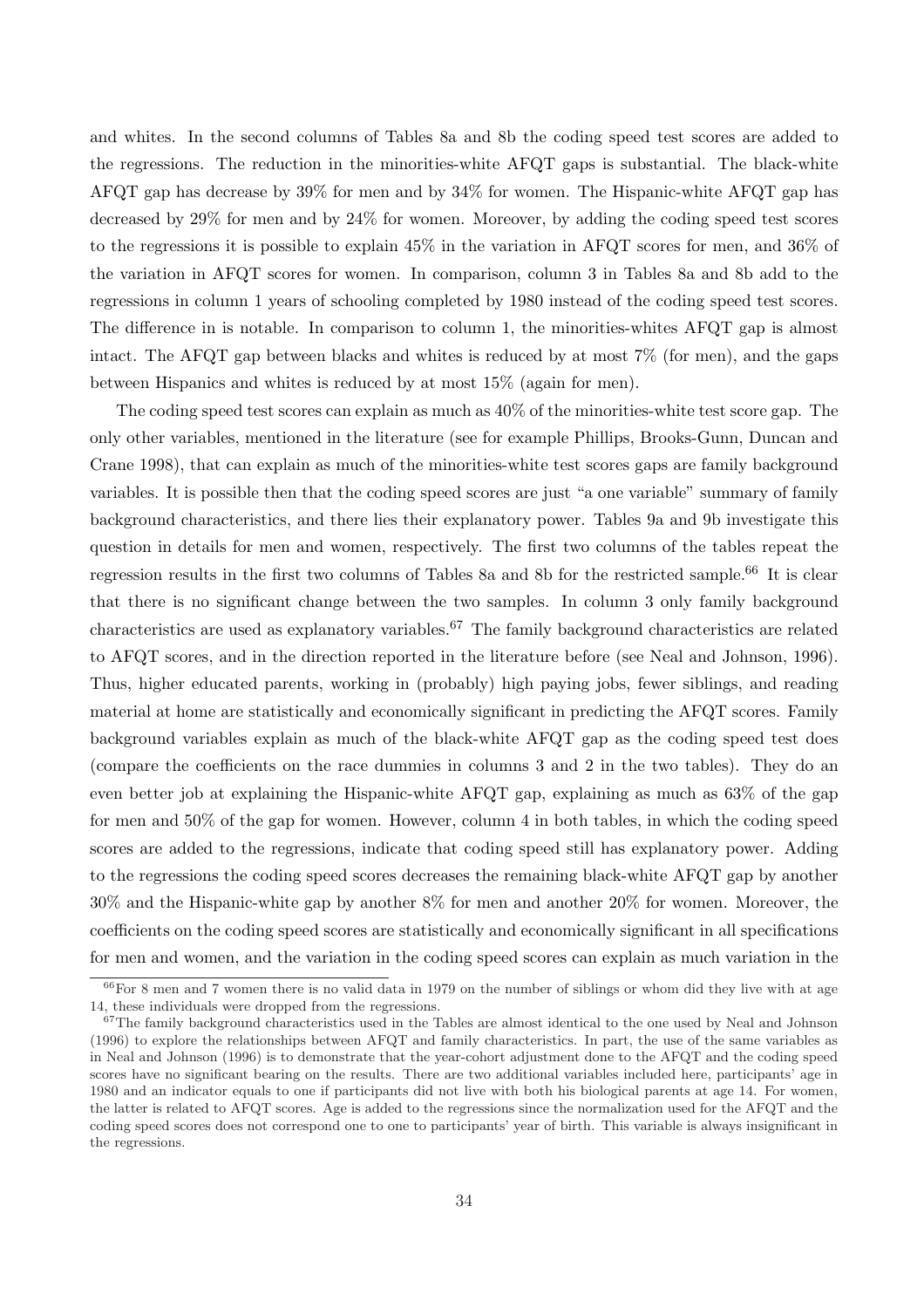AFQT scores as all the family variables combined.

It is possible that school characteristics may explain the association between the coding speed test scores and the AFQT ones. Columns 5 to 7 in Tables 9a and 9b add to the regressions school variables. The variables describing school characteristics are taken from the school survey in the NLSY. Since many schools did not respond the sample size is substantially decreased. Moreover, the racial/ethnic composition of the sample is somewhat change, the restricted sample includes 20% more black men, 25% more black women, 17% more Hispanic men, and 13% more Hispanic women, thus the results reported for the restricted sample may not represent the unrestricted one. Column 5 in the two tables presents the basic minorities-whites AFQT gaps for the restricted sample. The gaps are of comparable size to the ones for the whole sample. In column 6 family and school characteristics are added. School characteristics have the expected effect on AFQT scores. Lower student/teacher ratio, less dropouts and teacher turnover are associated with an increase the AFQT scores. Combined, school and family characteristics explain 50% of the black-white AFQT gap for men and 40% for women. For Hispanics men, these variables explain 90% of the AFQT gap for men, and render it insignificant.<sup>68</sup> For Hispanic women, they explain 65% of the AFQT gap. In column 7 the coding speed test scores are added to the regressions. For blacks, they help reducing the remaining AFQT gap by about 30%, and for Hispanic women they help reducing the remaining gap by 12%. However, for Hispanic men the coding speed test scores actually increase the AFQT gap with whites. The coefficients on family and school characteristics are decreasing when the coding speed scores are added, suggesting a positive relation between these variables and the coding speed scores. Moreover, the coding speed scores are still highly significant, both economically and statistically.

# 6.2.1 The Relations between the Coding Speed Scores and Family and School Characteristics

The regressions results reported in Tables 9a and 9b suggest that the coding speed test scores are related to family and school characteristics. In particular, the magnitudes on all the family and school characteristics are reduced once the coding speed test scores are controlled for. To see it directly, Tables 10a and 10b report the coefficients from regressions of family background characteristics on the coding speed test scores for men and women, respectively. The first two columns of the tables present the regressions of family background characteristics on the coding speed test scores. Columns 3 and 4 repeat these regressions for the restricted sample for which school information is available. In column 5 the school characteristics are added to the family explanatory variables. There are few striking differences between Tables 9a and 9b and Tables 10a and 10b. While family and school characteristics can explain about a third of the variation in the AFQT scores, the same variables explain only about a half of that amount of variation in the coding speed test scores. Moreover, the

<sup>&</sup>lt;sup>68</sup>This reduction to economically and statistically insignificance of the Hispanic-white AFQT gap is mainly the result of adding the school characteristics to the regressions. However, school characteristics alone do not reduce the Hispanicwhite AFQT gap to nil. Thus, it is has to do with the interaction between the two. Neal and Johnson (1996) get the same results for their NLSY sample (ibid. Table 5, p. 888)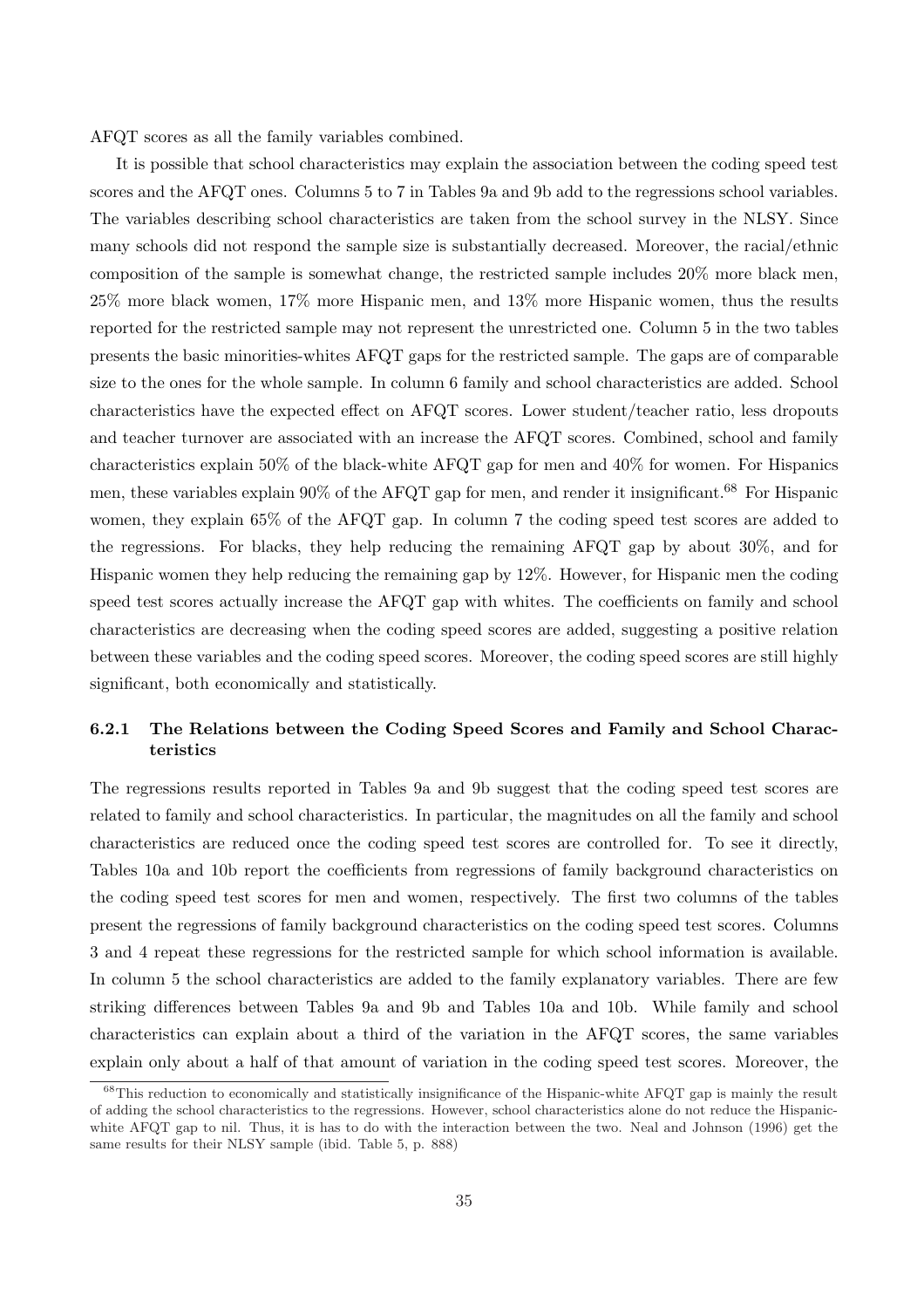relationships between these variables and coding speed test scores are economically and statistically less significant, in particular for women. Nevertheless, family and school characteristics are related to the coding speed test scores. In terms of the minorities-whites coding speed gaps we see similar patterns to the ones we saw for the AFQT scores. For blacks family background characteristics reduces the coding speed gap by 42% for men and 25% for women. For Hispanic men, they explain the entire coding speed gap, and for Hispanic women they explain between 50% and 55% of the gap. School characteristics reduce the remaining black-white coding speed gap by 14% for men and 9% for women. However, for Hispanics they actually reverse the gap for men, and reduce the remaining gap by 35% and making it insignificant for women.

The findings reported above indicate that the coding speed test scores can explain substantial fraction of the minorities-white AFQT gap. Even though they correlated with family and school characteristics, their relation with the AFQT scores is quite separated. Moreover, the coding speed test scores can explain substantial fraction of the variation in the AFQT scores. If the coding speed test scores measure test-taking motivation, then minorities seem to value the test less and hence the resulting AFQT scores may not provide correct ranking according to ability across racial/ethnic groups.<sup>69</sup>

It is possible that the results reported above suggest that minorities, and blacks in particular, are less motivated to take tests than whites. There are few explanations suggested in the sociology and psychology literature that may explain why minorities would be more likely to invest less effort than whites on low-stakes tests.<sup>70</sup> Higher levels of anxiety during exams (due maybe to stereotype threat<sup>71</sup>), or the fear that doing well on exams would be considered as "acting white", might serve as a negative non-monetary incentive that would cause blacks to invest less effort in solving questions on these tests. Economic theory provides some explanations too. In particular, a rational reaction to either actual (statistical or taste based) or perceived discrimination may induce minorities to invest little effort in exams. Thus, minorities may not believe that doing well on an exam is going to affect their future prospects in life. In the last section we saw that the coding speed test scores capture personality traits, and the tendency to follow the rules in particular. Unlike cognitive ability this tendency will be hard to detect in pre-employment testing (one would assume that conditional on wanting to get the job, job applicants would actually lie regarding these tendencies).<sup>72</sup> If these tendencies could be acquired

 $69$ Even if that it were the case that the coding speed test scores measure reading pace we would not change this conclusion. In this case the results reported above suggest that minorities read slower than whites. However, it cannot be that reading slowly can account for all the minorities-whites AFQT gaps, since otherwise the coding speed test scores would have explained all the variation in the AFQT scores. Thus, if minorities read more slowly than whites, it does not mean that they have lower cognitive ability than whites. In this case, allotting more time to the test may help lower the minorities-whites gaps substantially. However, the AFQT is supposedly composed of "power tests", i.e., tests with generous time limits. Thus, it seems very implausible that the relations reported above could stem from minorities reading much slower than whites.

<sup>70</sup>Some of these explanations could also account to the reason why minorities would invest less effort in high-stakes exams.

 $^{71}\rm{For}$  the stereotype threat, see Steele and Aronson, 1998.

<sup>72</sup>Of course one needs to assume here that minority job applicants actually understand that these traits are important to employers and that the lack of them may reduce their chances to get the job. In reality it is not clear that this is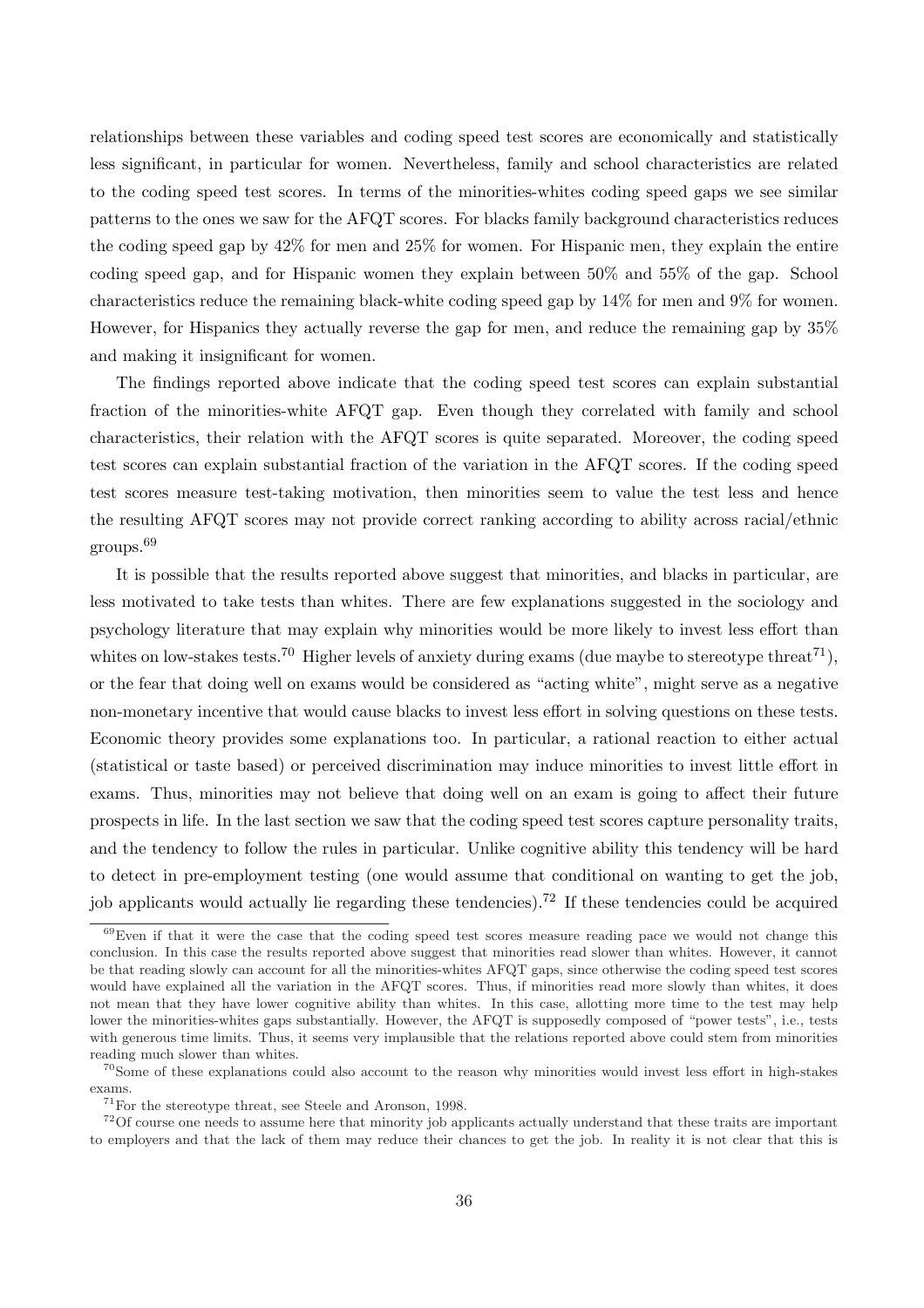through some investment behavior, then these tendencies may serve as the unobservable trait that is in the base of all statistical discrimination models.

# 7 Discussion and Conclusions

To investigate the importance of non-cognitive skills for earnings, past research has utilized various measures and proxies for non-cognitive skills. Rather than looking for other proxies for non-cognitive skills, the focus of this paper is on the non-cognitive component of test scores available in surveys, which have been used to date as the main measure of cognitive skills. When tests are administered to survey participants, usually no performance-based incentives are supplied. The lack of incentives allows for the possibility that personality traits, i.e., non-cognitive skills, have an affect on the resulting test scores. In particular, if some individuals respond to the lack of incentives by not trying their best, as economic theory predicts, while others do, then the resulting test scores will include a non-cognitive component, if the individuals who try their best are not the most able ones.

Using experiments and the NLSY survey data this paper investigate the relations between lowstakes test scores and economic success. In a controlled experiment, I show that the coding speed test scores are highly responsive to monetary incentives. In particular, not only did participants in the experiment improve their coding speed scores substantially in response to incentives, their relative ranking changed. While some participants chose to invest high levels of effort even without performance-based incentives, others did not. However, the participants who decided to invest less effort in solving the coding speed test without performance-based monetary incentives were not less able than their fellow participants. Moreover, I find that for male participants in the experiment, being conscientious is positively associated with investing more effort in the test even without performancebased incentives. In addition, female participants were also more likely to invest high effort in the test even without performance-based monetary incentives.

I then explore the associations between coding speed test scores and earnings for participants in the NLSY. I find that after controlling for the AFQT scores, one standard deviation increase in coding speed test scores is associated with 9.6% increase in 2003 earnings of male workers. This suggest that the coding speed test scores measure skills that are positively valued in the market. The coding speed test scores are important to earnings of all workers. Moreover, they are as important as AFQT scores to earnings of workers who had at most an Associate of Arts degree. In contrast, for worker who at least graduated from college, the association between AFQT scores and earnings are significantly larger than the associations between coding speed scores and earnings. Investigating wages of workers in different occupations, I find that while the coding speed scores are significantly and positively associated with the 2004 wages of production workers with at most a high school diploma, the AFQT

indeed the case. Autor and Scarborough (2006) suggest that there is a big minorities-white test score gaps on "Big 5" personality tests. The raw gaps reported by the authors are 0.19 and 0.12 standard deviations for blacks and Hispanics, respectively (Autor and Scarborough (2006) Table 3, p. 44). Though these gaps are much smaller than the ones on the coding speed test or the AFQT they are still pretty big given that all job applicants should know that they need to lie on these tests.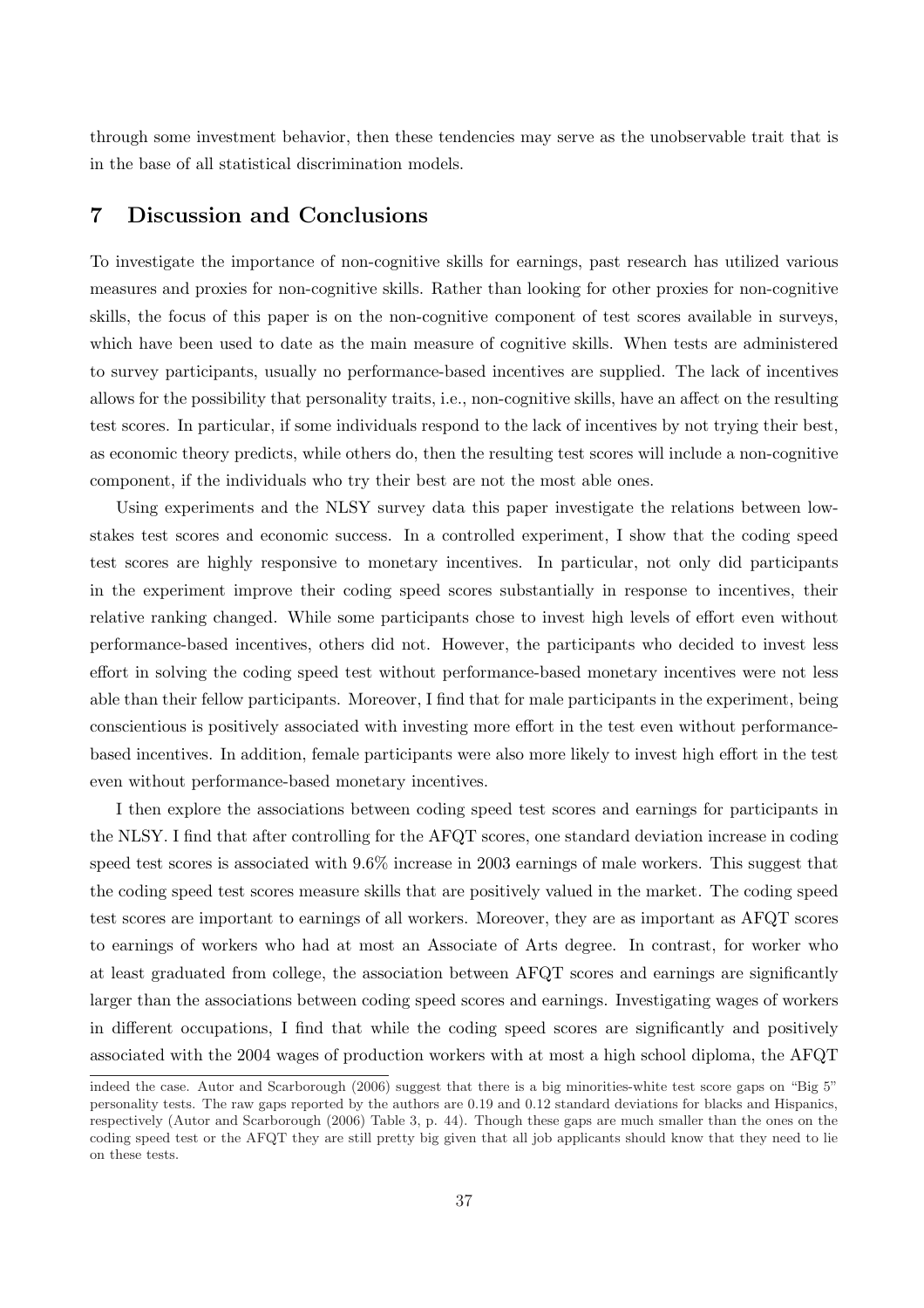scores are not. In contrast, for managers and professionals with at least an Associate of Arts degree the situation is reversed: having higher AFQT scores is significantly associated with having higher wages in 2004, while the having high coding speed scores seem to play a minute role, if at all.

In addition, I show that the coding speed test scores themselves can explain about 30% of the variation in the AFQT scores, and up to 40% of the minorities-whites AFQT gaps. This effect is separate from the effect of family and school characteristics. Nevertheless, the coding speed test scores themselves seem to be correlated with family and school characteristics, though these variables explain a relatively small fraction of their variation.

If it is always the case that some individuals choose to invest high effort in solving a test without performance-based incentives while others do not, and this decision is not based on individuals' cognitive ability, then all low-stakes test scores will also measure participants' test-taking motivation. In an independent study Borghans et al. (2006) have shown that even when solving IQ tests some individuals invest more effort than others when no performance-based incentives were supplied. Moreover, this study too found that the decision whether to invest effort or not in solving a test relates to individuals' characteristics and preferences. Taken together, they may suggest that all low-stakes tests also measure motivation to take the test, and through it personality traits of test takers. Therefore, it is possible that some of the association found in survey data between tests and economic success should be attributed to non-cognitive skills.

While the experimental results suggest that test-taking motivation is important for the coding speed scores, the variance across individuals is not zero even when performance-based incentives are provided. Thus, there may be differences across individuals that may be attributed to speed or fluid intelligence. If this is the case, then the findings in this paper indicate that problem solving ability seems to be more important for low educated workers, and production workers in particular.

However, if the coding speed test scores measure test-taking motivation, the results presented above suggest that it is possible that at least in part the very robust associations, found in surveys, between low-stakes test scores and economic success stem from non-cognitive skills, like conscientiousness. Specifically, individuals who do well on tests do well later in life not only because they have higher cognitive skills, but also because they have personality traits that are highly valued in the market. Moreover, the existence of substantial minorities-whites coding speed gaps may suggest that there are considerable minorities-whites gaps in test-taking motivation. If this is indeed the case, then the well documented black-white and Hispanic-white test scores gap do not necessarily mean that blacks and Hispanics have lower cognitive ability than whites.

# References

[1] Angrist, J.D., and Lavy, V. (2004): "The Effect of High Stakes High School Achievement Awards: Evidence from a School-Centered Randomized Trial," IZA Discussion Papers 1146, Institute for the Study of Labor (IZA).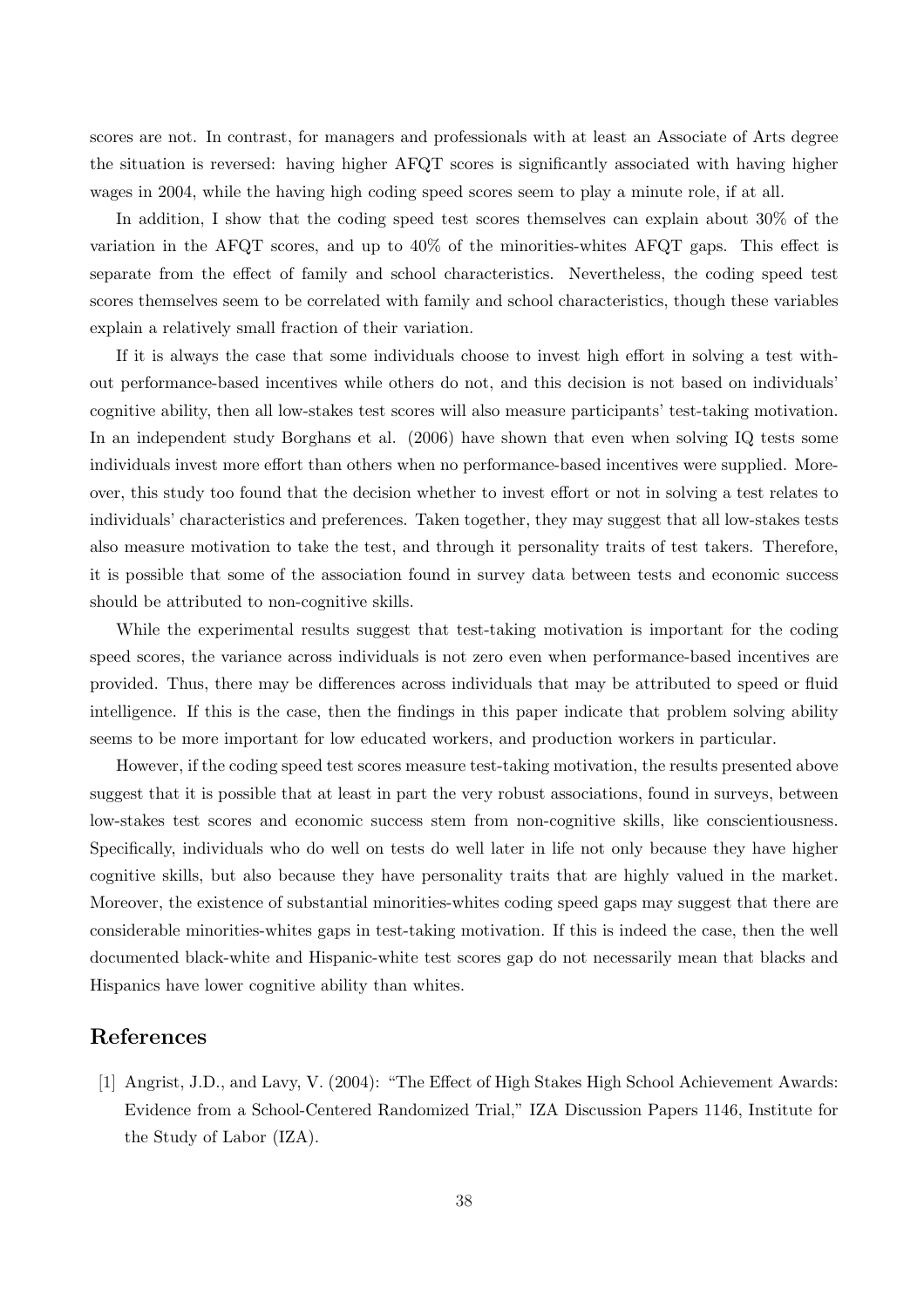- [2] Arvey, R.D., Strickland, W., Drauden, G. and Martin, C., (1990): "Motivational Components of test Taking", Personnel Psychology, 43, pp. 695-716.
- [3] Autor, D.H. and Scarborough, D., (2004): "Will Job Testing Harm Minority Workers?," NBER Working Paper No. w10763, (2004).
- [4] Bandiera, O., Barankay, I., and Rasul, I. (2005):"Social Preferences and the Response to Incentives: Evidence from Personnel Data," Quarterly Journal of Economics, 120, pp. 917-62.
- [5] Bandiera, O., Barankay, I., and Rasul, I. (2006a):"The Evolution of Cooperative Norms: Evidence From a Natural Field Experiment," Berkeley Electronic Journals in Economic Policy and Analysis: Advances (special issue on field experiments edited by John List), 6, pp.1-28.
- [6] Bandiera, O., Barankay, I., and Rasul, I. (2006a):"Incentives for Managers and Inequality Among Workers: Evidence From a Firm Level Experiment," forthcoming, Quarterly Journal of Economics.
- [7] Borghans, L., ter Weel, B., and Weinberg, B. A. (2005): "People people: Social capital and the labor-market outcomes of underrepresented groups", IZA DP No. 1494.
- [8] Borghans, L., Meijers H., and ter Weel, B. (2006): "The Role of Noncognitive Skills in Explaining Cognitive Test Scores", Unpublished manuscript.
- [9] Bowles, S., Gintis, H., and Osborne, M. (2001a): "The Determinants of Earnings: A Behavioral Approach," Journal of Economic Literature 39 (4) pp. 1137-1176.
- [10] Cameron, J., Banko, K.M., and Pierce, W.D. (2001): "Pervasive Negative Effects of Rewards on Intrinsic Motivation: The Myth Continues", The Behavior Analyst, 24, pp. 1-44.
- [11] Carneiro, P. and Heckman, J. (2003): "Human Capital Policy," in Heckman, J. and Krueger, A., Inequality in America: What Role for Human Capital Policy?, MIT Press.
- [12] Cascio, E.U., and Lewis, E.G. (2006):"Schooling and the Armed Forces Qualifying Test,", Journal of Human Resources, 41(2), pp. 294-318.
- [13] John Cawley, Karen Conneely, James J. Heckman and Ed Vytlacil (1997): "Cognitive Ability, Wages, and Meritocracy,' in Devlin, S. E. Fienberg, D. Resnick and K. Roeder, (eds), Intelligence Genes, and Success: Scientists Respond to the Bell Curve, 179-192, (Copernicus:Springer-Verlag, 1997).
- [14] Cawley J., Heckman, J., and Vytlacil, E. (2001): "Three Observations on Wages and Measured Cognitive Ability," Labour Economics 8, pp. 419-442.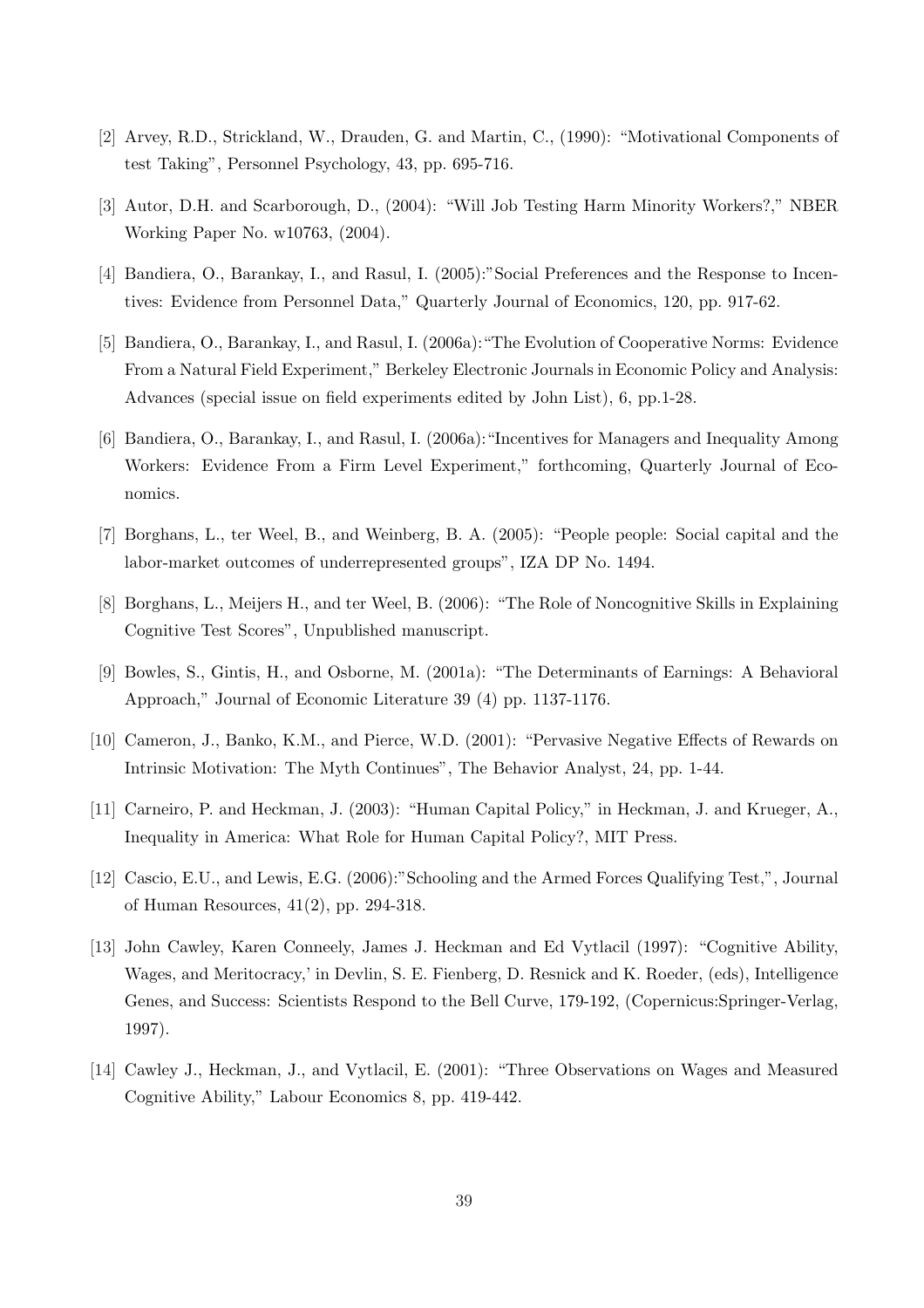- [15] Chan, D., Schmitt, N., Deshon, R.P., Clause, C.S. and Delbridge K. (1997): "Reaction to Cognitive Ability Tests: The Relationship Between Race, Test Performance, Face Validity Perception, and Test-Taking Motivation", Journal of Applied Psychology, 82, pp. 300-310.
- [16] Digman, J. M. (1990): "Personality structure: Emergence of the five-factor model,"Annual Review of Psychology. Vol 41, pp. 417-440.
- [17] Duckworth, A.L., Peterson, C., Matthews, M.D., and Kelly, D.R. (2006): "Grit: Perseverance and Passion for Long-Term Goals,", Mimeo University of University of Pennsylvania.
- [18] Eisenberger, R. and Cameron, J. (1996): "The Detrimental Effects of Reward: Myth or Reality?", American Psychologist, 51, pp. 1153-1166.
- [19] Frankel, M.R. and McWilliams, H. A. (1981): Profile of American Youth: 1980 National Administration of the ASVAB, (1982), Office of the Assistant Secretary of Defense.
- [20] Gneezy, U. and Rustichini A. (2000): "Pay Enough or Don't Pay At All", QJE, pp. 791-810.
- [21] Hansen, K. T., Heckman, J., and Mullen, K. J. (2004): "The effect of schooling and ability on achievement test scores," Journal of Econometrics, 121(1), pp. 39-98.
- [22] Heckman, J. (1996): ""Lessons From The Bell Curve," Journal of Political Economy, 103(5), pp. 1091-1120.
- [23] Heckman, J. and Rubinstein, Y. (2001): "The Importance of Noncognitive Skills: Lessons from the GED Testing Program," American Economics Review 91 (2), pp. 145-149.
- [24] Heckman, J., Stixrud, J., and Urzua, S. (2006): "The Effects of Cognitive and Noncognitive Abilities on Labor Market Outcomes and Social Behavior, " Journal of Labor Economics, 24(3), pp. 411-482.
- [25] Herrnstein, R. J. and Murray, C. (1994), The Bell Curve: Intelligence and Class Structure in American Life, The Free Press, New York.
- [26] Jacob, B. A. (2002): "Where the Boys Aren't: Non-cognitive Skills, Returns to School and the Gender Gap in Higher Education," Economics of Education Review, 21(6), pp. 589-98.
- [27] Johnson, W. R. and Neal, D. A. (1996): "The Role of Premarket Factors in Black-White Wage Differences," Journal of political Economy, pp. 869-895.
- [28] Johnson, W. R. and Neal, D. A. (1998): "Basic Skills and the Black-White Earnings Gap," in Jencks, C. and Phillips, M. (ed.), The Brookings Institute, Washington D.C.
- [29] Judge, T. A., Higgins, C. A., Thoreson, C. J., and Barrick, M. R. (1999): "The Big Five personality traits, general mental ability, and career success across the life span," Personnel Psychology, 52, 621-652.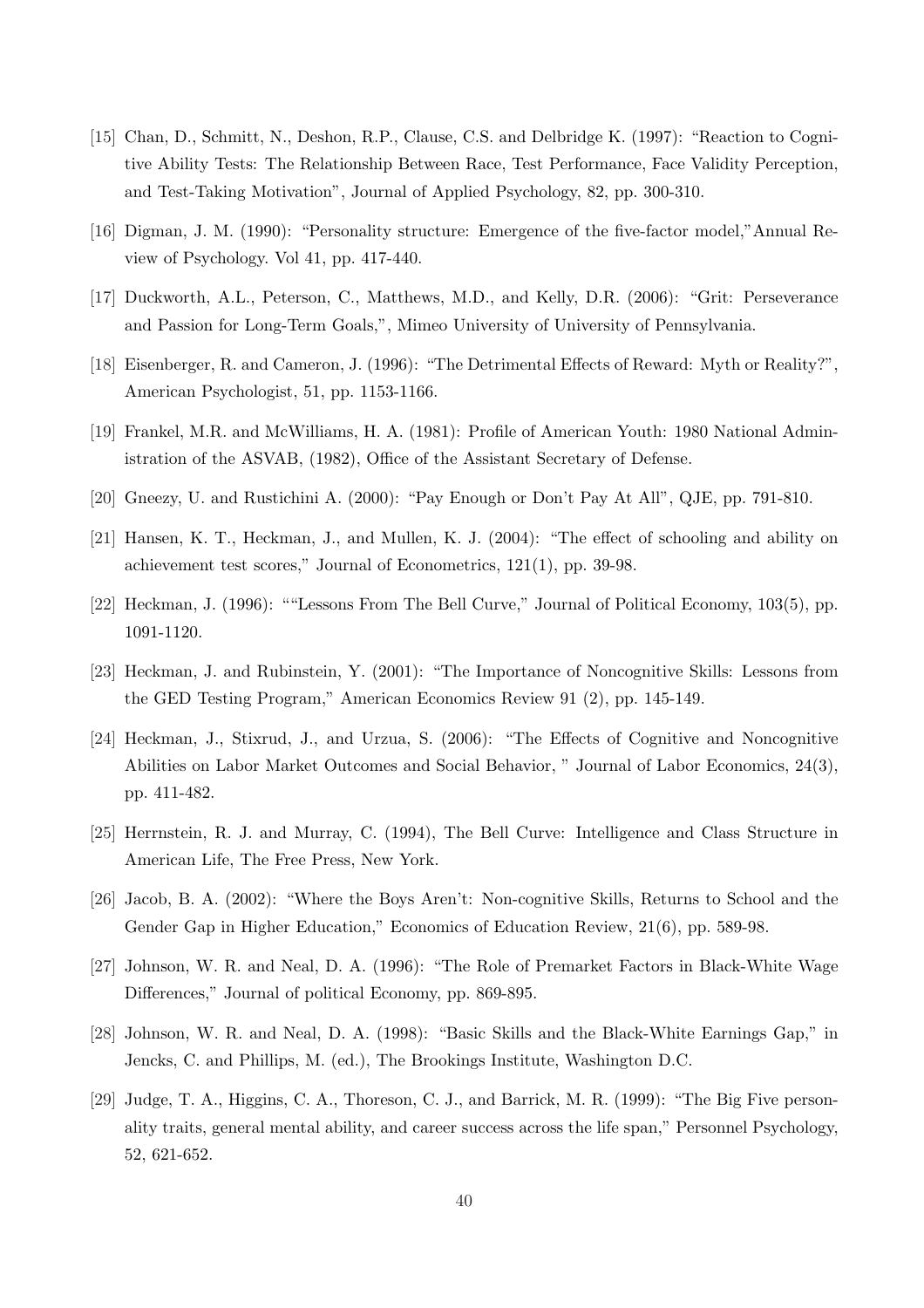- [30] Kremer, M., Miguel, E., and Thornton, R. (2005): "Incentives to Learn," NBER Working Paper No. 10971.
- [31] Lazear, E.P. (2000): "Performance Pay and Productivity,"American Economic Review, 90(5), pp. 1346-1361.
- [32] McCrae R.R., John, O.P. (1992): "An introduction to the five-factor model and its applications", Journal of Personality, 60(2), pp. 175-215.
- [33] Maier, M.H., and Sims,W.H. (1983): "The Appropriateness for Military Applicants of the ASVAB Subtests and Score Scale in the New 1980 Reference Population," CNA, Memorandum 83-3102, Unclassified.
- [34] Maier, M.H., and Sims,W.H. (1986): "The ASVAB Score Scales: 1980 and World War II," CNA Report 116.
- [35] Maier, M.H., and Hiatt, C.M. (1986): "Evaluating the Appropriateness of the Numerical Operations and Math Knowledge Subtests in the AFQT," CRM 86-228, Unclassified.
- [36] McFadden, D. (1989): "Testing for Stochastic Dominance," in in T. Fomby and T.K. Seo (eds.), "Studies in the Economics of Uncertainty," pp. 113-134, Springer: New York, 1989.
- [37] McIntosh, J., Munk, M.D., and Chen Y. (2006):"What Do Test Scores Really Measure?," Unpublished manuscript.
- [38] Moore, W., Pedlow, S. and Wolter, K. (1999): "Profile of American Youth 1997 (PAY97) Technical Sampling Report," National Opinion Research Center, Chicago.
- [39] Mulligan, C.B. and Rubinstein, Y. (2005): "Selection, Investment, and Women's Relative Wages Since 1975," NBER Working Papers 11159.
- [40] Neal, D. (2004):"The Measured Black-White Wage Gap Among Women Is Too Small," Journal of Political Economy, 112, pp. S1-S28.
- [41] Neal, D. (2005): "Why Has Black-White Skill Convergence Stopped?,"National Bureau of Economic Research, Inc, NBER Working Papers: 11090.
- [42] Persico, N., Postlewaite, A., and Silverman, D. (2004): "The ffect of Adolescent Experience on Labor Market Outcomes: The Case of Height," The Journal of Political Economy, 112(5), pp. 1019-53.
- [43] Ree, M.J. and Wegner, T.G. (1990):"Correcting differences in answer sheets for the 1980 Armed Services Vocational Aptitude Battery population," Military Psychology, 2(3), pp. 157-169.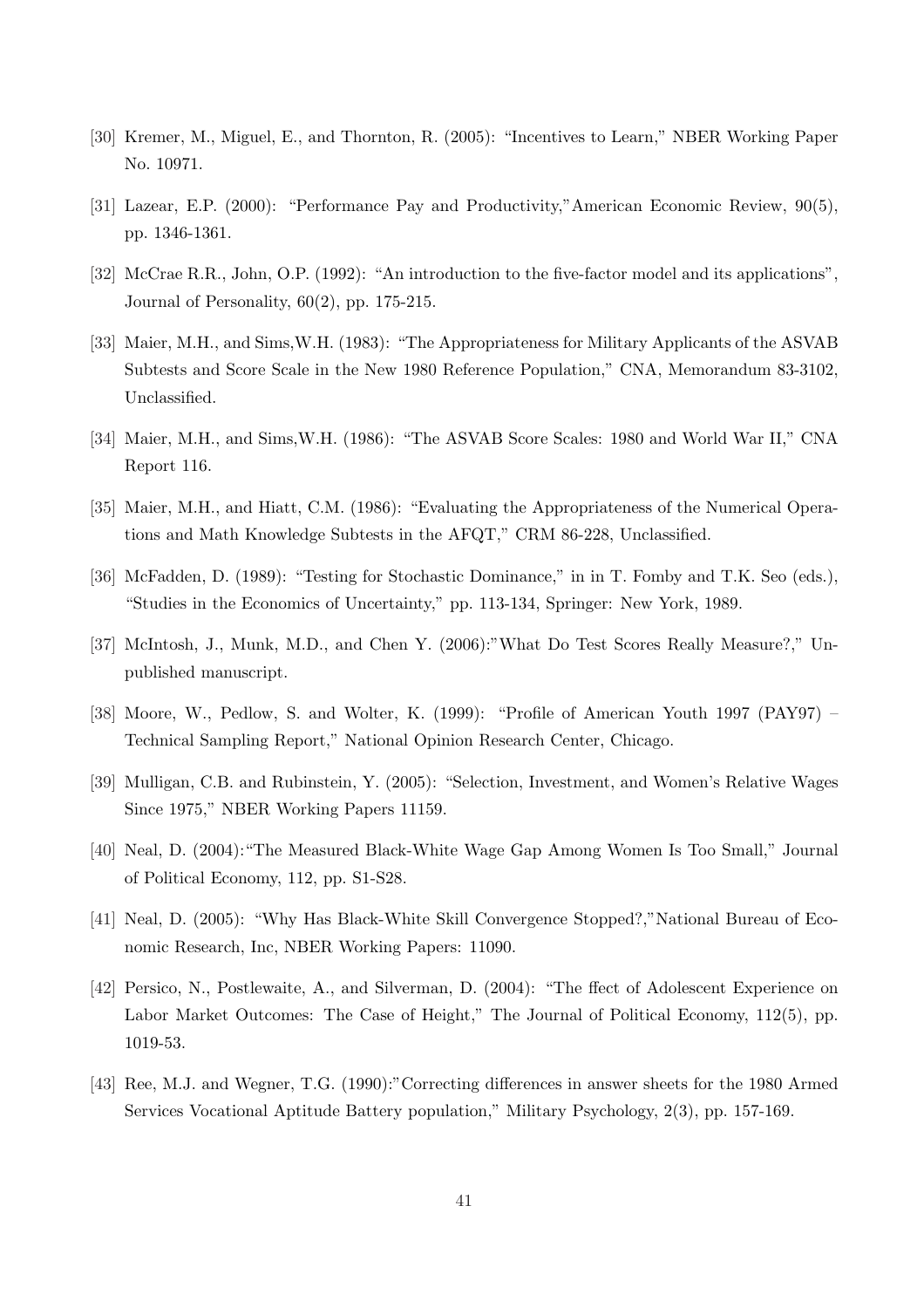- [44] Revelle, W. (1993): "Individual Differences in personality and motivation: Non-cognitive' determinants of cognitive performance" in Baddeley, A. and Weiskrantz, L. (Eds.) "Attention: selection, awareness and control: A tribute to Donald Broadbent", , Oxford University Press, pp. 346-373.
- [45] Roberts, B. W., Caspi, A. and Moffitt, T. E. (2003): "Work experiences and personality development in young adulthood", Journal of Personality & Social Psychology. Vol 84(3), pp. 582-593.
- [46] Roberts, B. W., Robins, R. W., Caspi, A. and Trzesniewski, K. (2003): "Personality trait development in adulthood", in Mortimer, J. and Shanahan, M. (Eds.), Handbook of the life course, New York: Plenum Press.
- [47] Rydval, O. and Ortmann, A. (2004): "Why Has Black-White Skill Convergence Stopped?"How Financial Incentives and Cognitive Abilities Affect Task Performance in Laboratory Settings: An Illustration ,"Economics Letters 85, pp. 315–320.
- [48] Segal, C. (2005): "Misbehavior, Education, and Labor Market Outcomes," Unpublished Paper, Stanford University.
- [49] Steele, C.M. and Aronson, J. (1998): "Stereotype treat and the test performance of academically successful African American", In Jencks, C. and Phillips, M. (eds.), "The Black-White Test Score Gap," The Brookings Institute, Washington DC, pp. 401-427.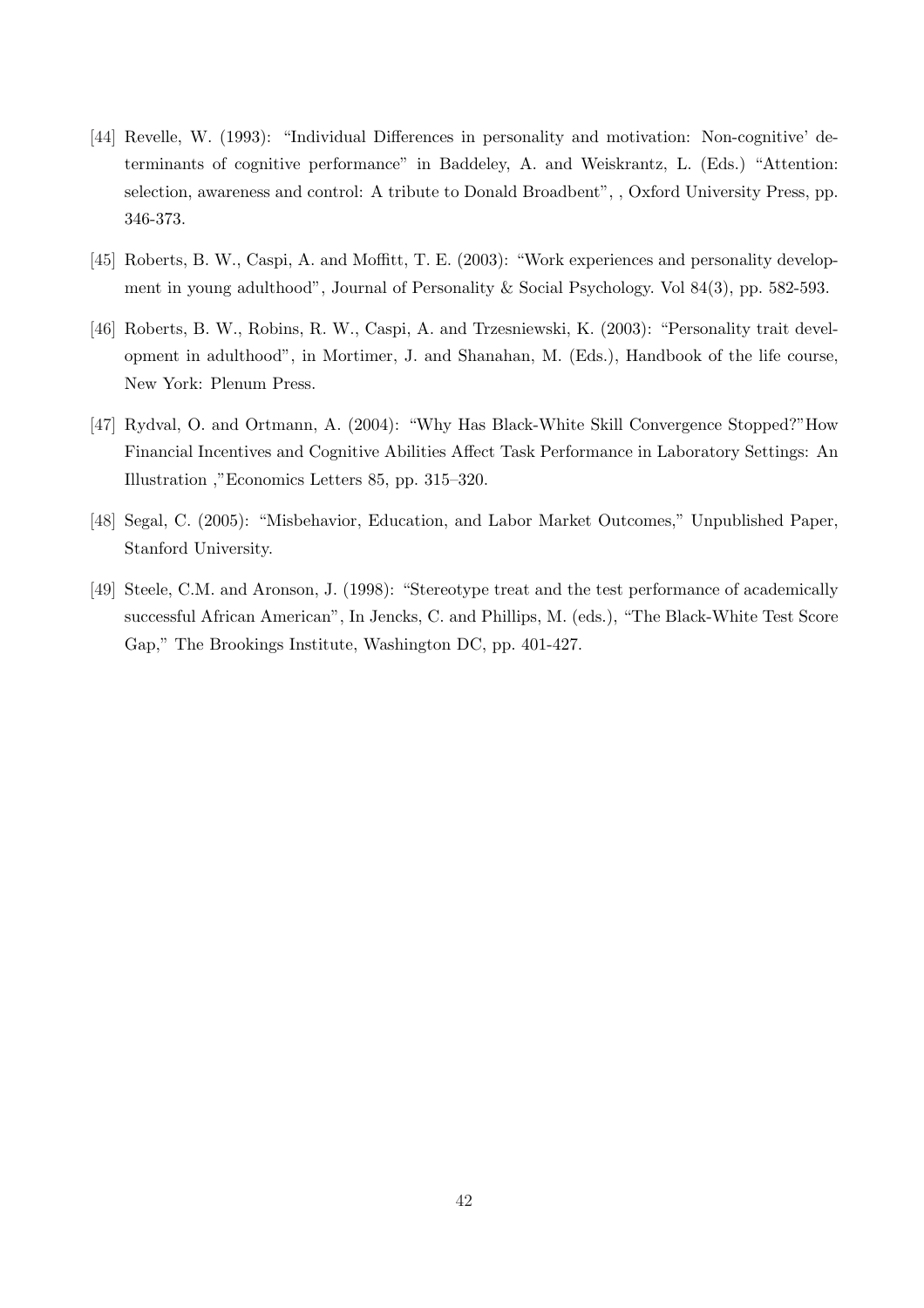| Subtest                        |    |    | Minutes Questions Description                                                                                         |
|--------------------------------|----|----|-----------------------------------------------------------------------------------------------------------------------|
| General Science                | 11 | 25 | Measures knowledge of physical and biological<br>sciences                                                             |
| Arithmetic Reasoning           | 35 | 30 | Measures ability to solve arithmetic word<br>problems                                                                 |
| Word Knowledge                 | 11 | 35 | Measures ability to select the correct meaning<br>of words presented in context, and identify<br>synonyms             |
| Paragraph Comprehension 13     |    | 15 | Measures ability to obtain information from<br>written material                                                       |
| <b>Numerical Operations</b>    | 3  | 50 | Measures ability to perform arithmetic<br>computation (speeded)                                                       |
| Coding Speed                   | 7  | 84 | Measures ability to use a key in assigning code<br>numbers to words                                                   |
| Auto and Shop<br>Information   | 11 | 25 | Measures knowledge of automobiles, tools, and<br>shop terminology and practices                                       |
| Mathematics Knowledge          | 24 | 25 | Measures knowledge of high school<br>mathematics principles                                                           |
| Mechanical<br>Comprehension    | 19 | 25 | Measures knowledge of mechanical and<br>physical principles, and ability to visualize how<br>illustrated objects work |
| <b>Electronics Information</b> | 9  | 20 | Tests knowledge of electricity and electronics                                                                        |

**Table 1: The ASVAB Subtests** 

# **The Coding Speed Subtest – Instructions and Sample Questions**

The Coding Speed Test contains 84 items to see how quickly and accurately you can find a number in a table. At the top of each section is a number table or "key." The key is a group of words with a code number for each word. Each item in the test is a word taken from the key at the top of that page. From among the possible answers listed for each item, find the one that is the correct code number for that word.

## **Example:**

## **Key**

bargain …8385 game …6456 knife…7150 chin ...8930 house ...2859 music ...1117 sunshine ...7489 point ...4703 owner ...6227 sofa …9645 **Answers** 

|            | А    | В    | C    | Ð    | Е    |
|------------|------|------|------|------|------|
| 1. game    | 6456 | 7150 | 8385 | 8930 | 9645 |
| 2. knife   | 1117 | 6456 | 7150 | 7489 | 8385 |
| 3. bargain | 2859 | 6227 | 7489 | 8385 | 9645 |
| 4. chin    | 2859 | 4703 | 8385 | 8930 | 9645 |
| 5. house   | 1117 | 2859 | 6227 | 7150 | 7489 |
| 6. sofa    | 7150 | 7489 | 8385 | 8930 | 9645 |
| 7. owner   | 4703 | 6227 | 6456 | 7150 | 8930 |
|            |      |      |      |      |      |

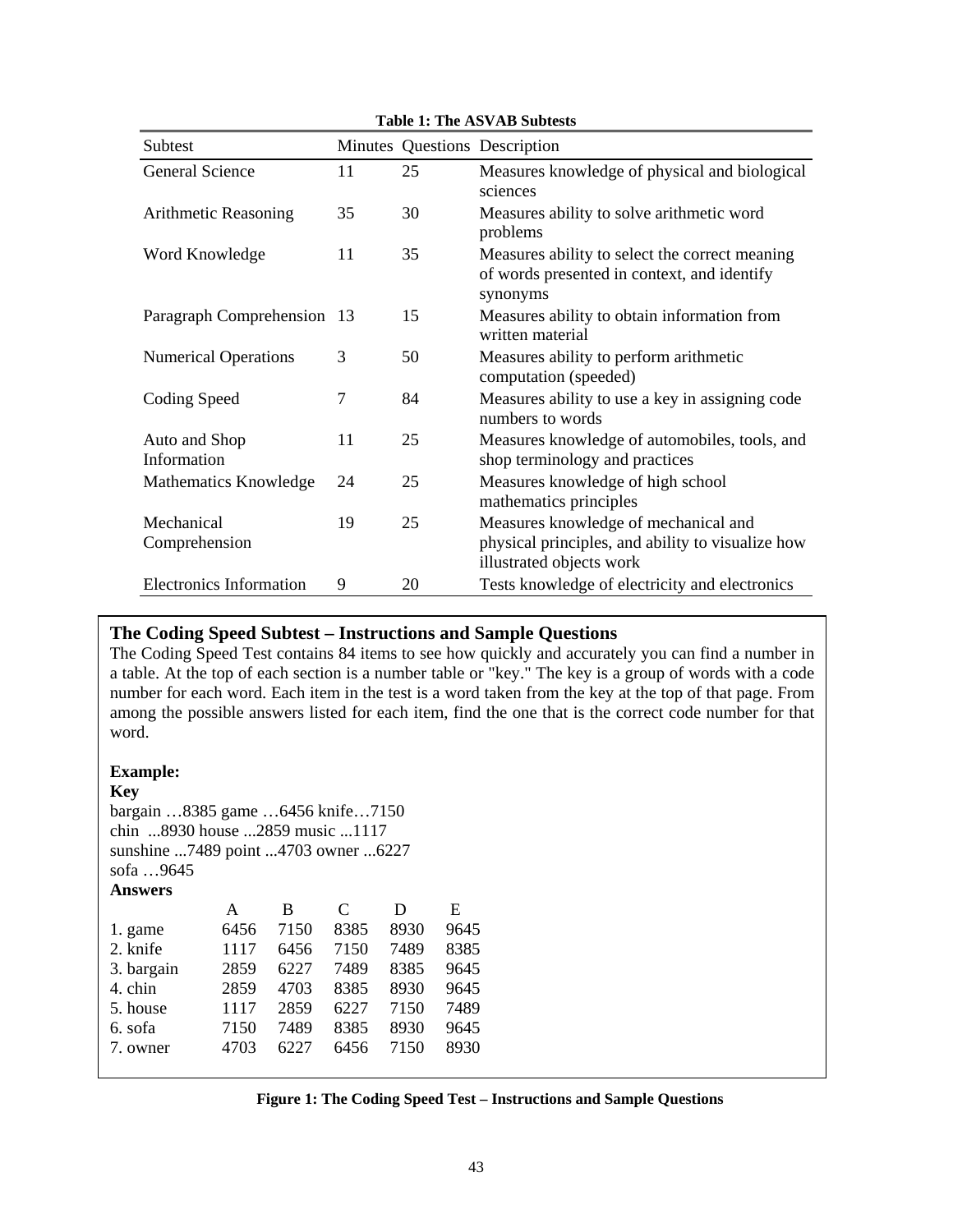

**Figure 2: Raw Coding Speed Test Scores by HST Scores for NLSY participants and Potential Recruits to the Armed Forces - Men** 



**Figure 3: CDFs of Raw Coding Speed Test Scores for NLSY participants and Potential Recruits to the Armed Forces - Men** 

| Table 2: Mean and Standard Deviation of Participants' Performance in the Experiment |          |           |                                       |          |                                        |                   |  |  |  |
|-------------------------------------------------------------------------------------|----------|-----------|---------------------------------------|----------|----------------------------------------|-------------------|--|--|--|
|                                                                                     |          |           | Number of Correct Answers in the Test |          | Number of Correct Answers in 30-Second |                   |  |  |  |
|                                                                                     |          |           |                                       |          | Periods Before First Guess             |                   |  |  |  |
|                                                                                     | Practice | \$10 Test | <b>Incentives</b>                     | Practice | \$10 Test                              | <b>Incentives</b> |  |  |  |
|                                                                                     | Test     |           | Test                                  | Test     |                                        | Test              |  |  |  |
| Mean                                                                                | 90.4     | 104.2     | 112.4                                 | 4.47     | 5.29                                   | 5.61              |  |  |  |
| Standard                                                                            | 18.6     | 23.1      | 17.3                                  | 1.51     | 1.53                                   | 1.52              |  |  |  |
| Deviation                                                                           |          |           |                                       |          |                                        |                   |  |  |  |
| <b>Observations</b>                                                                 | 99       | 99        | 99                                    | 1864     | 1785                                   | 1768              |  |  |  |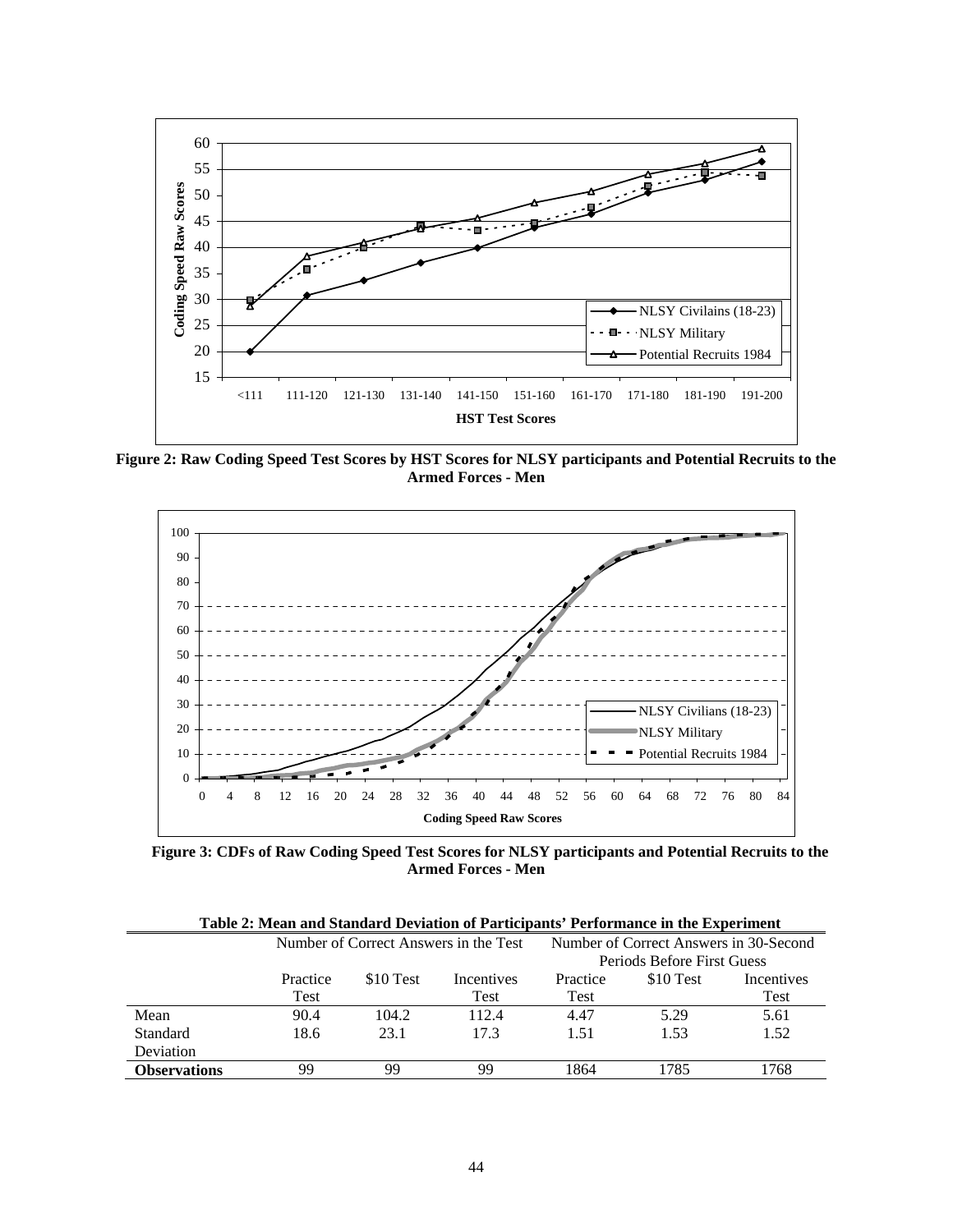

**Figure 4: CDFs of Total Test Scores by Incentives Scheme** 



**Figure 5: CDFs of Number of Correct Answers in 30-Second Periods Before First Guess by Incentives Scheme** 

| Table 3: Relations between Number of Correct Answers in 30-Seconds Periods Before Start Guessing |  |
|--------------------------------------------------------------------------------------------------|--|
| and Period Number                                                                                |  |

|                     | <b>Practice Test</b> | <b>Practice Test</b> | \$10 Test     | \$10 Test | Incentives Test | Incentives Test |
|---------------------|----------------------|----------------------|---------------|-----------|-----------------|-----------------|
| Period              | 0.021                | 0.057                | $-0.013$      | $-0.019$  | $-0.030$        | $-0.028$        |
|                     | $(0.005)$ ***        | $(0.021)$ ***        | $(0.005)$ *** | (0.020)   | $(0.005)$ ***   | (0.022)         |
| Period <sup>2</sup> |                      | $-0.002$             |               | 0.0003    |                 | $-0.0001$       |
|                     |                      | $(0.001)*$           |               | (0.001)   |                 | (0.001)         |
| <b>Observations</b> | 1863                 | 1863                 | 1784          | 1784      | 1767            | 1767            |
| $\mathbf{R}^2$      | 0.39                 | 0.39                 | 0.49          | 0.49      | 0.41            | 0.41            |

Standard errors in parentheses

\* significant at 10%; \*\* significant at 5%; \*\*\* significant at 1%

*Notes:*

1.Individuals who start guessing within the first minute of the test were excluded. All 30-second periods after individuals start guessing were excluded too.

2. All regressions include individual fix-effects.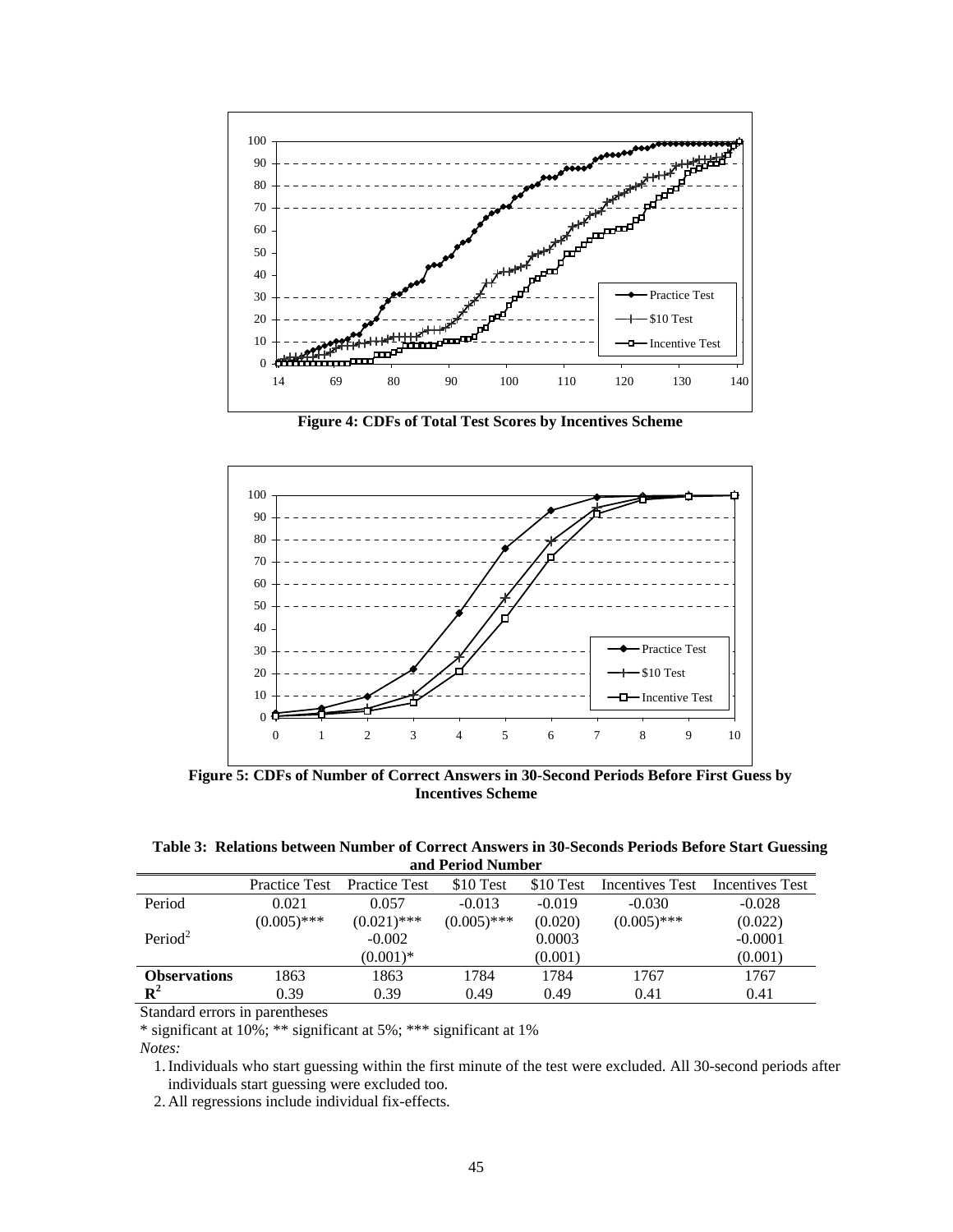|                             | % Participant that Changed | Mean Absolute | Maximum Absolute |
|-----------------------------|----------------------------|---------------|------------------|
|                             | Ranking by more than [4]   | Rank Change   | Rank Change      |
| Between Incentives Test and |                            |               |                  |
| \$10 Test                   | 54.5                       | 6.04          | 25               |
| <b>Practice Test</b>        | 53.5                       | 6.38          | 32               |
| Between \$10 Test and       |                            |               |                  |
| <b>Practice Test</b>        | 58.6                       | 6.9           | 31               |
| <b>Observations</b>         | 99                         | 99            | 99               |

**Table 4a: Change in Relative Ranking Between Tests Using o Total Test Scores** 

**Notes:** Highest rank is 1. All individuals with the highest test scores were assigned rank of 1, all the individuals with the second to highest test scores were assigned rank 2, etc.

For the practice test the test scores varies from 14 to 140, the ranks between 1 and 51. For the \$10 test the test scores varies from 21 to 140, the ranks between 1 and 56. For the incentives test the test scores varies from 73 to 140, the ranks between 1 and 49.

**Table 4b: Change in Relative Ranking Between Tests Using Test Scores based on Participants' Average Performance Before they Started Guessing** 

| I criormance Derore they bear few Gaessing |                    |               |               |      |  |  |  |  |
|--------------------------------------------|--------------------|---------------|---------------|------|--|--|--|--|
|                                            | % Participant that | Mean Absolute | Maximum       | Obs. |  |  |  |  |
|                                            | Changed Ranking by | Rank Change   | Absolute Rank |      |  |  |  |  |
|                                            | more than $ 4 $    |               | Change        |      |  |  |  |  |
| Between Incentives Test and                |                    |               |               |      |  |  |  |  |
| \$10 Test                                  | 48.5               | 5.45          | 21            | 97   |  |  |  |  |
| <b>Practice Test</b>                       | 62.2               | 6.62          | 28            | 98   |  |  |  |  |
| Between \$10 Test and                      |                    |               |               |      |  |  |  |  |
| <b>Practice Test</b>                       | 62.2               | 6.66          | 28            |      |  |  |  |  |

*Notes:* Highest rank is 1. All individuals with the highest test scores were assigned rank of 1, all the individuals with the second to highest test scores were assigned rank 2, etc.

The test scores were constructed using the data from the 30-second periods before participants started guessing, see text for details. The maximum ranks are 46 for the practice test, 53 for the \$10 test, and 49 for the incentives test.



**Figure 6 – CDF's of Absolute Rank Change Simulation Results (see text for details)**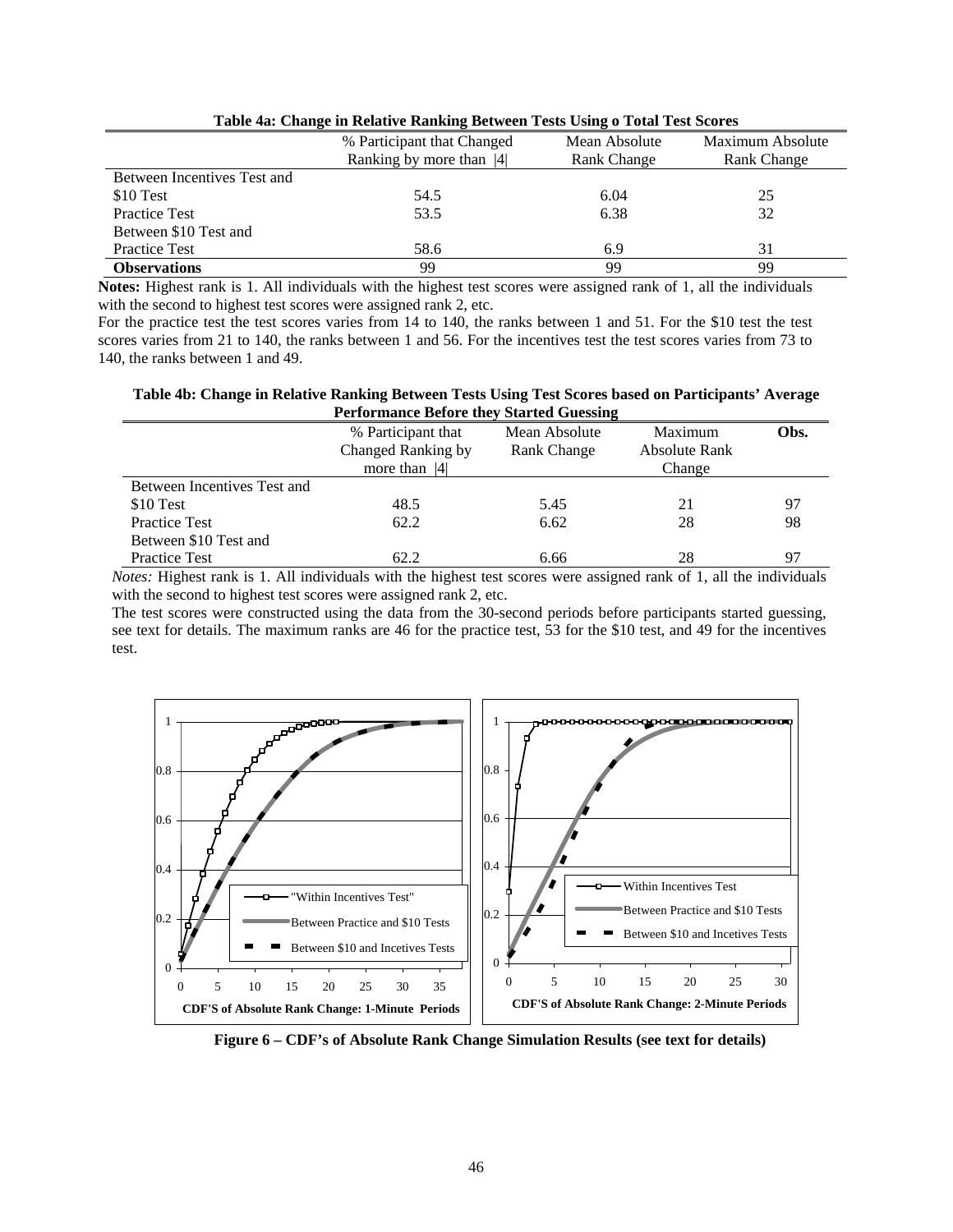

**Figure 7: CDFs of Coding Speed Test Scores by Compensation Scheme and Participants Improvement in Performance between the \$10 and the Incentives Tests. Panel (A) – Incentives Test, Panel (B) - Maximum Test Scores Achieved in the Experiment, Panel (C) – Practice Test, and Panel (D) –\$10 Test . Significantly** 

**Improved are the Participants who Significantly Improved their Performance between the \$10 and Incentives Tests. The Rest are the Complementary Group of Participants.**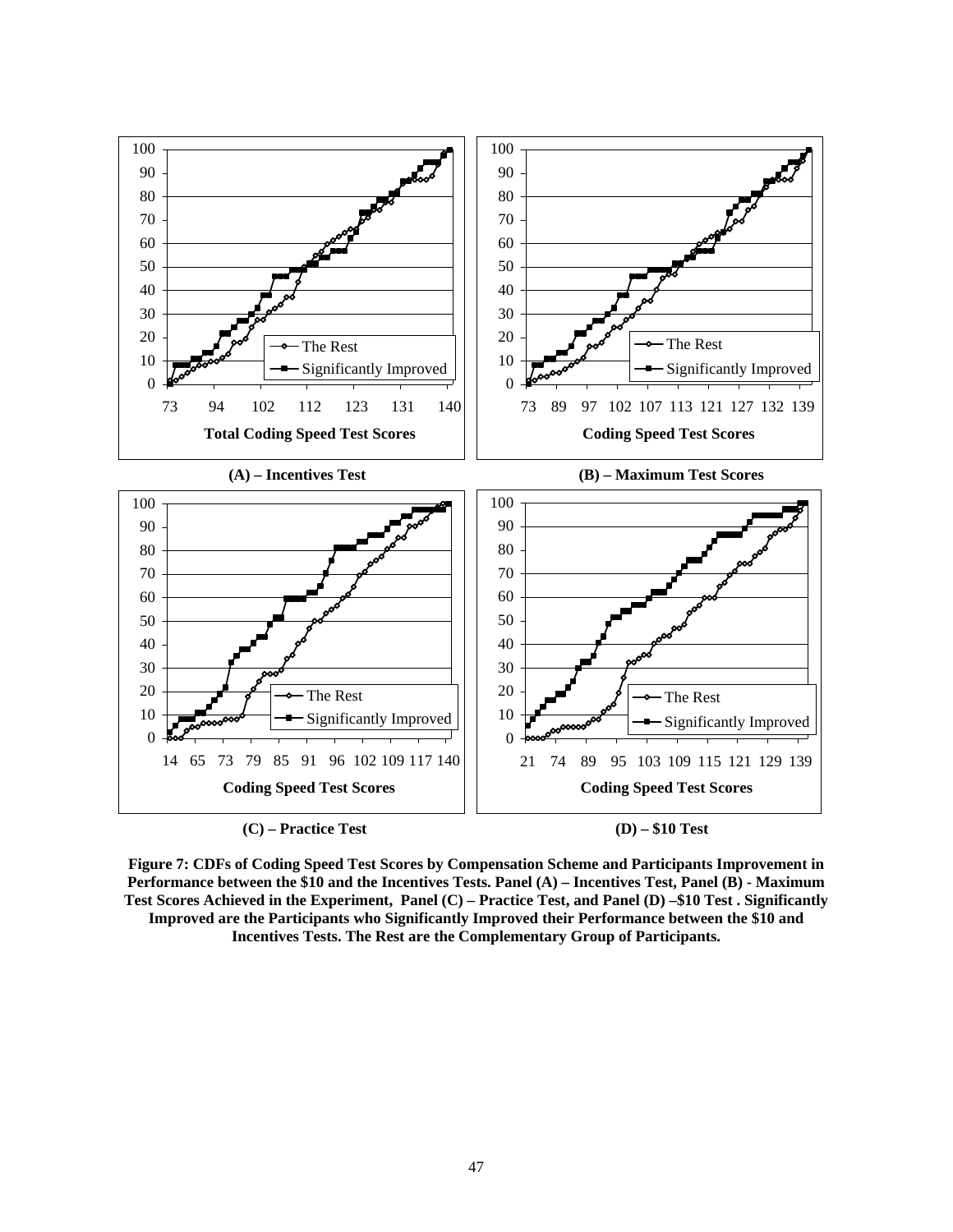## **Table 5A: Mean and Standard Deviation of Key Outcome Variables for Men by Cohort-Adjusted**  Coding Speed Test Scores<sup>1,2</sup>

|                                      | Low Coding Speed<br><b>Test Scores</b> |                       |          | <b>High Coding Speed</b><br><b>Test Scores</b> |               | Number of<br>observation |
|--------------------------------------|----------------------------------------|-----------------------|----------|------------------------------------------------|---------------|--------------------------|
| Variable                             | Mean                                   | Standard<br>Deviation | Mean     | Standard<br>Deviation                          | Difference    |                          |
| % Black                              | 22.9                                   |                       | 7.6      |                                                |               | 1969                     |
| % Hispanic                           | 8.3                                    |                       | 5.2      |                                                |               | 1969                     |
| <b>AFQT</b> Scores                   | $-0.55$                                | 0.91                  | 0.49     | 0.80                                           | $1.04***$     | 1969                     |
| Years of Schooling Completed by 2004 | 12.3                                   | 1.97                  | 14.0     | 2.41                                           | $1.7***$      | 1484                     |
| % Working for Pay in 2003            | 85.8                                   |                       |          | 93.7                                           |               | 1427                     |
| Conditional on Working in 2003       |                                        |                       |          |                                                |               |                          |
| Income 2003                          | \$43,596                               | \$35,069              | \$67,894 | \$56,932                                       | $$24,298$ *** | 1187                     |
| Weeks Worked 2003                    | 48.7                                   | 13                    | 50.4     | 10.2                                           | $1.7***$      | 1187                     |
| Hours worked 2003                    | 2253                                   | 761                   | 2315     | 649                                            | 62            | 1187                     |
| <b>Wage 2004</b>                     | \$23.1                                 | \$45                  | \$37.1   | \$120.7                                        | $$14$ **      | 1187                     |

Low Coding Speed Test Scores – Individuals with Coding Speed Test Sores Below the Mean High Coding Speed Test Scores – Individuals with Coding Speed Test Sores Above the Mean

*Notes:* 1. All numbers are weighted by the appropriate sampling weights.

2. The numbers are calculated for men who where born between October 1<sup>st</sup> 1961 and September 30<sup>th</sup> 1964, who have competed the ASVAB test and were not given "Spanish Instructions Cards". Individuals belonging to the poor white over-sample were excluded from the analysis.

3.Individuals who were define as working in 2003 are civilians with valid ASVAB scores, who were nor enrolled in school in 2003, and reported positive earnings.

## **Table 5B: Mean and Standard Deviation of Key Outcome Variables for Women by Cohort-Adjusted**  Coding Speed Test Scores<sup>1,2</sup>

Low Coding Speed Test Scores – Individuals with Coding Speed Test Sores Below the Mean High Coding Speed Test Scores – Individuals with Coding Speed Test Sores Above the Mean

|                                      | Low Coding Speed |                    |          | <b>High Coding Speed</b> |               | Number of   |
|--------------------------------------|------------------|--------------------|----------|--------------------------|---------------|-------------|
|                                      |                  | <b>Test Scores</b> |          | <b>Test Scores</b>       |               | observation |
| Variable                             | Mean             | Standard           | Mean     | Standard                 | Difference    |             |
|                                      |                  | Deviation          |          | Deviation                |               |             |
| % Black                              | 24.7             |                    | 6.9      |                          |               | 1879        |
| % Hispanic                           | 7.9              |                    | 5.1      |                          |               | 1879        |
| <b>AFQT</b> Scores                   | $-0.48$          | 0.93               | 0.39     | 0.88                     | $0.87***$     | 1879        |
| Years of Schooling Completed by 2004 | 12.6             | 1.97               | 13.9     | 2.41                     | $1.3***$      | 1536        |
| % Working for Pay 2003               | 79.1             |                    |          | 81.9                     |               | 1466        |
| Conditional on Working in 2003       |                  |                    |          |                          |               |             |
| Income 2003                          | \$26,550         | \$18,495           | \$37,952 | \$33,474                 | $$11,401$ *** | 1126        |
| Weeks Worked 2003                    | 46.6             | 12.1               | 48.4     | 9.1                      | $1.8***$      | 1126        |
| Hours worked 2003                    | 1824             | 774                | 1871     | 788                      | 47            | 1126        |
| <b>Wage 2004</b>                     | \$15.7           | \$15.7             | \$23.1   | \$76.1                   | $$7.3***$     | 1126        |

*Notes:* 1. All numbers are weighted by the appropriate sampling weights.

2. The numbers are calculated for women who where born between October  $1<sup>st</sup>$  1961 and September 30<sup>th</sup> 1964, who have competed the ASVAB test and were not given "Spanish Instructions Cards". Individuals belonging to the poor white over-sample were excluded from the analysis.

3. Individuals who were define as working in 2003 are civilians with valid ASVAB scores, who were nor enrolled in school in 2003, and reported positive earnings.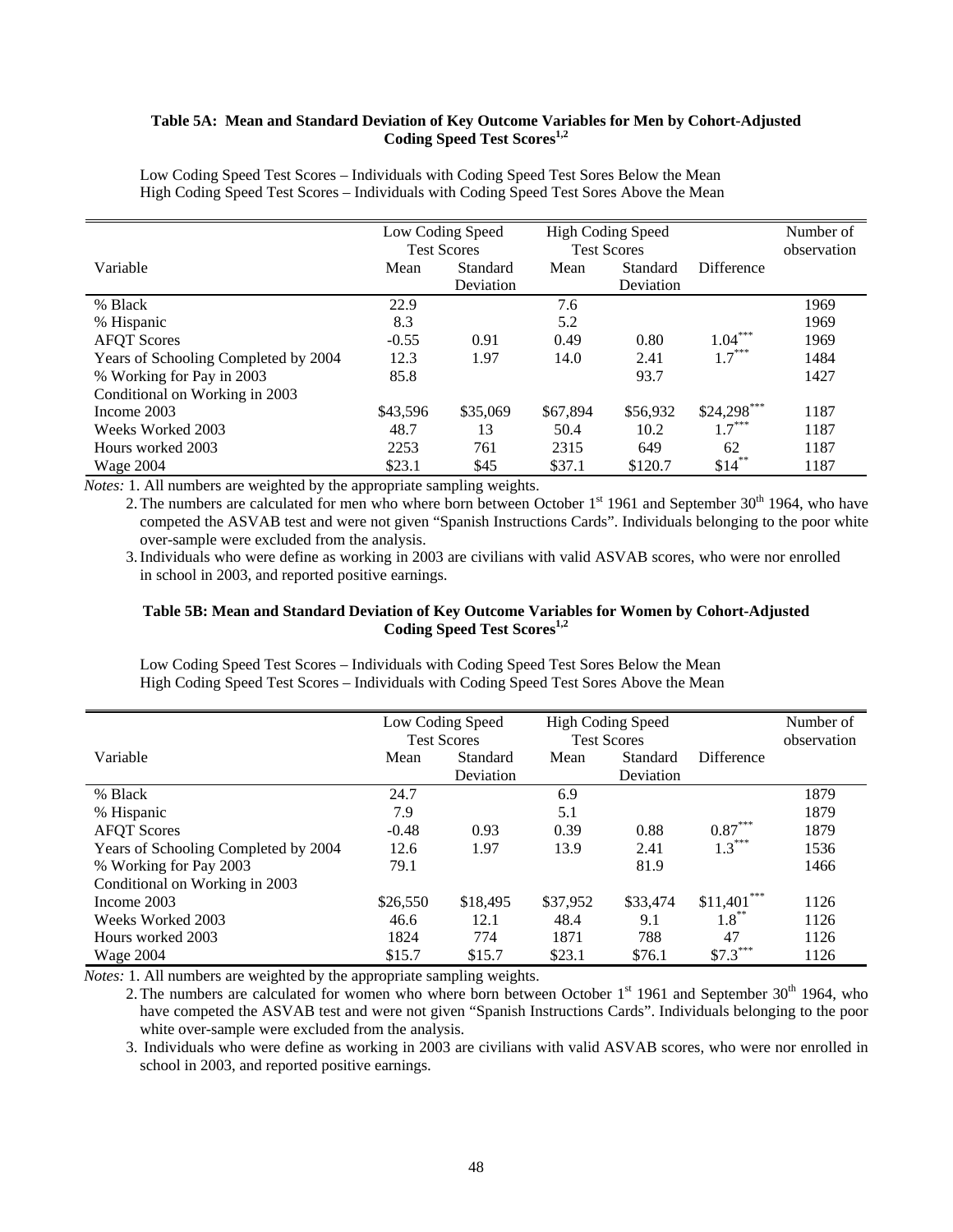|                                   | Dependent Variable: Log of Earnings 2003 |               |               |               |               |               |               |  |
|-----------------------------------|------------------------------------------|---------------|---------------|---------------|---------------|---------------|---------------|--|
|                                   | (1)                                      | (2)           | (3)           | (4)           | (5)           | (6)           | (7)           |  |
| <b>Black</b>                      | $-0.555$                                 | $-0.212$      | $-0.378$      | $-0.202$      | $-0.286$      | $-0.276$      | $-0.287$      |  |
|                                   | $(0.066)$ ***                            | $(0.069)$ *** | $(0.066)$ *** | $(0.069)$ *** | $(0.069)$ *** | $(0.070)$ *** | $(0.070)$ *** |  |
| Hispanic                          | $-0.331$                                 | $-0.120$      | $-0.245$      | $-0.123$      | $-0.150$      | $-0.151$      | $-0.150$      |  |
|                                   | $(0.076)$ ***                            | $(0.072)*$    | $(0.071)$ *** | $(0.071)*$    | $(0.069)$ **  | $(0.069)$ **  | $(0.069)$ **  |  |
| <b>AFQT</b> Scores                |                                          | 0.332         |               | 0.278         | 0.123         |               |               |  |
|                                   |                                          | $(0.030)$ *** |               | $(0.033)$ *** | $(0.040)$ *** |               |               |  |
| <b>Coding Speed Scores</b>        |                                          |               | 0.245         | 0.092         | 0.064         | 0.069         |               |  |
|                                   |                                          |               | $(0.026)$ *** | $(0.027)$ *** | $(0.026)$ **  | $(0.026)$ *** |               |  |
| AFQT – College Graduates or More  |                                          |               |               |               |               | 0.262         | 0.289         |  |
|                                   |                                          |               |               |               |               | $(0.067)$ *** | $(0.066)$ *** |  |
| AFQT – Less than College Degree   |                                          |               |               |               |               | 0.095         | 0.132         |  |
|                                   |                                          |               |               |               |               | $(0.044)$ **  | $(0.042)$ *** |  |
| Years of Schooling Completed 2003 |                                          |               |               |               | 0.104         | 0.084         | 0.088         |  |
|                                   |                                          |               |               |               | $(0.014)$ *** | $(0.016)$ *** | $(0.015)$ *** |  |
| Age in 2003                       | 0.026                                    | 0.015         | 0.020         | 0.015         | 0.025         | 0.023         | 0.024         |  |
|                                   | (0.031)                                  | (0.029)       | (0.030)       | (0.029)       | (0.029)       | (0.029)       | (0.029)       |  |
| Constant                          | 9.681                                    | 10.042        | 9.892         | 10.062        | 8.251         | 8.588         | 8.494         |  |
|                                   | $(1.257)$ ***                            | $(1.191)$ *** | $(1.221)$ *** | $(1.188)$ *** | $(1.223)$ *** | $(1.186)$ *** | $(1.187)$ *** |  |
| <b>Observations</b>               | 1187                                     | 1187          | 1187          | 1187          | 1187          | 1187          | 1187          |  |
| <b>R</b> -squared                 | 0.05                                     | 0.18          | 0.12          | 0.18          | 0.23          | 0.24          | 0.23          |  |

# **Table 6: Earnings Men**

Robust standard errors in parentheses

\* significant at 10%; \*\* significant at 5%; \*\*\* significant at 1%

*Notes:*

1. The sample includes men who where born between October 1<sup>st</sup> 1961 and September 30<sup>th</sup> 1964, who have competed the ASVAB test and were not given "Spanish Instructions Cards", and did not belong to the over-sample. The sample was restricted further to include only civilian who reported positive earnings in 2003, were not enrolled in school in 2003 for whom data on schooling is available.

2. AFQT and coding speed scores are school-year cohort adjusted (see Appendix B for details).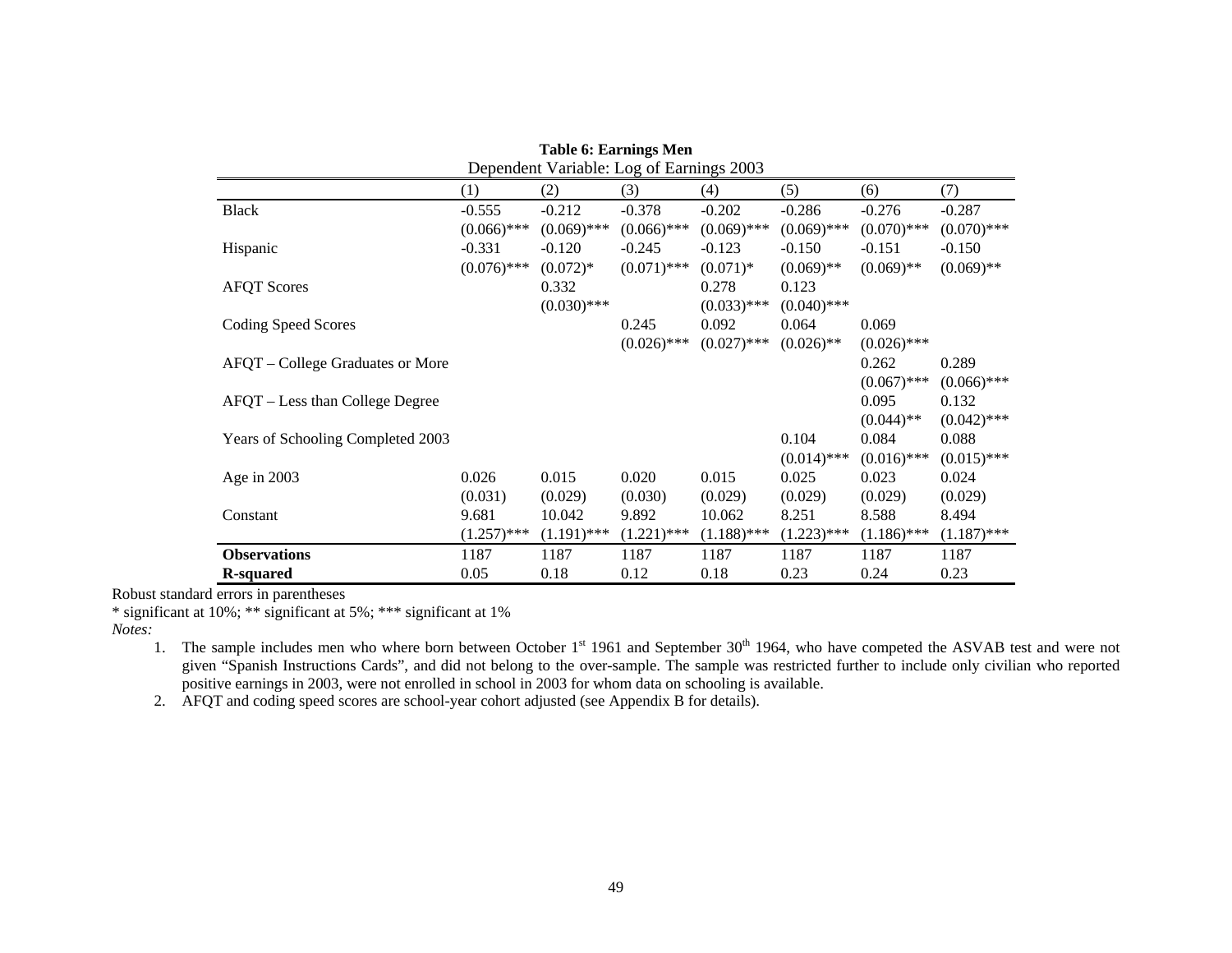|                           | Production Workers with at Most<br>High School Diploma |               |               | Managers and Professionals with at least<br>Associate of Art Degree |
|---------------------------|--------------------------------------------------------|---------------|---------------|---------------------------------------------------------------------|
|                           | (1)                                                    | $\rm(2)$      | (3)           | (4)                                                                 |
| <b>Black</b>              | $-0.270$                                               | $-0.301$      | $-0.042$      | $-0.141$                                                            |
|                           | $(0.104)$ **                                           | $(0.104)$ *** | (0.114)       | (0.112)                                                             |
| Hispanic                  | $-0.202$                                               | $-0.210$      | 0.028         | 0.039                                                               |
|                           | $(0.115)*$                                             | $(0.118)$ *   | (0.104)       | (0.092)                                                             |
| <b>AFQT</b> Scores        | $-0.043$                                               | $-0.080$      | 0.172         | 0.102                                                               |
|                           | (0.087)                                                | (0.085)       | $(0.060)$ *** | $(0.056)*$                                                          |
| Coding Speed Scores       | 0.110                                                  | 0.106         | 0.021         | $-0.009$                                                            |
|                           | $(0.061)*$                                             | $(0.056)*$    | (0.067)       | (0.063)                                                             |
| <b>Years of Schooling</b> |                                                        | 0.113         |               | 0.092                                                               |
| Completed 2004            |                                                        | $(0.032)$ *** |               | $(0.035)$ ***                                                       |
| Age in $2004$             | 0.001                                                  | 0.026         | $-0.041$      | $-0.041$                                                            |
|                           | (0.049)                                                | (0.053)       | (0.065)       | (0.065)                                                             |
| Constant                  | 5.827                                                  | $-44.618$     | 87.036        | 86.578                                                              |
|                           | (95.561)                                               | (102.659)     | (126.829)     | (126.716)                                                           |
| <b>Observations</b>       | 98                                                     | 98            | 181           | 181                                                                 |
| R-squared                 | 0.14                                                   | 0.20          | 0.04          | 0.08                                                                |

#### **Table 7: The Relationships between AFQT and Coding Speed Scores and Wages in 2004 for Men of Different Occupations**  Dependent Variable: Log of wages 2004

Robust standard errors in parentheses

\* significant at 10%; \*\* significant at 5%; \*\*\* significant at 1%

*Notes:*

- 1. The sample includes men who where born between October  $1<sup>st</sup>$  1961 and September 30<sup>th</sup> 1964, who have competed the ASVAB test and were not given "Spanish Instructions Cards", and did not belong to the over-sample. The sample was restricted further to include only civilian who reported positive wages in 2004, were not enrolled in school in 2004 for whom data on schooling is available.
- 2. AFQT and coding speed scores are school-year cohort adjusted (see Appendix B for details).
- 3. The occupation data is the occupation in job number 1 in the 2004 survey using the Census 2000 occupational categories. Production workers are workers who reported a job in the Production and Operating Workers or in the Setter, Operators, and Tenders category. Mangers are workers who reported occupation in the Executive, Administrative, and Managerial Occupation categories or in the Management Related Occupations category. Professionals are workers who reported occupation in the Mathematical and Computer Scientists category, or in the Engineers, Architects, and Surveyors category, or in the Physical Scientists category, or in the Social Scientists and Related Workers category or reported being Lawyers or Judges, Magistrates, and Other Judicial Workers.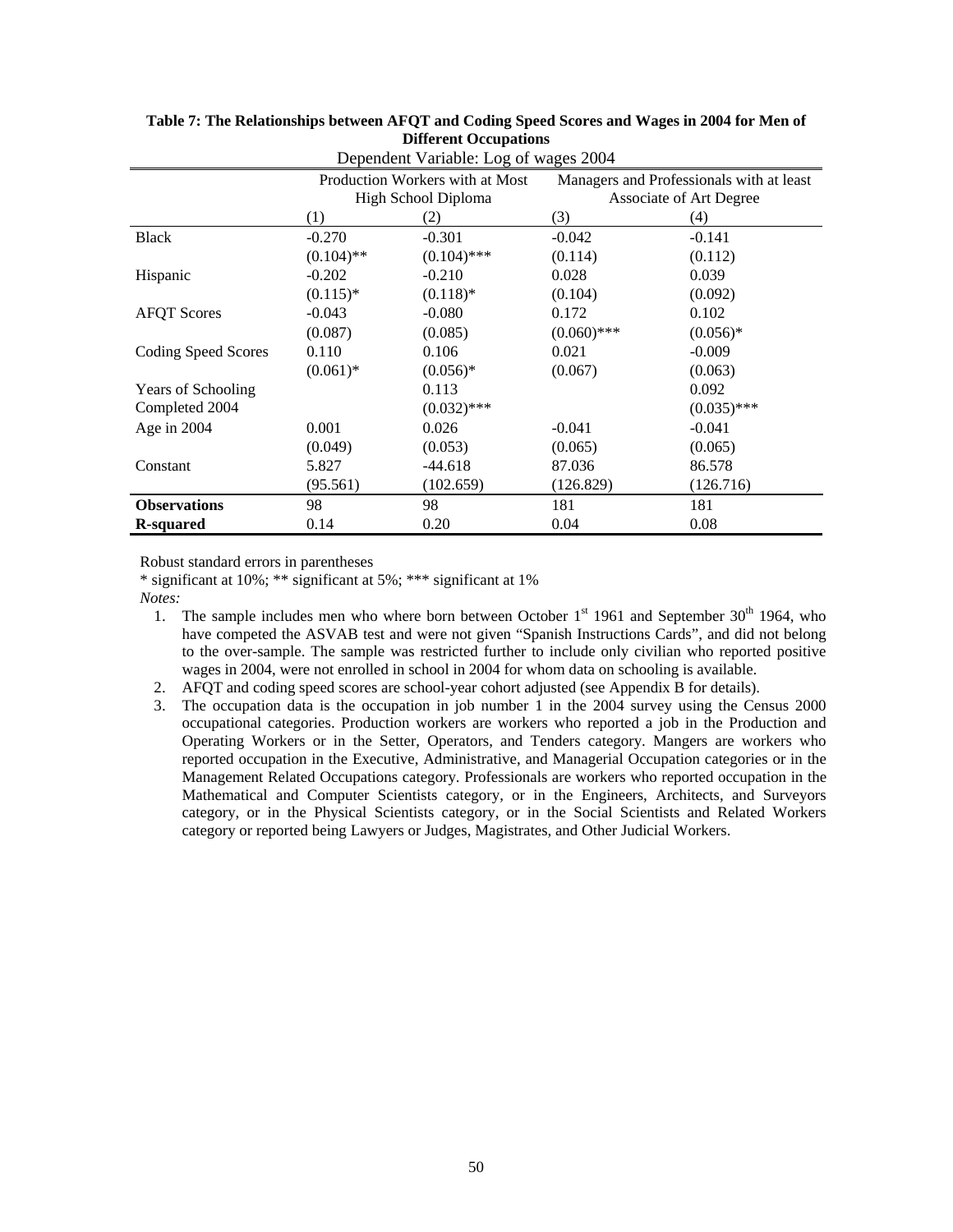| Dependent variable. Ar Q I beores |               |               |               |               |
|-----------------------------------|---------------|---------------|---------------|---------------|
|                                   | (1)           | (2)           | (3)           | (4)           |
| <b>Black</b>                      | $-1.108$      | $-0.674$      | $-1.036$      | $-0.679$      |
|                                   | $(0.046)$ *** | $(0.043)$ *** | $(0.043)$ *** | $(0.041)$ *** |
| Hispanic                          | $-0.762$      | $-0.544$      | $-0.652$      | $-0.504$      |
|                                   | $(0.063)$ *** | $(0.051)$ *** | $(0.060)$ *** | $(0.049)$ *** |
| Coding Speed Test Scores          |               | 0.545         |               | 0.487         |
|                                   |               | $(0.020)$ *** |               | $(0.021)$ *** |
| Years of Schooling Completed 1980 |               |               | 0.363         | 0.207         |
|                                   |               |               | $(0.025)$ *** | $(0.023)$ *** |
| Age 1980                          | 0.017         | 0.018         | $-0.327$      | $-0.179$      |
|                                   | (0.026)       | (0.021)       | $(0.035)$ *** | $(0.030)$ *** |
| Constant                          | $-0.074$      | $-0.165$      | 2.247         | 1.166         |
|                                   | (0.448)       | (0.367)       | $(0.456)$ *** | $(0.391)$ *** |
| <b>Observations</b>               | 1969          | 1969          | 1969          | 1969          |
| R-squared                         | 0.17          | 0.45          | 0.28          | 0.48          |

| Table 8A: Relationship Between AFQT Scores and Coding Speed Scores – Men |
|--------------------------------------------------------------------------|
| <b>Dependent Variable: AFQT Scores</b>                                   |

\* significant at 10%; \*\* significant at 5%; \*\*\* significant at 1%

*Notes:*

1. The sample includes men who where born between October  $1<sup>st</sup>$  1961 and September 30<sup>th</sup> 1964, who have competed the ASVAB test and were not given "Spanish Instructions Cards", and did not belong to the poor white over-sample.

2. AFQT and coding speed scores are school-year cohort adjusted (see Appendix B for details).

|                                   | Dependent variable: AFQ I Scores |               |               |               |
|-----------------------------------|----------------------------------|---------------|---------------|---------------|
|                                   | (1)                              | (2)           | (3)           | (4)           |
| <b>Black</b>                      | $-1.133$                         | $-0.744$      | $-1.104$      | $-0.763$      |
|                                   | $(0.047)$ ***                    | $(0.048)$ *** | $(0.045)$ *** | $(0.046)$ *** |
| Hispanic                          | $-0.831$                         | $-0.637$      | $-0.739$      | $-0.599$      |
|                                   | $(0.058)$ ***                    | $(0.054)$ *** | $(0.056)$ *** | $(0.053)$ *** |
| Coding Speed Test Scores          |                                  | 0.444         |               | 0.401         |
|                                   |                                  | $(0.023)$ *** |               | $(0.024)$ *** |
| Years of Schooling Completed 1980 |                                  |               | 0.280         | 0.174         |
|                                   |                                  |               | $(0.026)$ *** | $(0.023)$ *** |
| Age 1980                          | 0.002                            | 0.005         | $-0.282$      | $-0.172$      |
|                                   | (0.027)                          | (0.024)       | $(0.038)$ *** | $(0.033)$ *** |
| Constant                          | 0.191                            | 0.069         | 2.248         | 1.358         |
|                                   | (0.472)                          | (0.418)       | $(0.498)$ *** | $(0.442)$ *** |
| <b>Observations</b>               | 1879                             | 1879          | 1879          | 1879          |
| <b>R</b> -squared                 | 0.19                             | 0.36          | 0.25          | 0.39          |

**Table 8B: Relationship Between AFQT Scores and Coding Speed Scores – Women**  Dependent Variable: AFQT Scores

Robust standard errors in parentheses

\* significant at 10%; \*\* significant at 5%; \*\*\* significant at 1%

*Notes:*

1. The sample includes women who where born between September October 1<sup>st</sup> 1961 and September 30<sup>th</sup> 1964, who have competed the ASVAB test and were not given "Spanish Instructions Cards", and did not belong to the poor white over-sample.

2. AFQT and coding speed scores are school-year cohort adjusted (see Appendix B for details).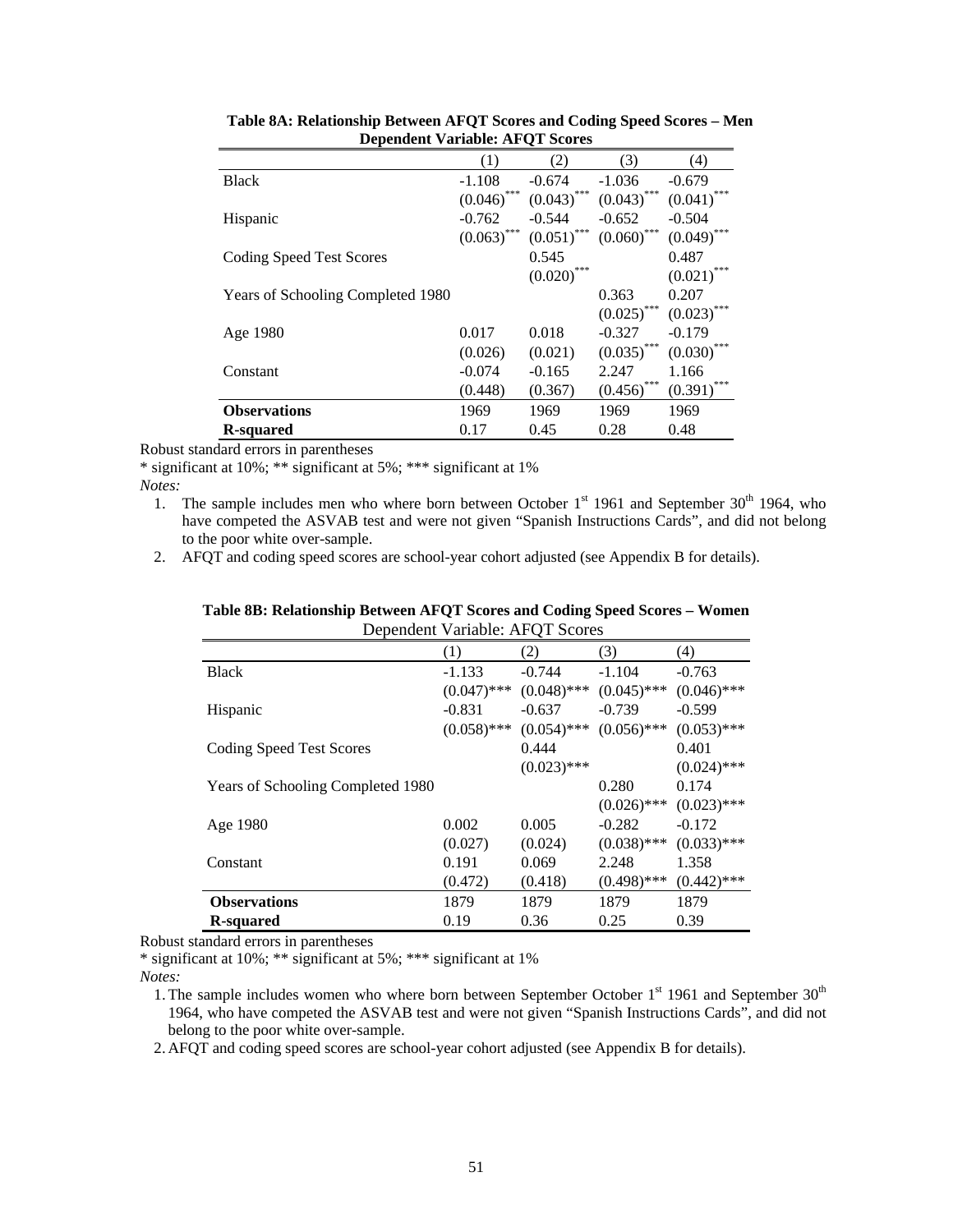|                                   |               | $D$ c $D$ chucht variable. The $Q$ T |               | ncorco            |               |                          |                        |
|-----------------------------------|---------------|--------------------------------------|---------------|-------------------|---------------|--------------------------|------------------------|
|                                   | (1)           | (2)                                  | (3)           | (4)               | (5)           | (6)                      | (7)                    |
| <b>Black</b>                      | $-1.109$      | $-0.677$                             | $-0.675$      | $-0.469$          | $-0.989$      | $-0.497$                 | $-0.346$               |
|                                   | $(0.046)$ *** | $(0.043)$ ***                        | $(0.051)$ *** | $(0.045)$ ***     | $(0.066)$ *** | $(0.074)$ ***            | $(0.066)^*$            |
| Hispanic                          | $-0.762$      | $-0.543$                             | $-0.289$      | $-0.268$          | $-0.559$      | $-0.068$                 | $-0.150$               |
|                                   | $(0.063)$ *** | $(0.051)$ ***                        | $(0.061)$ *** | ${(0.051)}^{***}$ | $(0.093)$ *** | (0.087)                  | $(0.074)^{*}$          |
| <b>Coding Speed Test Scores</b>   |               | 0.544                                |               | 0.443             |               |                          | 0.423                  |
|                                   |               | $(0.020)$ ***                        |               | $(0.020)$ ***     |               |                          | $(0.029)^{4}$          |
| Mother High School Grad.          |               |                                      | 0.308         | 0.225             |               | 0.254                    | 0.178                  |
|                                   |               |                                      | $(0.057)$ *** | $(0.050)$ **      |               | $(0.078)$ ***            | $(0.071)^{*}$          |
| Mother College Grad.              |               |                                      | 0.415         | 0.325             |               | 0.300                    | 0.212                  |
|                                   |               |                                      | $(0.093)$ *** | $(0.081)$ ***     |               | $(0.121)$ <sup>**</sup>  | $(0.113)^{*}$          |
| Father High School Grad.          |               |                                      | 0.208         | 0.118             |               | 0.204                    | 0.132                  |
|                                   |               |                                      | $(0.058)$ *** | $(0.051)$ **      |               | $(0.078)$ ***            | $(0.069)$ <sup>*</sup> |
| Father College Grad               |               |                                      | 0.558         | 0.399             |               | 0.575                    | 0.424                  |
|                                   |               |                                      | $(0.082)$ *** | (0.072)           |               | $(0.103)$ ***            | (0.096)                |
| Mother Professional               |               |                                      | 0.207         | 0.207             |               | 0.155                    | 0.198                  |
|                                   |               |                                      | $(0.083)$ **  | (0.080)           |               | (0.118)                  | $(0.116)^{*}$          |
| <b>Father Professional</b>        |               |                                      | 0.133         | 0.092             |               | 0.034                    | 0.059                  |
|                                   |               |                                      | $(0.078)^{*}$ | (0.064)           |               | (0.105)                  | (0.087)                |
| Did Not Live with Both            |               |                                      | $-0.028$      | $-0.010$          |               | $-0.078$                 | $-0.053$               |
| Biological Parents at Age 14      |               |                                      | (0.054)       | (0.044)           |               | (0.075)                  | (0.061)                |
| Number of Siblings                |               |                                      | $-0.044$      | $-0.027$          |               | $-0.041$                 | $-0.029$               |
|                                   |               |                                      | $(0.009)$ *** | $(0.008)$ ***     |               | $(0.013)$ ***            | (0.012)                |
| No Reading Materials at Age       |               |                                      | $-0.346$      | $-0.223$          |               | $-0.398$                 | $-0.242$               |
| 14                                |               |                                      | $(0.081)$ *** | $(0.073)$ ***     |               | $(0.112)$ <sup>***</sup> | $(0.097)$ <sup>*</sup> |
| <b>Numerous Reading Materials</b> |               |                                      | 0.314         | 0.210             |               | 0.313                    | 0.231                  |
| at Age 14                         |               |                                      | $(0.049)$ *** | (0.043)           |               | (0.067)                  | (0.059)                |
| Student/Teacher Ratio             |               |                                      |               |                   |               | $-0.019$                 | $-0.012$               |
|                                   |               |                                      |               |                   |               | $(0.007)$ **             | $(0.007)^*$            |
| Disadvantage Student Ratio        |               |                                      |               |                   |               | $-0.002$                 | $-0.001$               |
|                                   |               |                                      |               |                   |               | (0.002)                  | (0.001)                |
| Dropout Rate                      |               |                                      |               |                   |               | $-0.004$                 | $-0.003$               |
|                                   |               |                                      |               |                   |               | $(0.001)$ ***            | $(0.001)^{*}$          |
| <b>Teacher Turnover Rate</b>      |               |                                      |               |                   |               | $-0.010$                 | $-0.006$               |
|                                   |               |                                      |               |                   |               | ${(0.004)}^{**}$         | $(0.003)^*$            |
| Age 1980                          | 0.019         | 0.018                                | 0.030         | 0.027             | 0.022         | 0.026                    | 0.017                  |
|                                   | (0.026)       | (0.021)                              | (0.023)       | (0.020)           | (0.036)       | (0.033)                  | (0.028)                |
| Constant                          | $-0.110$      | $-0.180$                             | $-0.817$      | $-0.683$          | $-0.203$      | $-0.225$                 | $-0.187$               |
|                                   | (0.448)       | (0.368)                              | $(0.410)$ **  | $(0.346)$ **      | (0.631)       | (0.601)                  | (0.511)                |
| <b>Observations</b>               | 1961          | 1961                                 | 1961          | 1961              | 1027          | 1027                     | 1027                   |
| <b>R-squared</b>                  | 0.18          | 0.45                                 | 0.38          | 0.54              | 0.12          | 0.35                     | 0.50                   |

#### **Table 9A: Relationship Between AFQT Scores and Coding Speed Scores and Family Background Characteristics- Men**  Dependent Variable: AFQT Scores

Robust standard errors in parentheses

\* significant at 10%; \*\* significant at 5%; \*\*\* significant at 1%

*Notes:*

2. AFQT and coding speed scores are school-year cohort adjusted (see Appendix B for details).

3. Specifications 3-7 also includes dummy whether the information regarding parents' educational attainments are missing. The dummy variables for reading materials at age 14 are constructed from information about magazines, newspapers, and library cards in the home. "Numerous" means all of the above, "No" means none of the above.

<sup>1.</sup> The sample includes individuals who where born between October  $1<sup>st</sup>$  1961 and September 30<sup>th</sup> 1964, who have competed the ASVAB test and were not given "Spanish Instructions Cards", and did not belong to the oversample. The sample is restricted further to include only individuals for whom data on the variables used was not missing (in specifications 5-7 individuals with missing school data were excluded).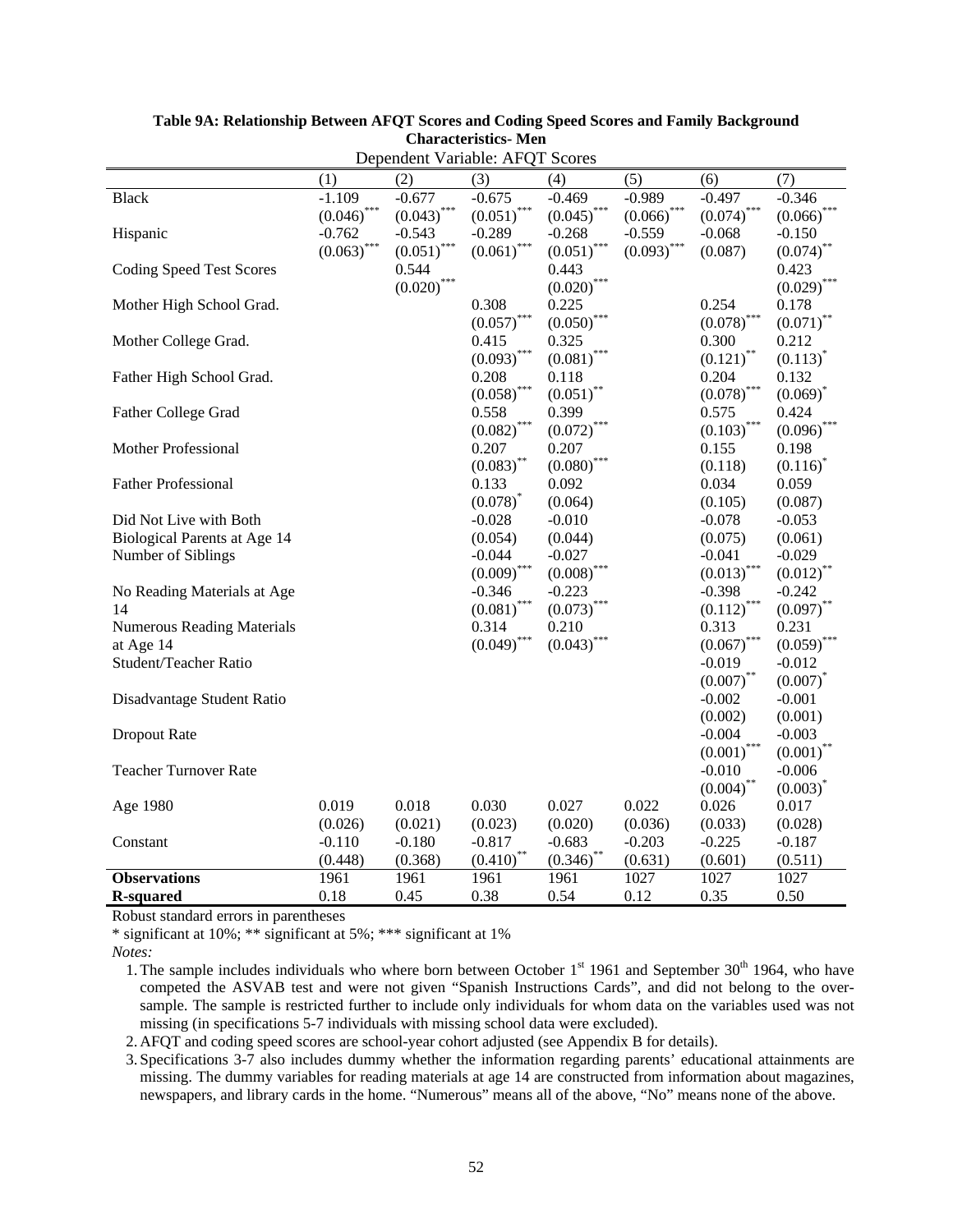|                                   |               |               | Dependent Variable: AFQT Scores |               |               |                        |                         |
|-----------------------------------|---------------|---------------|---------------------------------|---------------|---------------|------------------------|-------------------------|
|                                   | (1)           | (2)           | (3)                             | (4)           | (5)           | (6)                    | (7)                     |
| <b>Black</b>                      | $-1.132$      | $-0.742$      | $-0.738$                        | $-0.501$      | $-1.148$      | $-0.699$               | $-0.457$                |
|                                   | $(0.047)$ *** | $(0.048)$ *** | $(0.052)$ ***                   | $(0.048)$ *** | $(0.065)$ *** | $(0.074)$ ***          | $(0.071)^*$             |
| Hispanic                          | $-0.831$      | $-0.636$      | $-0.422$                        | $-0.343$      | $-0.781$      | $-0.271$               | $-0.228$                |
|                                   | $(0.058)$ *** | $(0.054)$ *** | $(0.059)$ ***                   | $(0.053)$ *** | $(0.082)$ *** | $(0.082)$ ***          | $(0.075)$ ***           |
| <b>Coding Speed Test Scores</b>   |               | 0.444         |                                 | 0.361         |               |                        | 0.383                   |
|                                   |               | $(0.023)$ *** |                                 | $(0.023)$ *** |               |                        | $(0.031)$ <sup>*</sup>  |
| Mother High School Grad.          |               |               | 0.246                           | 0.194         |               | 0.243                  | 0.170                   |
|                                   |               |               | $(0.059)$ ***                   | $(0.053)^{*}$ |               | (0.077)                | $(0.071)^{*}$           |
| Mother College Grad.              |               |               | 0.617                           | 0.512         |               | 0.559                  | 0.507                   |
|                                   |               |               | $(0.107)$ ***                   | $(0.096)$ *** |               | $(0.149)$ ***          | (0.127)                 |
| Father High School Grad.          |               |               | 0.129                           | 0.125         |               | 0.117                  | 0.146                   |
|                                   |               |               | $(0.060)$ **                    | $(0.055)$ **  |               | (0.078)                | $(0.070)$ <sup>**</sup> |
| Father College Grad               |               |               | 0.470                           | 0.436         |               | 0.423                  | 0.378                   |
|                                   |               |               | $(0.093)$ ***                   | $(0.085)$ *** |               | $(0.130)$ ***          | $(0.111)^{*}$           |
| Mother Professional               |               |               | 0.079                           | 0.084         |               | 0.137                  | 0.073                   |
|                                   |               |               | (0.093)                         | (0.084)       |               | (0.121)                | (0.111)                 |
| <b>Father Professional</b>        |               |               | 0.287                           | 0.213         |               | 0.286                  | 0.254                   |
|                                   |               |               | $(0.083)$ ***                   | $(0.077)^{*}$ |               | $(0.114)$ **           | $(0.100)^*$             |
| Did Not Live with Both            |               |               | $-0.107$                        | $-0.095$      |               | $-0.016$               | $-0.010$                |
| Biological Parents at Age 14      |               |               | $(0.055)^{*}$                   | $(0.050)^*$   |               | (0.015)                | (0.013)                 |
| Number of Siblings                |               |               | $-0.024$                        | $-0.011$      |               | $-0.053$               | $-0.057$                |
|                                   |               |               | $(0.010)$ **                    | (0.009)       |               | (0.077)                | (0.069)                 |
| No Reading Materials at Age       |               |               | $-0.290$                        | $-0.201$      |               | $-0.300$               | $-0.202$                |
| 14                                |               |               | $(0.073)$ ***                   | $(0.059)$ *** |               | $(0.097)$ ***          | $(0.087)$ **            |
| <b>Numerous Reading Materials</b> |               |               | 0.242                           | 0.198         |               | 0.199                  | 0.160                   |
| At Age 14                         |               |               | $(0.052)$ ***                   | $(0.047)$ *** |               | $(0.070)$ <sup>*</sup> | $(0.064)^*$             |
| Student/Teacher Ratio             |               |               |                                 |               |               | $-0.010$               | $-0.006$                |
|                                   |               |               |                                 |               |               | $(0.004)$ **           | $(0.003)^*$             |
| Disadvantage Student Ratio        |               |               |                                 |               |               | $-0.004$               | $-0.003$                |
|                                   |               |               |                                 |               |               | $(0.001)$ ***          | $(0.001)$ **            |
| Dropout Rate                      |               |               |                                 |               |               | $-0.002$               | $-0.001$                |
|                                   |               |               |                                 |               |               | $(0.001)^*$            | (0.001)                 |
| <b>Teacher Turnover Rate</b>      |               |               |                                 |               |               | $-0.007$               | $-0.005$                |
|                                   |               |               |                                 |               |               | $(0.004)^{*}$          | (0.004)                 |
| Age 1980                          | 0.002         | 0.005         | 0.013                           | 0.015         | $-0.018$      | $-0.010$               | $-0.007$                |
|                                   | (0.027)       | (0.024)       | (0.024)                         | (0.021)       | (0.036)       | (0.031)                | (0.028)                 |
| Constant                          | 0.183         | 0.063         | $-0.504$                        | $-0.500$      | 0.593         | 0.333                  | 0.134                   |
|                                   | (0.473)       | (0.418)       | (0.422)                         | (0.375)       | (0.620)       | (0.557)                | (0.490)                 |
| <b>Observations</b>               | 1872          | 1872          | 1872                            | 1872          | 1004          | 1004                   | 1004                    |
| <b>R-squared</b>                  | 0.19          | 0.36          | 0.35                            | 0.47          | 0.17          | 0.37                   | 0.48                    |

**Table 9B: Relationship Between AFQT Scores and Coding Speed Scores and Family Background Characteristics- Women** 

\* significant at 10%; \*\* significant at 5%; \*\*\* significant at 1%

*Notes:* see notes to Table 9A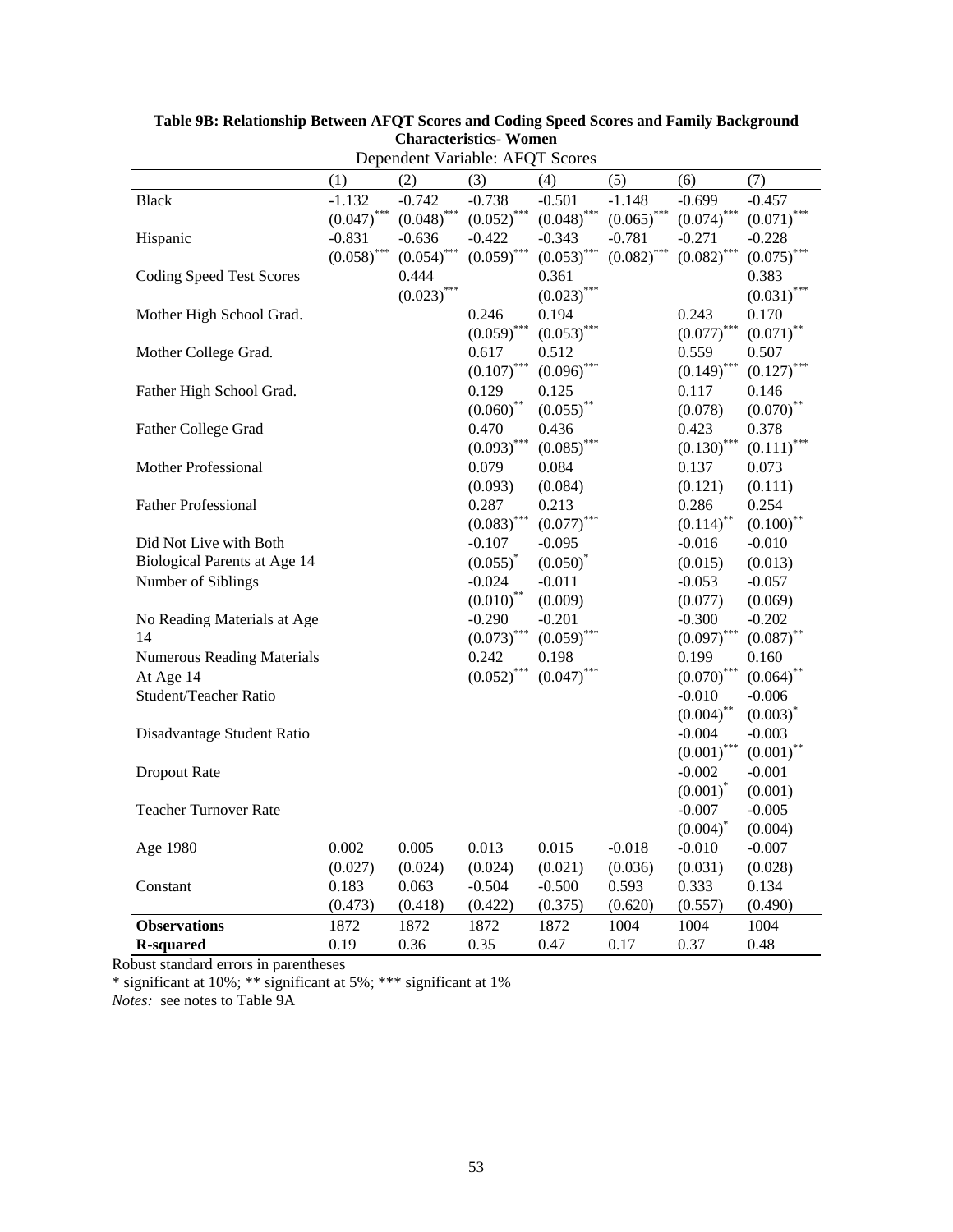| Dependent variable: Coding Speed Test Scores |               |               |               |               |               |
|----------------------------------------------|---------------|---------------|---------------|---------------|---------------|
|                                              | (1)           | (2)           | (3)           | (4)           | (5)           |
| <b>Black</b>                                 | $-0.795$      | $-0.466$      | $-0.709$      | $-0.411$      | $-0.356$      |
|                                              | $(0.051)$ *** | $(0.058)$ *** | $(0.073)$ *** | $(0.083)$ *** | $(0.085)$ *** |
| Hispanic                                     | $-0.402$      | $-0.046$      | $-0.177$      | 0.116         | 0.195         |
|                                              | $(0.064)$ *** | (0.068)       | $(0.088)$ **  | (0.090)       | $(0.093)^{*}$ |
| Mother High School Grad.                     |               | 0.186         |               | 0.197         | 0.179         |
|                                              |               | $(0.065)$ *** |               | $(0.090)$ **  | $(0.091)$ **  |
| Mother College Grad.                         |               | 0.203         |               | 0.225         | 0.208         |
|                                              |               | $(0.123)^{*}$ |               | (0.172)       | (0.166)       |
| Father High School Grad.                     |               | 0.204         |               | 0.172         | 0.170         |
|                                              |               | (0.062)       |               | $(0.085)$ **  | $(0.085)$ **  |
| Father College Grad                          |               | 0.360         |               | 0.382         | 0.358         |
|                                              |               | $(0.099)$ *** |               | $(0.134)$ *** | $(0.130)^{*}$ |
| Mother Professional                          |               | $-0.001$      |               | $-0.087$      | $-0.102$      |
|                                              |               | (0.120)       |               | (0.177)       | (0.179)       |
| <b>Father Professional</b>                   |               | 0.092         |               | $-0.050$      | $-0.057$      |
|                                              |               | (0.098)       |               | (0.146)       | (0.145)       |
| Did Not Live with Both Parents at Age 14     |               | $-0.041$      |               | $-0.074$      | $-0.057$      |
|                                              |               | (0.059)       |               | (0.085)       | (0.084)       |
| Number of Siblings                           |               | $-0.038$      |               | $-0.028$      | $-0.030$      |
|                                              |               | $(0.010)$ *** |               | $(0.014)$ **  | $(0.014)$ **  |
| No Reading Materials at Age 14               |               | $-0.279$      |               | $-0.394$      | $-0.368$      |
|                                              |               | $(0.102)$ *** |               | $(0.134)$ *** | (0.135)       |
| Numerous Reading Materials at Age 14         |               | 0.236         |               | 0.213         | 0.194         |
|                                              |               | $(0.054)$ *** |               | $(0.075)$ *** | $(0.075)$ *** |
| Student/Teacher Ratio                        |               |               |               |               | $-0.016$      |
|                                              |               |               |               |               | $(0.008)^{*}$ |
| Disadvantage Student Ratio                   |               |               |               |               | $-0.001$      |
|                                              |               |               |               |               | (0.002)       |
| Dropout Rate                                 |               |               |               |               | $-0.003$      |
|                                              |               |               |               |               | $(0.001)$ **  |
| <b>Teacher Turnover Rate</b>                 |               |               |               |               | $-0.009$      |
|                                              |               |               |               |               | $(0.005)^{*}$ |
| Age 1980                                     | 0.001         | 0.008         | 0.021         | 0.029         | 0.021         |
|                                              | (0.028)       | (0.027)       | (0.038)       | (0.037)       | (0.037)       |
| Constant                                     | 0.128         | $-0.304$      | $-0.265$      | $-0.686$      | $-0.090$      |
|                                              | (0.476)       | (0.467)       | (0.661)       | (0.655)       | (0.676)       |
| <b>Observations</b>                          | 1961          | 1961          | 1027          | 1027          | 1027          |
| <b>R-squared</b>                             | 0.08          | 0.18          | 0.06          | 0.15          | 0.16          |

**Table 10A: Relationship Between Coding Speed Scores and Family Background Characteristics-Men**  Dependent Variable: Coding Speed Test Scores

\* significant at 10%; \*\* significant at 5%; \*\*\* significant at 1%

*Notes:*

2. AFQT and coding speed scores are school-year cohort adjusted (see Appendix B for details).

3. Specifications 2-5 also includes dummy whether the information regarding parents' educational attainments are missing. The dummy variables for reading materials at age 14 are constructed from information about magazines, newspapers, and library cards in the home. "Numerous" means all of the above, "No" means none of the above.

<sup>1.</sup> The sample includes individuals who where born between October  $1<sup>st</sup>$  1961 and September 30<sup>th</sup> 1964, who have competed the ASVAB test and were not given "Spanish Instructions Cards", and did not belong to the oversample. The sample is restricted further to include only individuals for whom data on the variables used was not missing (in specifications 3-7 individuals with missing school data were excluded).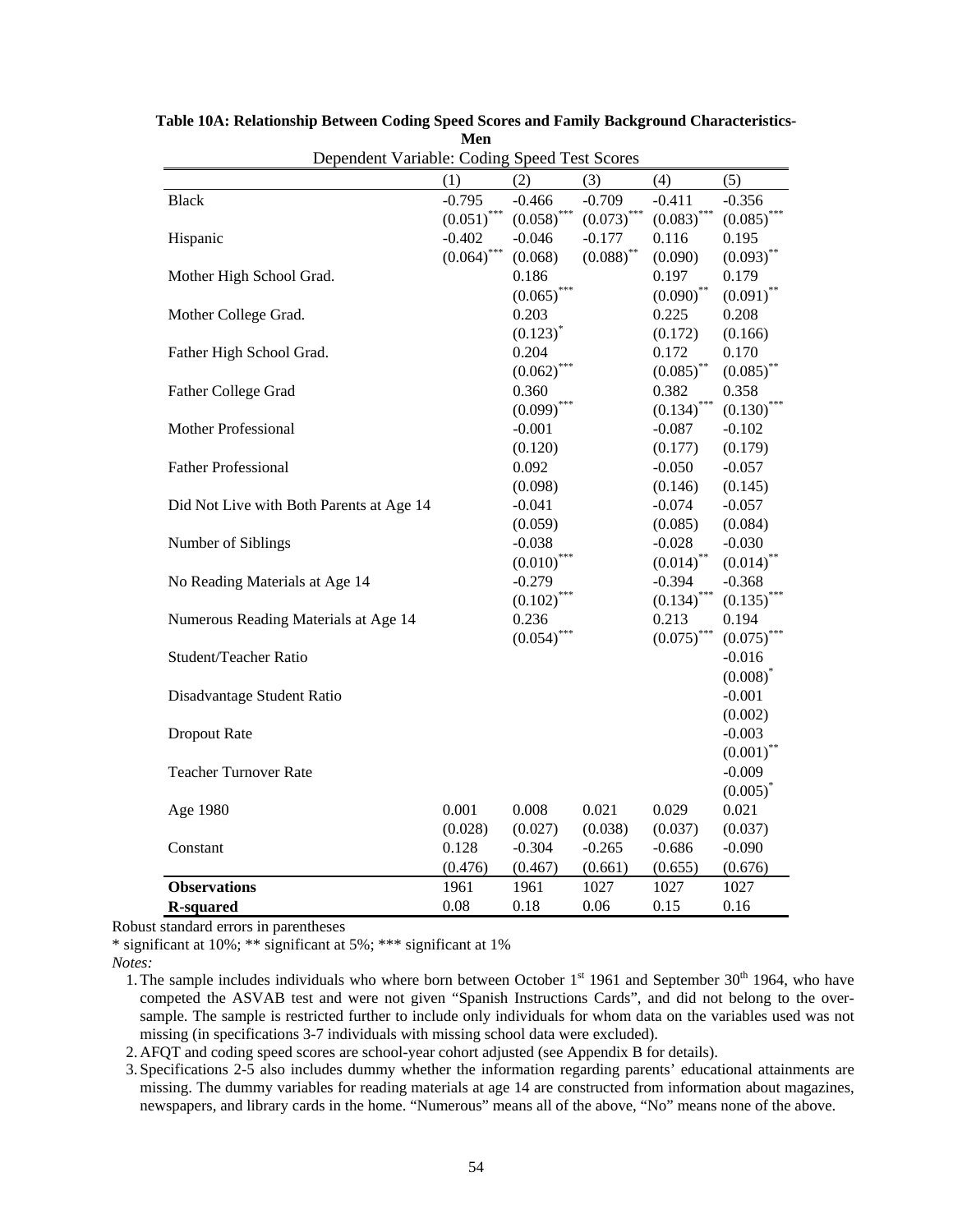| Dependent Variable: Coding Speed Test Scores |               |                         |               |               |               |
|----------------------------------------------|---------------|-------------------------|---------------|---------------|---------------|
|                                              | (1)           | (2)                     | (3)           | (4)           | (5)           |
| <b>Black</b>                                 | $-0.879$      | $-0.654$                | $-0.865$      | $-0.670$      | $-0.632$      |
|                                              | $(0.055)$ *** | $(0.062)$ ***           | $(0.075)$ *** | $(0.085)$ *** | (0.085)       |
| Hispanic                                     | $-0.439$      | $-0.219$                | $-0.396$      | $-0.179$      | $-0.114$      |
|                                              | $(0.060)$ *** | $(0.067)$ ***           | $(0.076)$ *** | $(0.085)$ **  | (0.088)       |
| Mother High School Grad.                     |               | 0.143                   |               | 0.187         | 0.192         |
|                                              |               | $(0.065)$ **            |               | $(0.081)$ **  | $(0.080)$ **  |
| Mother College Grad.                         |               | 0.289                   |               | 0.131         | 0.137         |
|                                              |               | $(0.123)$ <sup>**</sup> |               | (0.149)       | (0.148)       |
| Father High School Grad.                     |               | 0.012                   |               | $-0.059$      | $-0.075$      |
|                                              |               | (0.066)                 |               | (0.082)       | (0.083)       |
| <b>Father College Grad</b>                   |               | 0.095                   |               | 0.137         | 0.116         |
|                                              |               | (0.112)                 |               | (0.135)       | (0.136)       |
| Mother Professional                          |               | $-0.012$                |               | 0.185         | 0.166         |
|                                              |               | (0.098)                 |               | (0.121)       | (0.120)       |
| <b>Father Professional</b>                   |               | 0.204                   |               | 0.100         | 0.083         |
|                                              |               | $(0.101)^*$             |               | (0.120)       | (0.117)       |
| Did Not Live with Both Parents at Age 14     |               | $-0.033$                |               | 0.007         | 0.012         |
|                                              |               | (0.063)                 |               | (0.083)       | (0.083)       |
| Number of Siblings                           |               | $-0.036$                |               | $-0.018$      | $-0.017$      |
|                                              |               | $(0.011)$ ***           |               | (0.015)       | (0.015)       |
| No Reading Materials at Age 14               |               | $-0.246$                |               | $-0.325$      | $-0.257$      |
|                                              |               | $(0.109)$ **            |               | $(0.146)$ **  | $(0.137)^{*}$ |
| Numerous Reading Materials at Age 14         |               | 0.122                   |               | 0.116         | 0.103         |
|                                              |               | $(0.056)$ **            |               | (0.071)       | (0.070)       |
| Student/Teacher Ratio                        |               |                         |               |               | $-0.011$      |
|                                              |               |                         |               |               | (0.008)       |
| Disadvantage Student Ratio                   |               |                         |               |               | $-0.001$      |
|                                              |               |                         |               |               | (0.002)       |
| Dropout Rate                                 |               |                         |               |               | $-0.003$      |
|                                              |               |                         |               |               | $(0.001)^*$   |
| <b>Teacher Turnover Rate</b>                 |               |                         |               |               | $-0.006$      |
|                                              |               |                         |               |               | (0.004)       |
| Age 1980                                     | $-0.006$      | 0.000                   | $-0.010$      | 0.001         | $-0.008$      |
|                                              | (0.027)       | (0.027)                 | (0.034)       | (0.033)       | (0.033)       |
| Constant                                     | 0.269         | 0.052                   | 0.375         | $-0.018$      | 0.519         |
|                                              | (0.464)       | (0.471)                 | (0.579)       | (0.584)       | (0.604)       |
| <b>Observations</b>                          | 1872          | 1872                    | 1004          | 1004          | 1004          |
| <b>R-squared</b>                             | 0.10          | 0.15                    | 0.09          | 0.14          | 0.16          |

**Table 10B: Relationship Between Coding Speed Scores and Family Background Characteristics-Women** 

\* significant at 10%; \*\* significant at 5%; \*\*\* significant at 1%

*Notes:* See notes to Table 10A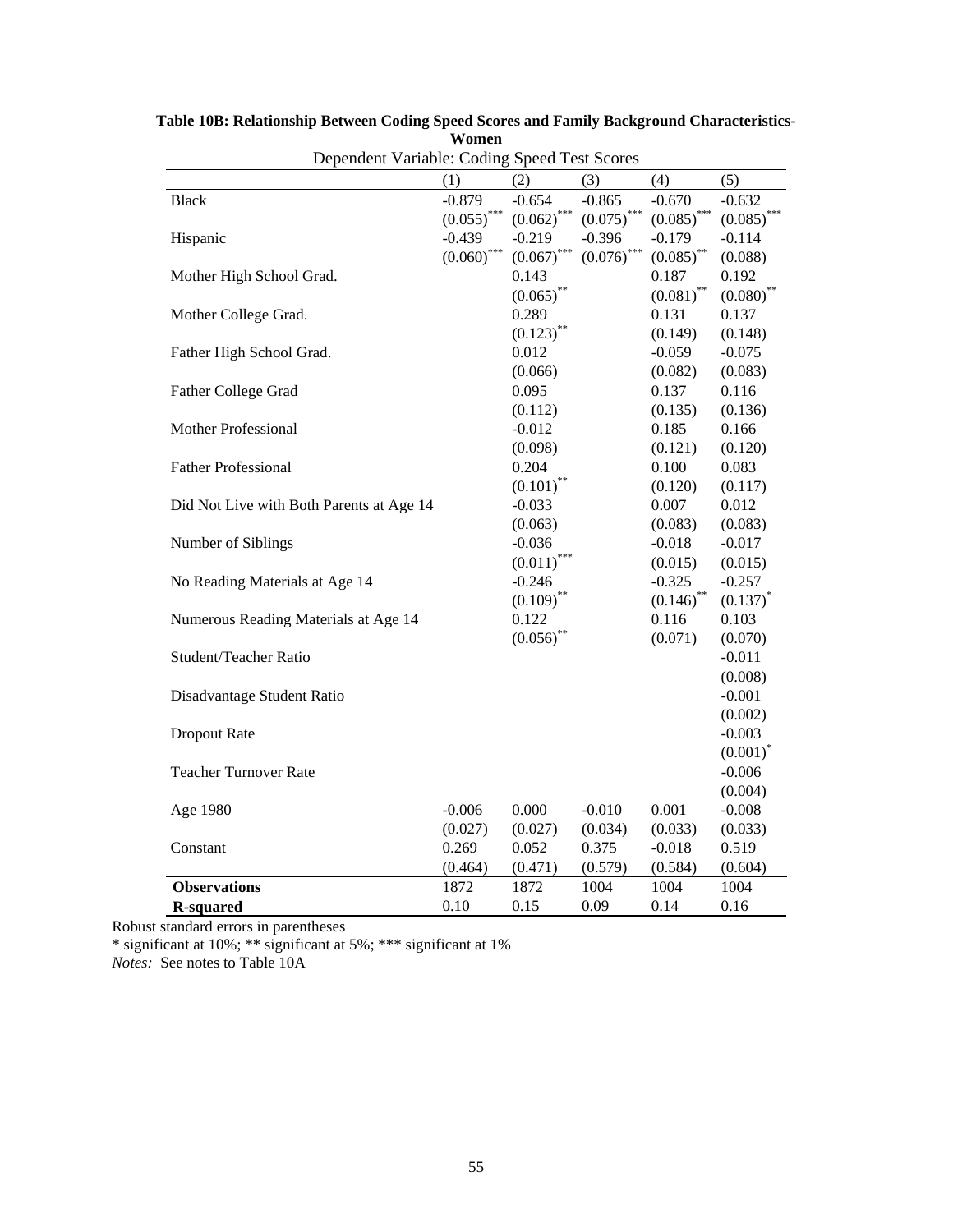# Appendix A - Theoretical Appendix

#### Proof Proposition 1:

When performance based incentive are provided and/or agents obtain psychic benefits from higher test scores, then the optimal level of effort,  $e^*$ , solves:

$$
\frac{\partial TS(x, e^*)}{\partial e} (U_{TS} + U_M \phi) - C_e(x, e^*) = 0.
$$
\n(1)

The second order conditions are given by:

$$
D = \frac{\partial^2 TS}{\partial e^2} (U_{TS} + \phi U_M) + \left(\frac{\partial TS}{\partial e}\right)^2 (U_{TS,TS} + 2\phi U_{TS,M} + \phi^2 U_{M,M}) - C_{ee}.
$$
 (2)

Under the assumptions made above, a sufficient condition to ensure that  $D < 0$ , and that the solution is indeed a maximum, is that  $TS_{ee} \leq 0$ .

At the optimal level of effort,  $e^*$ , the relations between the test scores and skill are given by

$$
\frac{dTS}{dx} = TS_x + TS_e \frac{de^*}{dx}
$$

In order to figure out how the optimal level of effort,  $e^*$ , depends on skill differentiate  $(2a)$  with respect to  $x$  to get:

$$
\frac{de^*}{dx} = -\frac{1}{D} \left[ TS_{ex}(U_{TS} + \phi U_M) + TS_e TS_x(U_{TS,TS} + 2\phi U_{TS,M} + \phi^2 U_{M,M}) - C_{ex} \right].
$$
 (3)

Using equation (3) and (4) we get

$$
\frac{dTS}{dx} = \frac{1}{D} \left[ TS_x TS_{ee} (U_{TS} + \phi U_M) + TS_e C_{ex} \right] > 0
$$

Under the assumptions made above  $\frac{dTS}{dx}$  is positive. Thus, the test scores will always increase with skill, regardless of the relations between effort and skill.

To see that an increase in the incentives, i.e. an increase in  $\phi$ , will result in an increase in the optimal level of effort, differentiate (1) with respect to  $\phi$ , to get that  $\frac{de^*}{d\phi} = -\frac{TS_e}{D}[U_M + TS(U_{TS,M} +$  $\phi U_{M,M}$ ). Under the assumption that the marginal benefits from money are increasing in  $\phi$  (i.e.,  $U_M + TS(U_{TS,M} + \phi U_{M,M}) > 0$  it is clear that  $\frac{de^*}{d\phi}$  and as a result  $\frac{dTS}{d\phi} = TS_e \frac{de^*}{d\phi}$  is positive, i.e. an increase in the incentives will result in an increase in effort, and a corresponding increase in test scores.

#### Proof Proposition 2:

Note that the only difference the two types is possibly in the distribution of skill. Since  $TS_1$  first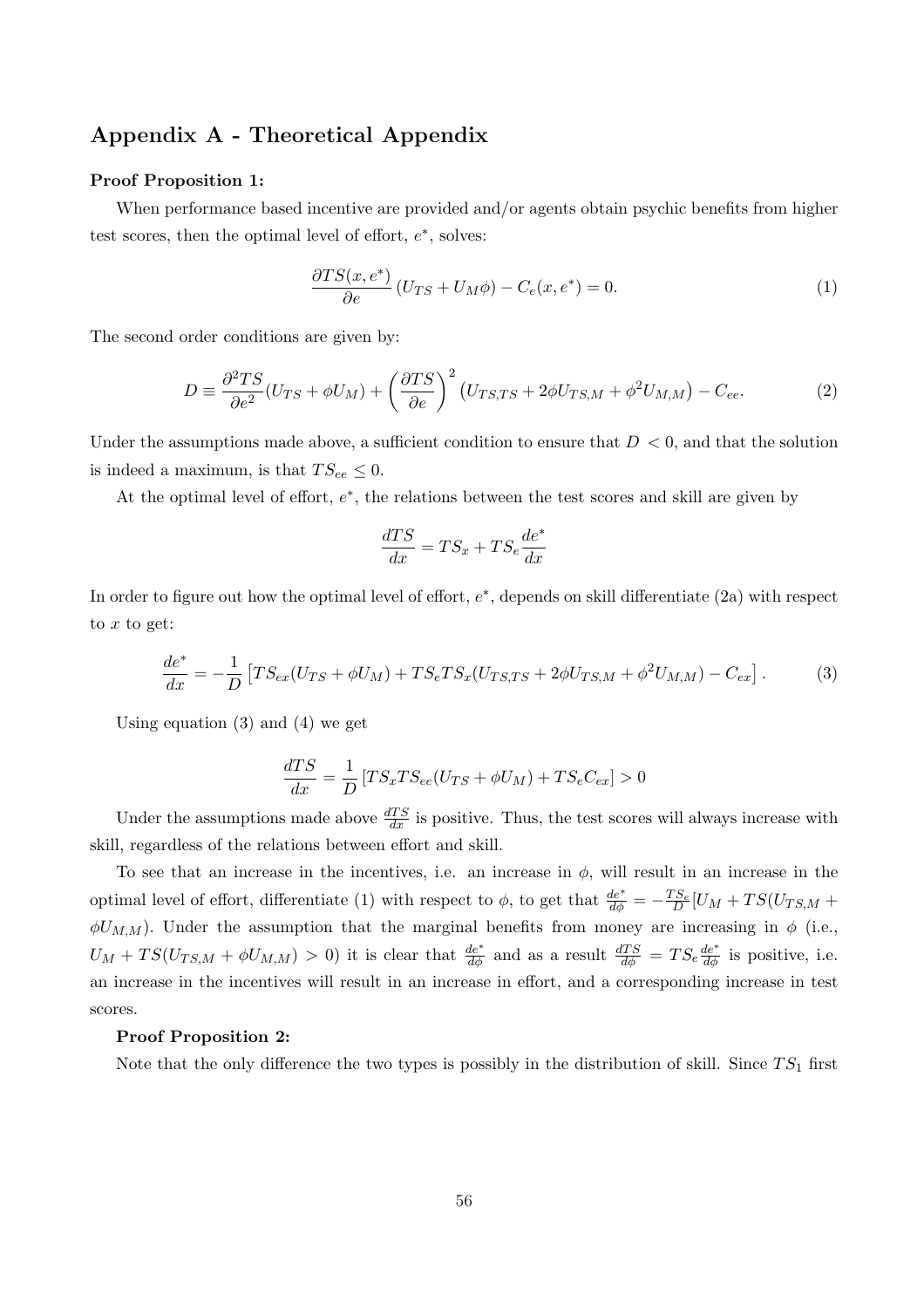order stochastically dominates  $TS_2$  then

$$
\int_{TS=TS_1}^x \tilde{f}_1(TS_1)dTS \le \int_{TS=TS_2}^x \tilde{f}_2(TS_2)dTS
$$
\n(4)

for all x. Thus, it is the case that  $TS_1 \geq TS_2$  and  $\overline{TS}_1 \geq \overline{TS}_2$ .

 $\tau$ 

From Proposition 1, we know that test scores are monophonically increasing function of skill, i.e.  $\frac{dTS}{dx} > 0$ ,  $\forall x$ . Thus,  $x_i = TS^{-1}(TS_i)$ , where  $\underline{h}_i = TS^{-1}(\underline{TS}_i)$ , and  $x_i = TS^{-1}(\overline{TS}_i)$ ,  $i = 1, 2$ . Hence we can rewrite (4) as,

$$
\int_{x=\underline{h}_1}^{S_1^{-1}(x)} f_1(x_1) \frac{dTS}{dx_1} dx_1 \le \int_{x=\underline{h}_2}^{TS_2^{-1}(x)} f_2(x_2) \frac{dTS}{dx_2} dx_2 \tag{5}
$$

where  $f_i(x_i) = \tilde{f}_i(TS_i(x_i))$  and  $i = 1, 2$ .

By Proposition 1, the test scores provide a correct ranking according to skill for all agents, i.e. there is one to one mapping between test scores and skill, regardless of type. Thus, if  $TS(x_2) = TS =$  $TS(x_1)$ , Proposition 1 implies that  $x_2 = x_1$ . Hence,  $TS_i^{-1}(x)$  $x=\underline{h}_i$  $f_i(x_i) \frac{dTS}{dx_i}$  $\frac{dTS}{dx_i}dx_i =$  $TS^{-1}(x)$  $x = h_i$  $f_i(x) \frac{dTS}{dx} dx$ , where  $i = 1, 2$ . Similarly, since  $TS_1 \geq TS_2$  and  $\overline{TS}_1 \geq \overline{TS}_2$  then  $\underline{h}_1 \geq \underline{h}_2$  and  $\overline{x}_1 \geq \overline{x}_2$ . Thus we can rewrite (6) as  $\overline{1}$ 

$$
\int_{x=h_2}^{S^{-1}(x)} f_1(x) \frac{dTS}{dx} dx - \int_{x=h_2}^{TS^{-1}(x)} f_2(x) \frac{dTS}{dx} dx = \int_{x=h_2}^{TS^{-1}(x)} [f_1(x) - f_2(x)] \frac{dTS}{dx} dx \le 0.
$$

Let R be the lowest value of  $\frac{dTS}{dx}$  in the range, i.e.  $R \leq \frac{dTS}{dx}$  for all x. Then,

$$
TS^{-1}(x)
$$
  
\n
$$
R \int_{x=h_2}^{TS^{-1}(x)} [f_1(x) - f_2(x)] dx \leq \int_{x=h_2}^{TS^{-1}(x)} [f_1(x) - f_2(x)] \frac{dTS}{dx} dx \leq 0
$$

Since  $\frac{dTS}{dx} > 0$  for all  $x, R > 0$ ,  $TS^{-1}(x)$  $x=b_2$  $[f_1(x) - f_2(x)] dx \leq 0$ . Hence,  $x_1$  first order stochastically dominates  $x_2$ .

#### Proof Proposition 3:

The first order conditions are now given by

$$
\frac{\partial TS(x, e^*)}{\partial e} \left( U_{TS}(\theta) + U_M \phi \right) - C_e(x, e^*) = 0 \tag{1a}
$$

The second order conditions are now given by  $D = \frac{\partial^2 TS}{\partial e^2} (U_{TS} + \phi U_M) + (\frac{\partial TS}{\partial e})^2 (U_{TS,TS} + 2\phi U_{TS,M} +$  $\phi^2 U_{M,M}$ ) –  $C_{ee}$ . Again the assumption made above ate sufficient to ensure that  $D < 0$ , and that the solution is indeed a maximum.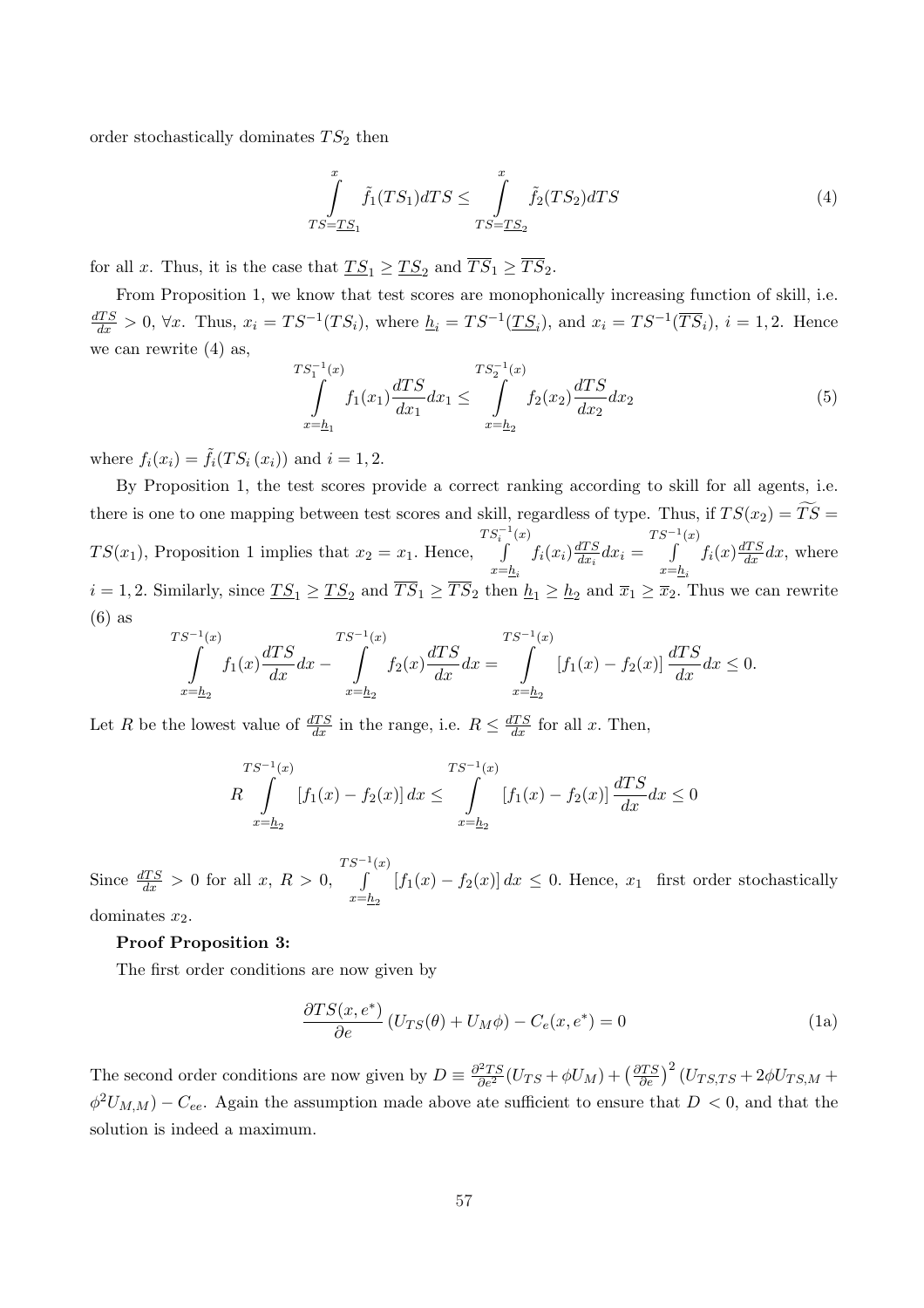The first part of the proof is identical to proof 2. The only difference is that now  $U_{TS}$  is a function of  $\theta$  (and as a result so is  $e^*$ ). Thus, test scores would provide ranking of individuals that have the same  $\theta$ .

In order to figure out how the optimal level of effort,  $e^*$ , depends the type,  $\theta$ , differentiate (1a) with respect to  $\theta$  to get  $\frac{de^*}{d\theta} = -\frac{1}{L}$  $\frac{1}{D}TS_eU_{TS,\theta}$  which is positive, and hence  $\frac{dTS}{d\theta} = \frac{\partial TS(x,e^*)}{\partial e}$ ∂e  $\frac{de^*}{d\theta}$  is positive too.

### Proof Proposition 4:

If  $x(\theta_1)$  first order stochastically dominates  $x(\theta_2)$ , then  $\int_a^x$  $x=\underline{h}_2$  $f(x, \theta_1)dx \leq$  $\frac{x}{t}$  $x=\underline{h}_1$  $f(x, \theta_2)dx$  for all possible values of x. Proposition 3 states that  $\frac{dTS}{d\theta} > 0$ . Thus, the condition  $TS_1 \geq TS_2$  does not guarantee that  $\underline{h}_1 \ge \underline{h}_2$ , and similarly  $\overline{TS}_1 \ge \overline{TS}_2$  does not imply that  $\overline{x}_1 \ge \overline{x}_2$ . Moreover, if  $\underline{TS}_1 =$  $\underline{TS}_2$  then Proposition 3 implies that  $\underline{h}_1 < \underline{h}_2$ , and similarly if  $\overline{TS}_1 = \overline{TS}_2$  then  $\overline{x}_1 < \overline{x}_2$ . Hence, if either  $\underline{h}_1 < \underline{h}_2$ , or  $\overline{x}_1 < \overline{x}_2$  there will be some values of x for which  $\int_a^x$  $x=b_2$  $f(x, \theta_1)dx > \int_{a}^{x}$  $x=\underline{h}_1$  $f(x, \theta_2)dx$ . Thus, it is not true that  $x(\theta_1)$  first order stochastically dominates  $x(\theta_2)$ .

Therefore, without making some assumptions on the skill distributions, which is what we wanted to recover, even in the case where  $TS(x, \phi, \theta_1)$  first order stochastically dominates  $TS(x, \phi, \theta_2)$  we cannot guarantee that  $x(\theta_1)$  first order stochastically dominates  $x(\theta_2)$ .<sup>1</sup>

# Appendix B: Sample Restrictions and Variable Construction

Participants in the NLSY took the ASVAB exam in the summer of 1980 when they were 16-23 years old. The difference in ages and in particular in educational attainments affect the results of the AFQT (see for example see Hansen, Heckman and Mullen 2004, Cascio and Lewis 2006). In addition, it is possible that older individuals may be more mature, which in turn may affect their test scores. As the test scores increase with age, in order to compare between test scores of individuals of different age groups some adjustment of the test scores is needed. In the empirical specification that follows I adjust the test scores variables (both the AFQT and the coding speed scores) by school-year cohorts, where a school year-cohort includes all the individuals that were born between October  $1^{st}$  of one calendar year and September  $30<sup>th</sup>$  of the next calendar year. School-year cohorts may represent better the effect of education on test scores while ensuring that individuals of a given cohort are on average a year older than the individuals of the preceding cohort. It is a well documented fact that the NLSY sample includes too few participants born after September  $30<sup>th</sup> 1964$  in comparison to the general population (NLSY79 User guide pp.18-19). Thus, the sample of individuals who were born after September  $30<sup>th</sup>$ 1964 is a non-random non representative sample of the population. Thus, an additional benefit in using school-year cohort is that it excludes participants who were born after September  $30^{th}$  1964 from the analysis.

<sup>&</sup>lt;sup>1</sup>Note also that in additions to the assumption that about the support of the ability distribution, we would need to assume that  $\frac{d^2TS}{dh d\theta} \ge 0$  in order to get stochastic dominance in ability levels.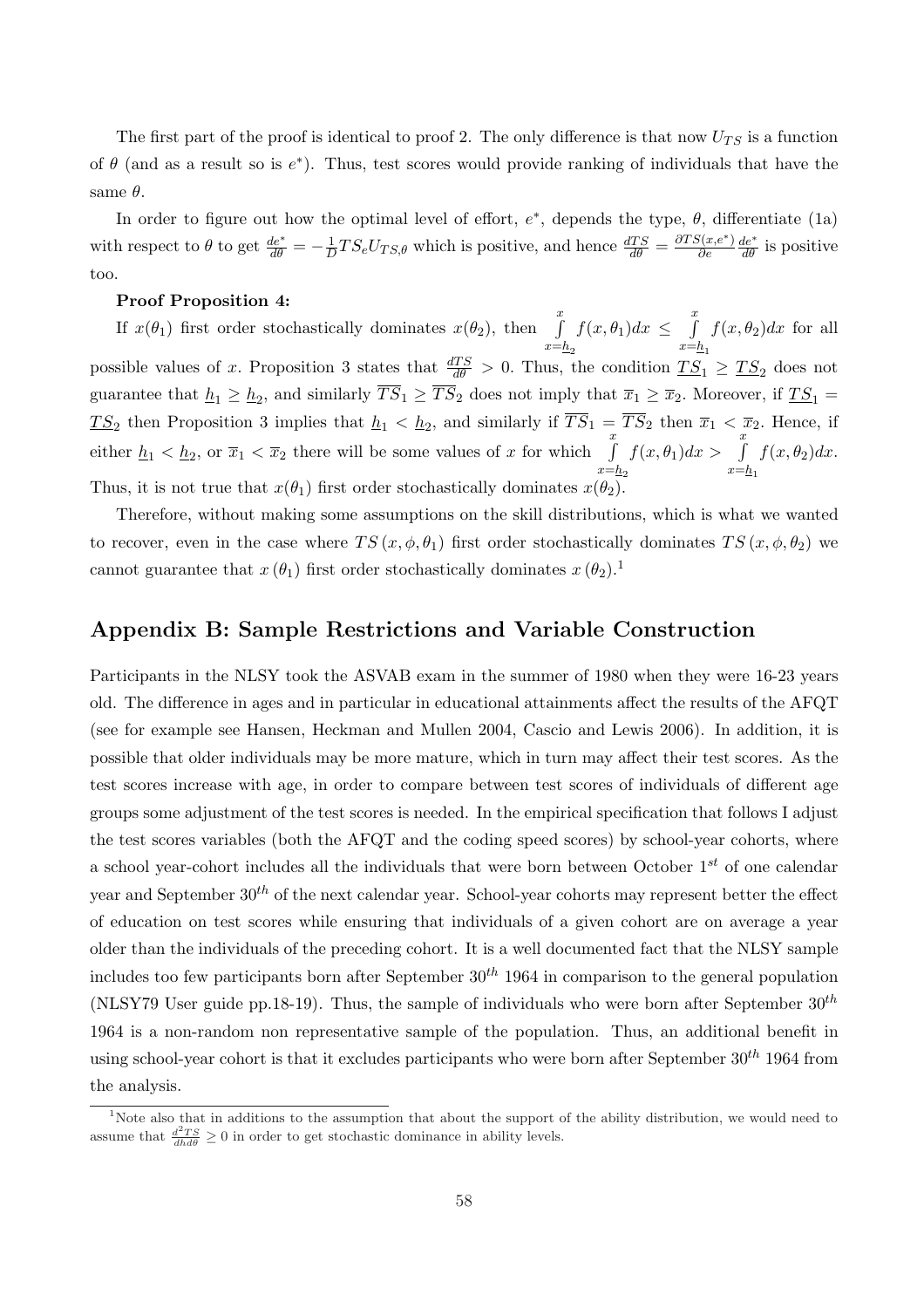The sample is restricted further to include only individuals that have valid test scores. Thus, the base sample includes 11,625 individuals who have completed the ASVAB test.<sup>2</sup> To try and avoid some problems of endogeniety, in particular that either test scores or test taking motivation may be affected by experience in the labor market the sample was restricted to include only the three youngest schoolyear cohorts, i.e., participants born between September  $1^{st}$  1961 and August  $31^{st}$  1964.<sup>3</sup> In addition, since the group of poor whites was not resurveyed after 1994, it was excluded from the analysis.

The residuals from regressions of AFQT and the coding speed scores on school-year cohort indicators for the restricted sample, described above, were normalized to have weighted mean zero and standard deviation one, where the weights being used are the ASVAB sampling weights. Since women have significantly higher coding speed test scores than men, the adjustment was done separately for men and women.

When looking at earnings I use years of schooling completed. This variable was constructed using both the data on years of schooling completed as of May  $1^{st}$  of the survey year and the data on the highest degree ever received in the following manner. For all individuals that reported that they have not received a high school diploma the actual year of schooling reported is being used. Individuals who reported receiving a high school diploma were assigned 12 years of schooling. For all individuals who reported completing at least a year of post secondary degree but not receiving any post secondary degree 13 years of completed schooling were assigned.<sup>4</sup> Those that reported receiving an Associate of Arts degree were assigned 14 years of schooling. Participants that reported receiving BA or BS degrees were assigned 16 years of schooling. Those who reported finishing professional school, MS or MA were assigned 18 years of schooling, and those who reported receiving a Ph.D. were assigned 20 years of schooling.

In the Section 6 of the paper I use the income data from 2003. Here, the sample was restricted to include only the civilians who reported positive earning in 2003, who were not enrolled in school for whom data on schilling is available.

To investigate the relations of AFQT and coding speed tests scores to earnings for individuals of different occupations I use the wage and the occupation reported for job number 1 in 2004. The sample was restricted to include all civilian workers reporting positive wages in 2004 on job number 1, for whom dada on schooling in 2004 is available and were not enrolled in school in 2004.

The occupation data is the occupation in job number 1 in the 2004 survey using the Census 2000 occupational categories. Production workers are workers who reported a job in the Production and

<sup>&</sup>lt;sup>2</sup>The participants who got the "Spanish instruction cards" were excluded from the analysis.

<sup>&</sup>lt;sup>3</sup>This sample includes some individuals who reported that they have completed 12 years of schooling by May  $1^{st}$ 1980 (63 men out of 1963, and 97 women out of 1897), and one man who completed 13 years of schooling. The results reported in this section remains qualitatively and quantitatively the same if the sample is restricted to include only the two youngest cohorts (i.e., all individuals born between October  $1^{st}$  1962 and September 30<sup>th</sup> 1964) or all individuals born before January  $1^{st}$  1961.

<sup>&</sup>lt;sup>4</sup>The NLSY variable reporting years of schooling completed as of May  $1^{st}$  of the survey year assign 16 years of completed schooling to all individuals who received BA or BS. However, individuals with 17 years of schooling may be those who continue to graduate school, or those who still did not achieve their AA, BA or BS. Thus, to maintain that those with more years of competed schooling actually have higher educational attainments this coding was chosen.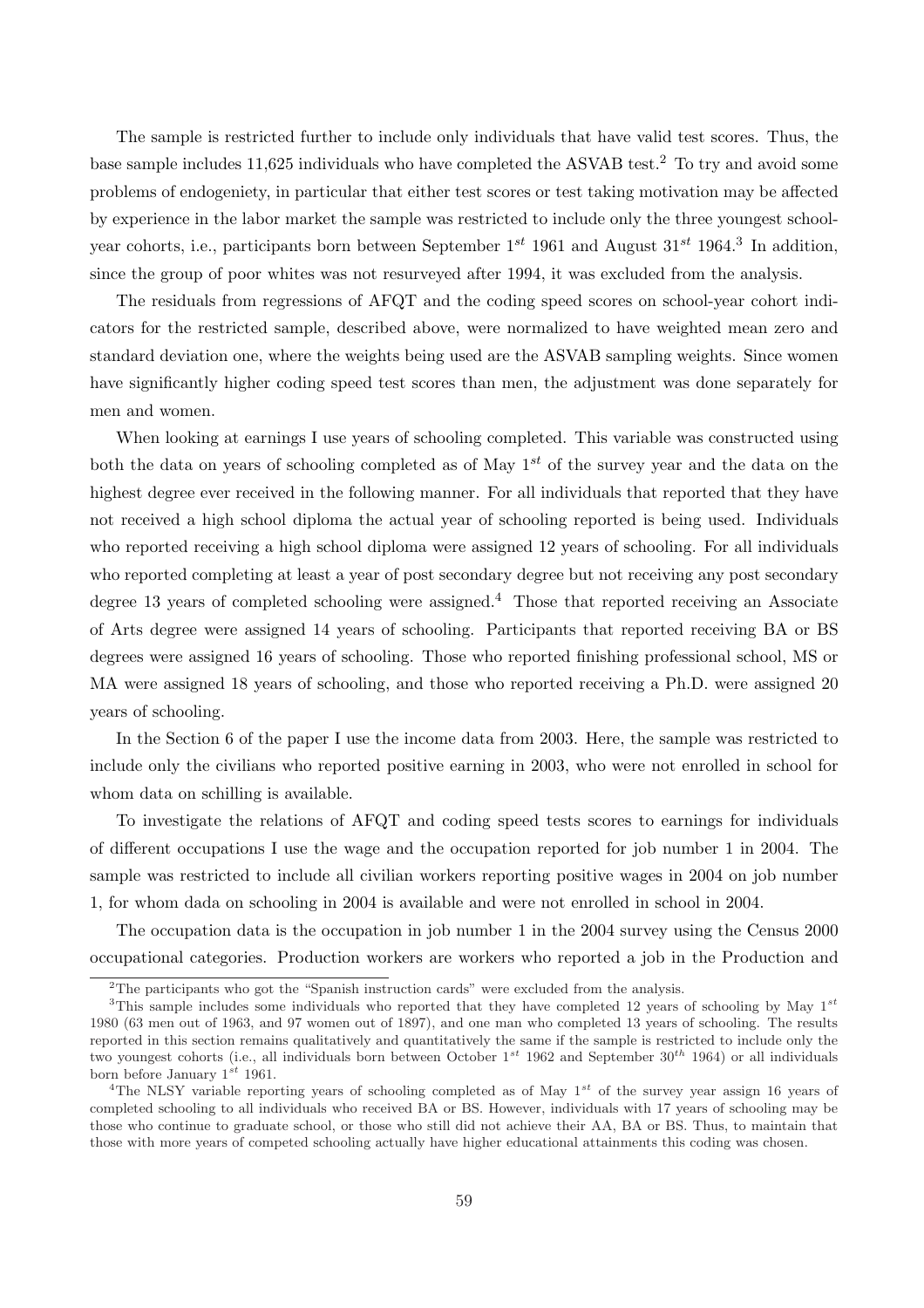Operating Workers or in the Setter, Operators, and Tenders category. Mangers are workers who reported occupation in the Executive, Administrative, and Managerial Occupation categories or in the Management Related Occupations category. Professionals are workers who reported occupation in the Mathematical and Computer Scientists category, or in the Engineers, Architects, and Surveyors category, or in the Physical Scientists category, or in the Social Scientists and Related Workers category or reported being Lawyers or Judges, Magistrates, and Other Judicial Workers.

In all the regressions results reported below I use sampling weights. When looking at the AFQT as a dependent variable I use the provided ASVAB sampling weights and when looking at earnings in 2003 or wages in 2004 I use the 2004 cross-sectional weights.

# Appendix C - Experiment

## C.1 Instructions

## C.1.1 Instruction for the Main Treatment

# WELCOME

In the experiment today you will be asked to complete two different parts. At the end of the experiment you will receive \$5 for having completed the experiment. In addition, we will randomly select one of the parts and pay you. Once you have completed the two parts we determine which part counts for payment by drawing a number between 1 and 2. The method we use to determine your earnings varies across parts. Before each part we will describe in detail how your payment is determined.

Your total earnings from the experiment are the sum of your payment for the randomly selected part, your \$5 payment for completing the experiment, and a \$10 show up fee. At the end of the experiment you will be asked to come to the side room where you will be paid in private.

#### Part 1

For the first part of the experiment you will be asked to solve one test named Coding Speed. In this test you will find a "key", which is a group of words with a code number for each word. Each item in the test is a word taken from the key at the top of that page. From the possible answers listed for each item, you need to find the one that is the correct code number for that word. Your job is to read each question carefully and decide which of the answers given is correct. Be sure to work as quickly and as accurately as you can. Your score on the test will be based on the number of answers you mark correctly. There is no guessing penalty on the test. That means if you answer a question wrong, it will not hurt you (it will just not help you). That is why it is always in your best interest to answer every question.

I will show you a demonstration of the test software and explain how to use it. To familiarize you with the test, you will be first given a practice test.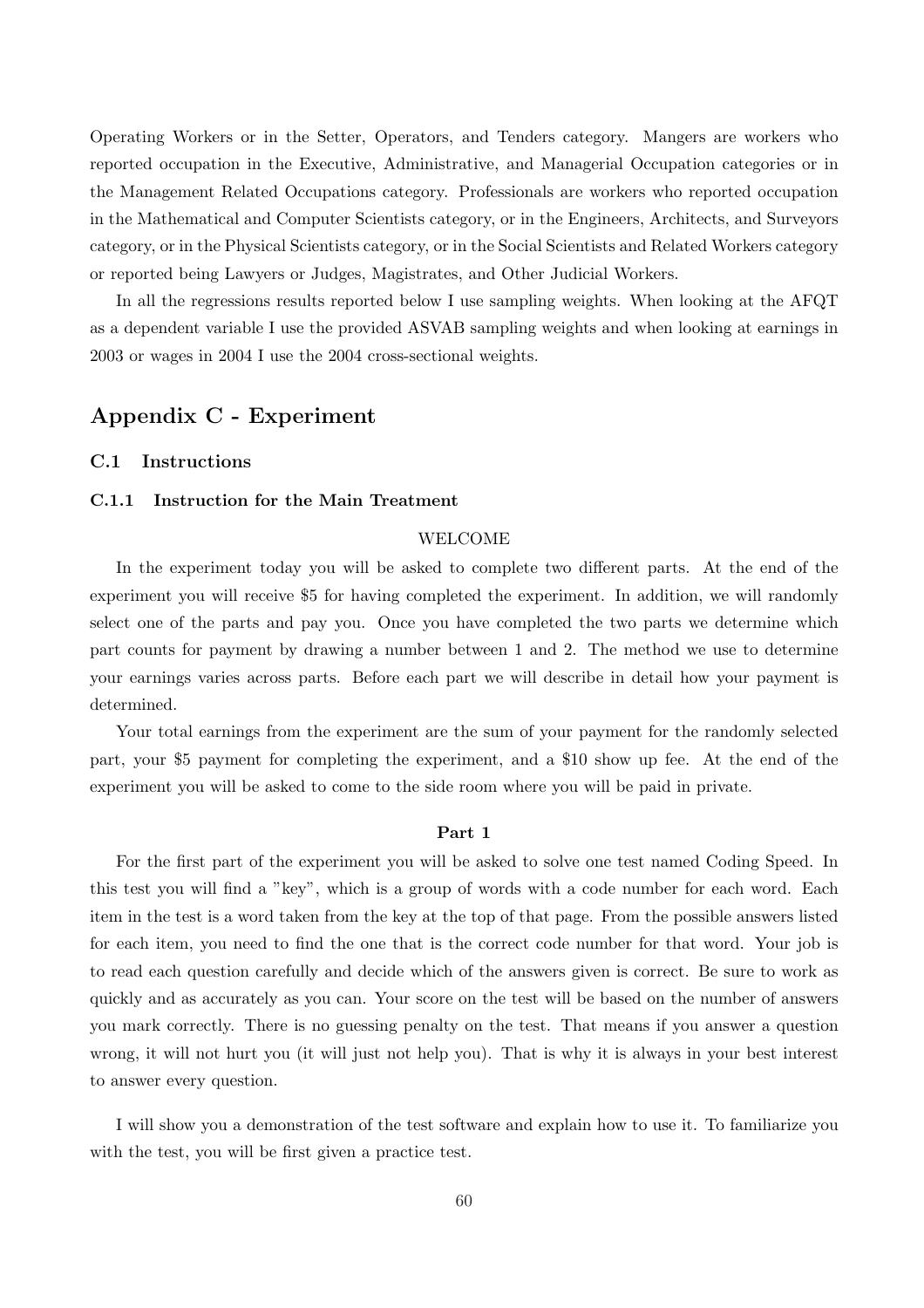If Part 1 is the one randomly selected for payment, then you receive \$10.

Please do not talk with one another for the duration of the experiment. If you have any questions, please raise your hand.

## ARE THERE ANY QUESTIONS BEFORE WE BEGIN?

#### Part 2

As in the previous part, this part of the experiment includes one test. The test is another version of the Coding Speed test you just took. However, you now have to choose which payment scheme you want for this part. You can choose to be paid either a fixed amount of money or according to your future performance on the test in this part.

If Part 2 is the one randomly selected for payment, then your earnings for this part are determined as follows. If you choose fixed payment then you will be paid according to how well you did on test 1 in Part 1. You will be paid \$10\*(fraction of test questions in Part 1 correctly answered). Thus for example, if in test 1 in Part 1 you correctly answered 70 questions, i.e., you correctly answered half of test questions, your payment will be \$5. If you choose to be paid according to your future performance on test 2 in Part 2, then your earnings are \$30\*(fraction of test 2 questions in Part 2 you correctly answer). Thus for example, if in test 2 in Part 2 you correctly answer 70 questions, i.e., you correctly answer half of test questions, your payment will be \$15.

The next computer screen will tell you the fraction of test 1 questions you correctly answered, and will tell you what your fixed payment will be. It will then ask you to choose to be paid either your fixed payment or to be paid according to your future performance on test 2 in Part 2.

Please do not talk with one another for the duration of the experiment. If you have any questions, please raise your hand.

## ARE THERE ANY QUESTIONS BEFORE WE BEGIN?

#### C.1.2 Instruction for the Control Treatment

#### WELCOME

In the experiment today you will be asked to complete three different parts. At the end of the experiment you will receive \$5 for having completed the experiment. In addition, we will randomly select one of the parts and pay you. Once you have completed the three parts we determine which part counts for payment by drawing a number between 1 and 3. Before each part we will describe in detail how your payment is determined.

Your total earnings from the experiment are the sum of your payment for the randomly selected part, your \$5 payment for completing the experiment, and a \$10 show up fee. At the end of the experiment you will be asked to come to the side room where you will be paid in private.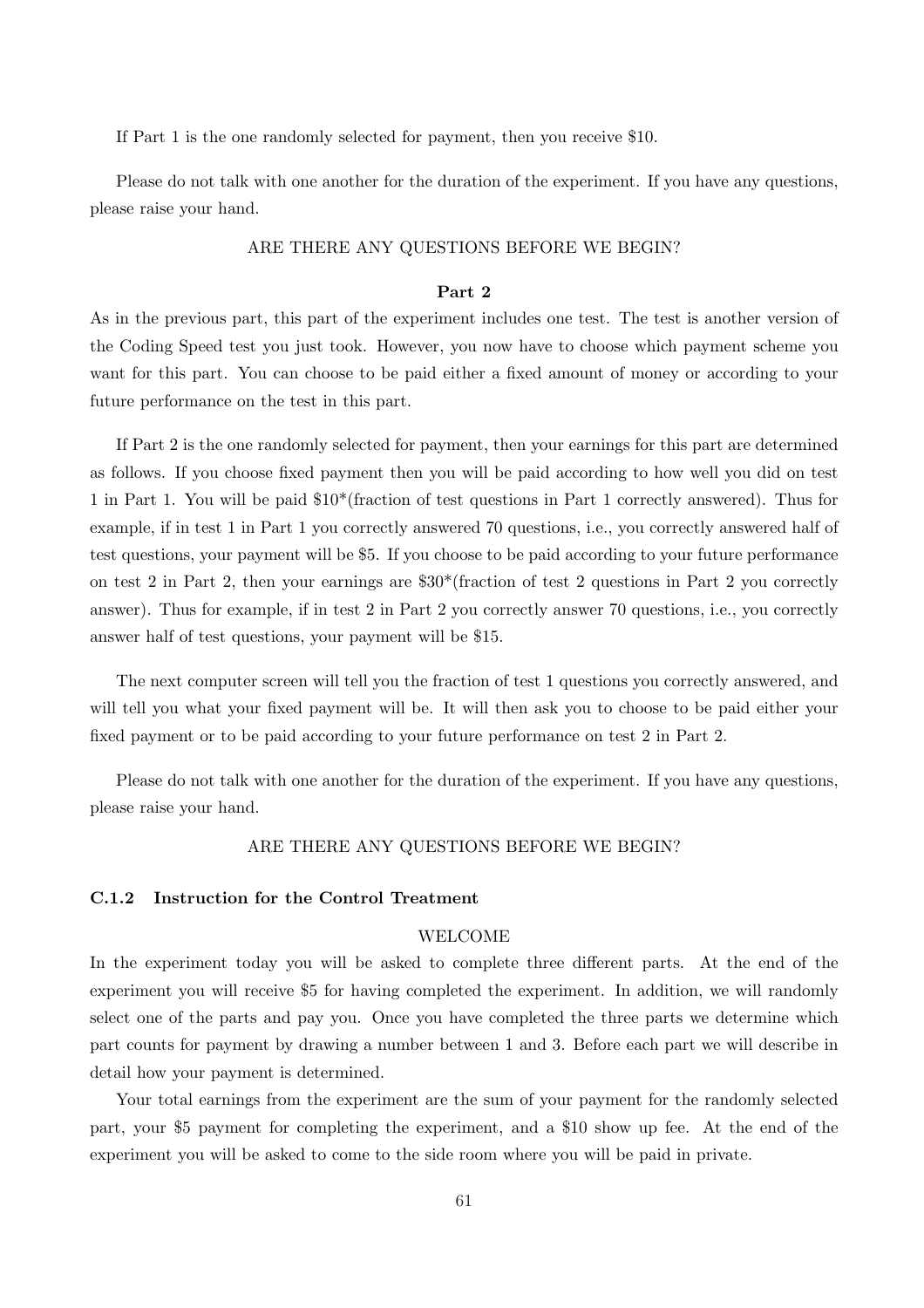#### Part 1

For the first part of the experiment you will be asked to solve one test named Coding Speed. In this test you will find a "key", which is a group of words with a code number for each word. Each item in the test is a word taken from the key at the top of that page. From the possible answers listed for each item, you need to find the one that is the correct code number for that word. Your job is to read each question carefully and decide which of the answers given is correct. Be sure to work as quickly and as accurately as you can. Your score on the test will be based on the number of answers you mark correctly. There is no guessing penalty on the test. That means if you answer a question wrong, it will not hurt you (it will just not help you). That is why it is always in your best interest to answer every question.

I will show you a demonstration of the test software and explain how to use it.

If Part 1 is the one randomly selected for payment, then you receive \$10.

Please do not talk with one another for the duration of the experiment. If you have any questions, please raise your hand.

## ARE THERE ANY QUESTIONS BEFORE WE BEGIN?

#### Part 2

As in the previous part, this part of the experiment includes one test. The test is another version of the Coding Speed test you just took.

If Part 2 is the one randomly selected for payment, then you receive \$10.

Please do not talk with one another for the duration of the experiment. If you have any questions, please raise your hand.

## ARE THERE ANY QUESTIONS BEFORE WE BEGIN?

#### Part 3

As in the previous part, this part of the experiment includes one test. The test is another version of the Coding Speed test you just took.

If Part 3 is the one randomly selected for payment, then you receive \$10.

Please do not talk with one another for the duration of the experiment. If you have any questions, please raise your hand.

# ARE THERE ANY QUESTIONS BEFORE WE BEGIN?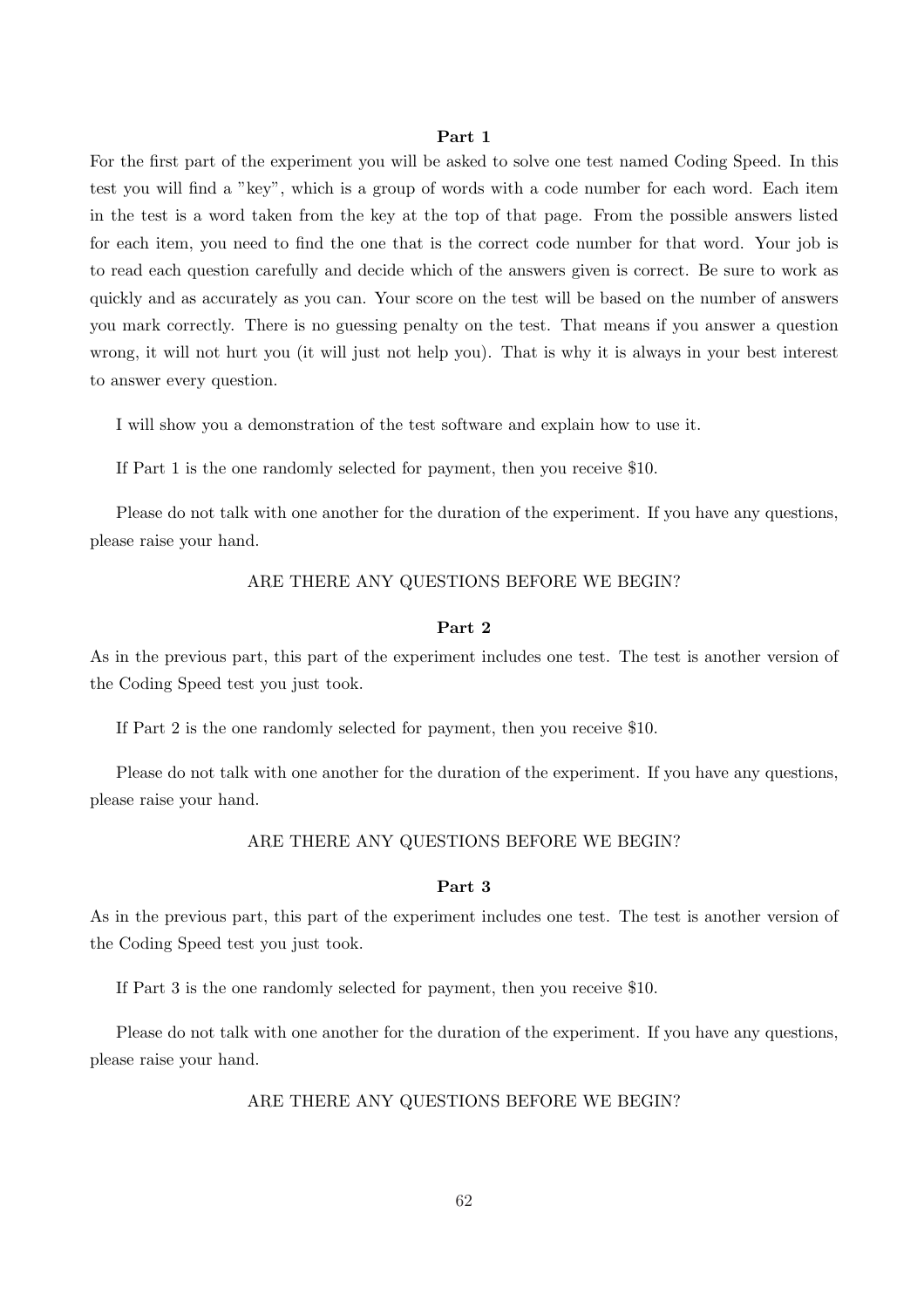# C.2 Big 5 Questionnaire

#### Instructions

On the following pages, there are phrases describing people's behaviors. Please use the rating scale below to describe how accurately each statement describes you. Describe yourself as you generally are now, not as you wish to be in the future. Describe yourself as you honestly see yourself, in relation to other people you know of the same sex as you are, and roughly your same age. So that you can describe yourself in an honest manner, your responses will be kept in absolute confidence. Please read each statement carefully, and then fill in the bubble that corresponds to the number on the scale.

## Response Options

- 1: Very Inaccurate
- 2: Moderately Inaccurate
- 3: Neither Inaccurate nor Accurate
- 4: Moderately Accurate
- 5: Very Accurate

# Questionnaire Format for Administering the 50 Big-Five Factor Markers Am the life of the party.

Feel little concern for others. Am always prepared. Get stressed out easily. Have a rich vocabulary. Don't talk a lot. Am interested in people. Leave my belongings around. Am relaxed most of the time. Have difficulty understanding abstract ideas. Feel comfortable around people. Insult people. Pay attention to details. Worry about things. Have a vivid imagination. Keep in the background. Sympathize with others' feelings. Make a mess of things. Seldom feel blue. Am not interested in abstract ideas. Start conversations. Am not interested in other people's problems. Get chores done right away. Am easily disturbed. Have excellent ideas. Have little to say. Have a soft heart. Often forget to put things back in their proper place. Get upset easily. Do not have a good imagination. Talk to a lot of different people at parties. Am not really interested in others.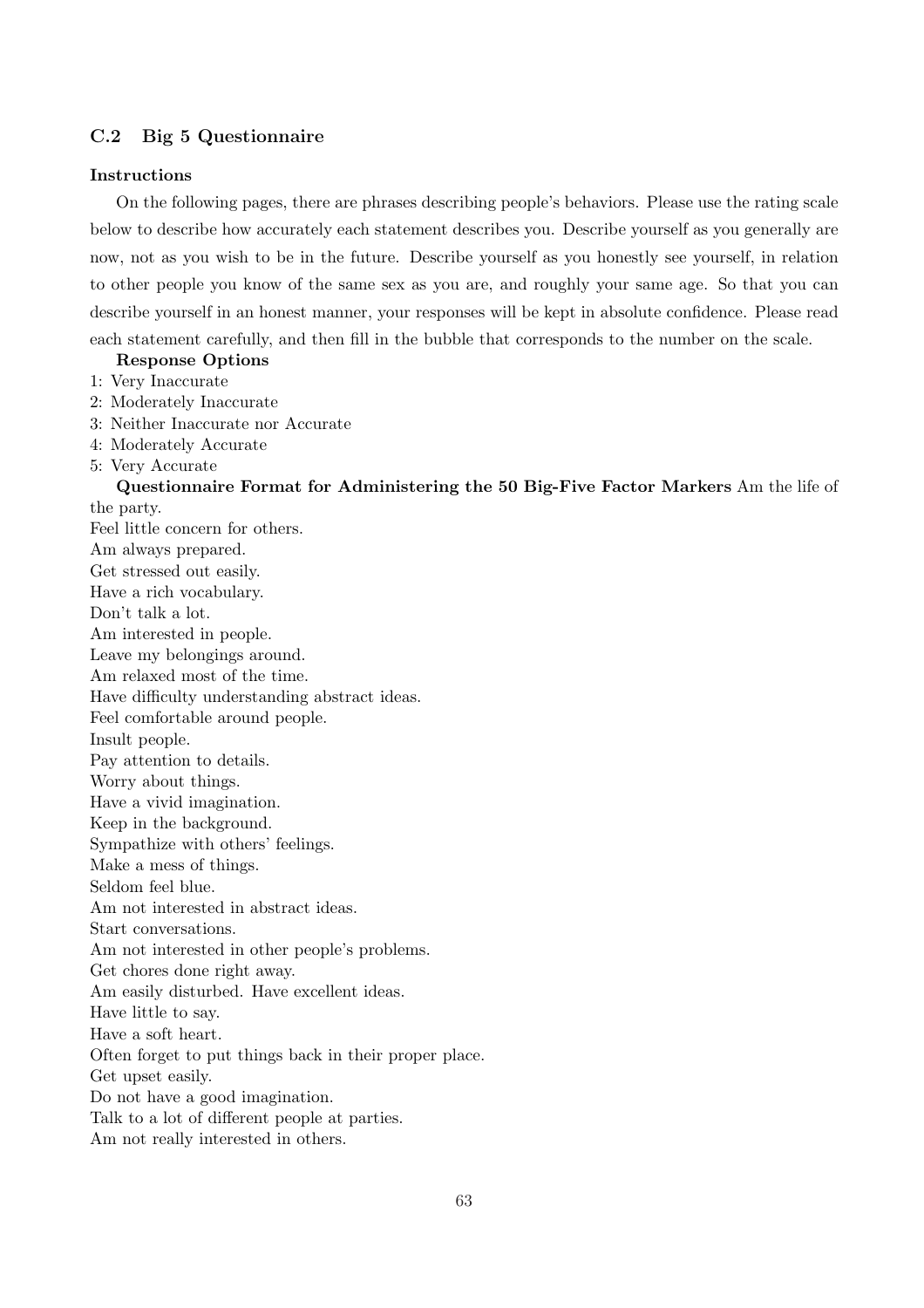Like order. Change my mood a lot. Am quick to understand things. Don't like to draw attention to myself. Take time out for others. Shirk my duties. Have frequent mood swings. Use difficult words. Don't mind being the center of attention. Feel others' emotions. Follow a schedule. Get irritated easily. Spend time reflecting on things. Am quiet around strangers. Make people feel at ease. Am exacting in my work. Often feel blue. Am full of ideas.

|                                |      |      | Practice Test \$10 Test Incentive Test |
|--------------------------------|------|------|----------------------------------------|
| Mean                           | 18.5 | 18   | 18.1                                   |
| <b>Standard Deviation</b>      | 2.8  | 4.1  | 3.6                                    |
| Minimum                        |      |      |                                        |
| Maximum                        | 20   | 20   | 20                                     |
| Median                         | 19   | 19   | 19                                     |
| % Guessing in last two periods | 72.3 | 74.2 | 71.4                                   |
| <b>Observations</b>            |      | 62   |                                        |

Table C1: Statistics Time of First Guess Conditional on Guessing

Notes:

1. The numbers in the Table are given in terms of periods, each periods includes 30 seconds.

2. Only the practice test is different from the other two tests in terms of guessing.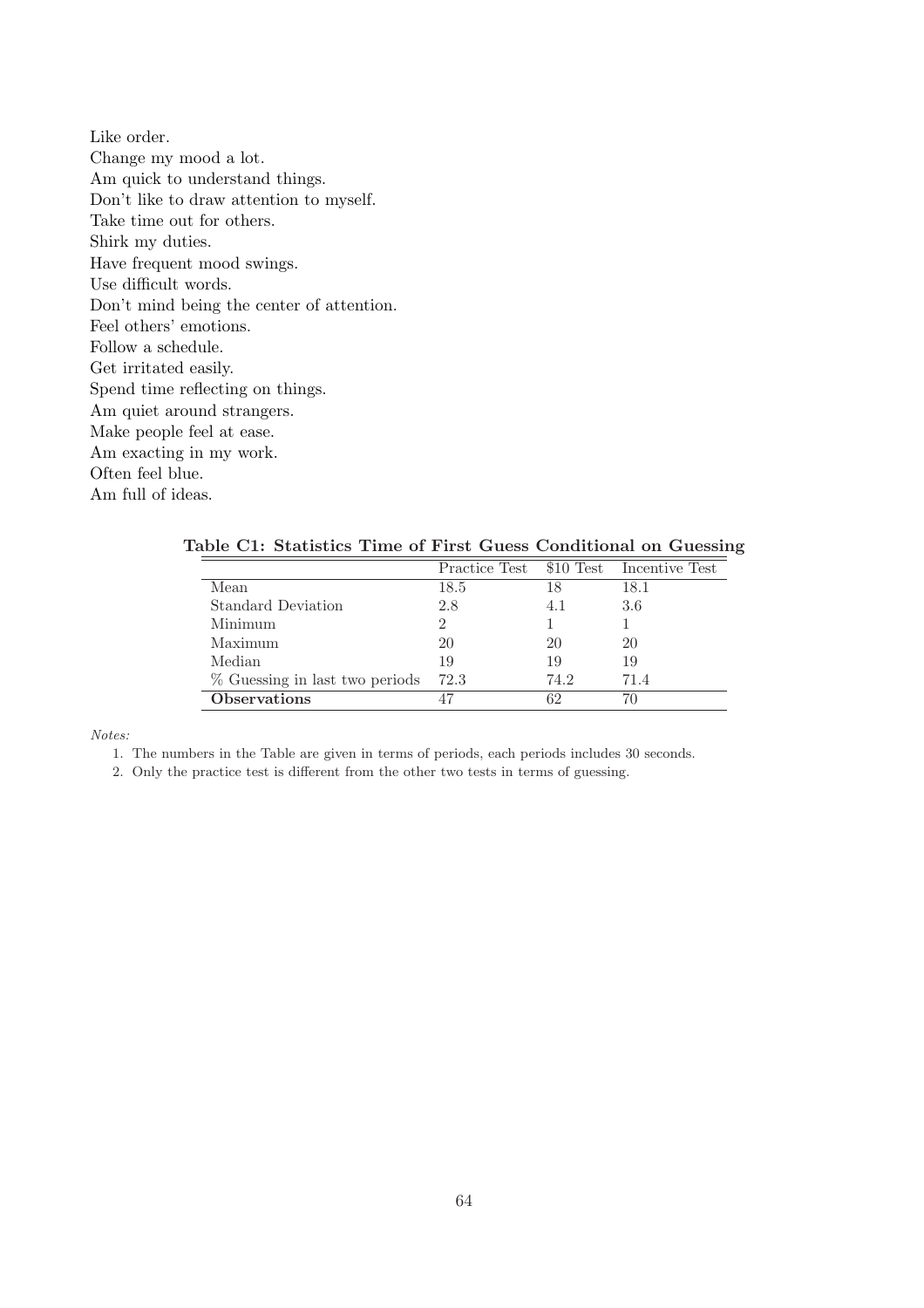

Figure C1: Snapshot of Testing Program's Screen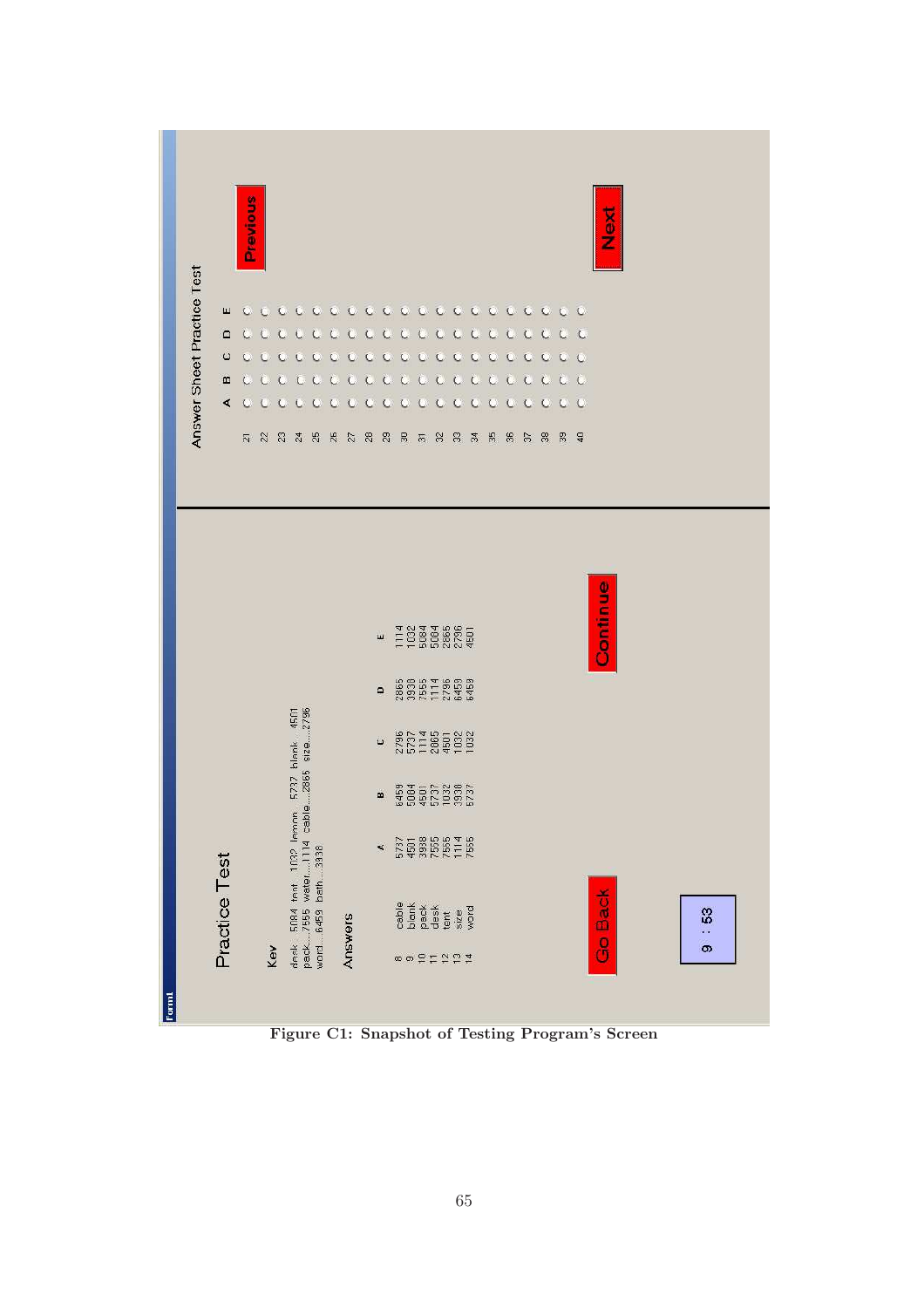# Appendix D

|                                   | Dependent Variable: $ln(Earnings)$ |               |               |               |                                  |
|-----------------------------------|------------------------------------|---------------|---------------|---------------|----------------------------------|
|                                   |                                    | $\widehat{c}$ | $\widehat{c}$ | $\bigoplus$   | $\tilde{5}$                      |
| Black                             | $-0.075$                           | 0.224         | 104           | 0.266         | 0.157                            |
|                                   | (0.074)                            | $(0.086)$ *** | (0.086)       | $(0.091)^***$ | $0.093)*$                        |
| Hispanic                          | 0.056                              | 0.289         | 1.136         | 0.288         | 1.235                            |
|                                   | (0.082)                            | $(0.085)$ *** | $(0.082)*$    | $(0.084)$ *** | $0.083$ <sup>***</sup>           |
| AFQT Scores                       |                                    | 0.271         |               | 0.215         | 0.075                            |
|                                   |                                    | $(0.048)$ *** |               | (0.050)       |                                  |
| Coding Speed Scores               |                                    |               | 0.210         | 1.21          | $(0.040)$ ***<br>0.114           |
|                                   |                                    |               | $(0.046)$ *** | $(0.047)$ *** | $(0.046)$ <sup>**</sup><br>0.104 |
| Years of Schooling Completed 2003 |                                    |               |               |               |                                  |
|                                   |                                    |               |               |               | $(0.022)$ ***<br>-0.008          |
| Age in 2003                       | $-0.014$                           | $-0.007$      | $-0.004$      | $-0.003$      |                                  |
|                                   | (0.044)                            | (0.043)       | (0.043)       | (0.043)       | (0.042)                          |
| Constant                          | 10.570                             | 10.250        | 10.139        | 10.007        | 8.869                            |
|                                   | $(1.773)$ ***                      | $(1.729)$ *** | $1.748$ )***  | $1.724$ )***  | $1.723$ <sup>***</sup>           |
| Observations                      | 1076                               | 1076          | 1076          | 1076          | 1076                             |
| $\mathbf{R}^2$                    | 0.00                               | 0.05          | 0.03          | 0.06          | 0.09                             |

Table D1: Earnings in 2003 - Women Table D1: Earnings in 2003 - Women

> Robust standard errors in parentheses Robust standard errors in parentheses

 $^*$  significant at 10%;  $^{**}$  significant at 5%;  $^{***}$  significant at 1% \* significant at 10%; \*\* significant at 5%; \*\*\* significant at 1%  $N_{1,4}$ .

- Notes:<br>1. The sample includes women who where born between October 1<sup>s</sup>t 1961 and September 30<sup>t</sup>h 1964, who have competed the ASVAB test and were not given<br>"Spanish Instructions Cards", and did not belong to the over-sam 1. The sample includes women who where born between October 1<sup>s</sup>t 1961 and September 30<sup>t</sup>h 1964, who have competed the ASVAB test and were not given "Spanish Instructions Cards", and did not belong to the over-sample. The sample was restricted further to include only civilian who reported positive earnings in 2003, were not enrolled in school in 2003 for whom data on schooling is available.
	- 2. AFQT and coding speed scores are school-year cohort adjusted (see Appendix B for details). 2. AFQT and coding speed scores are school-year cohort adjusted (see Appendix B for details).